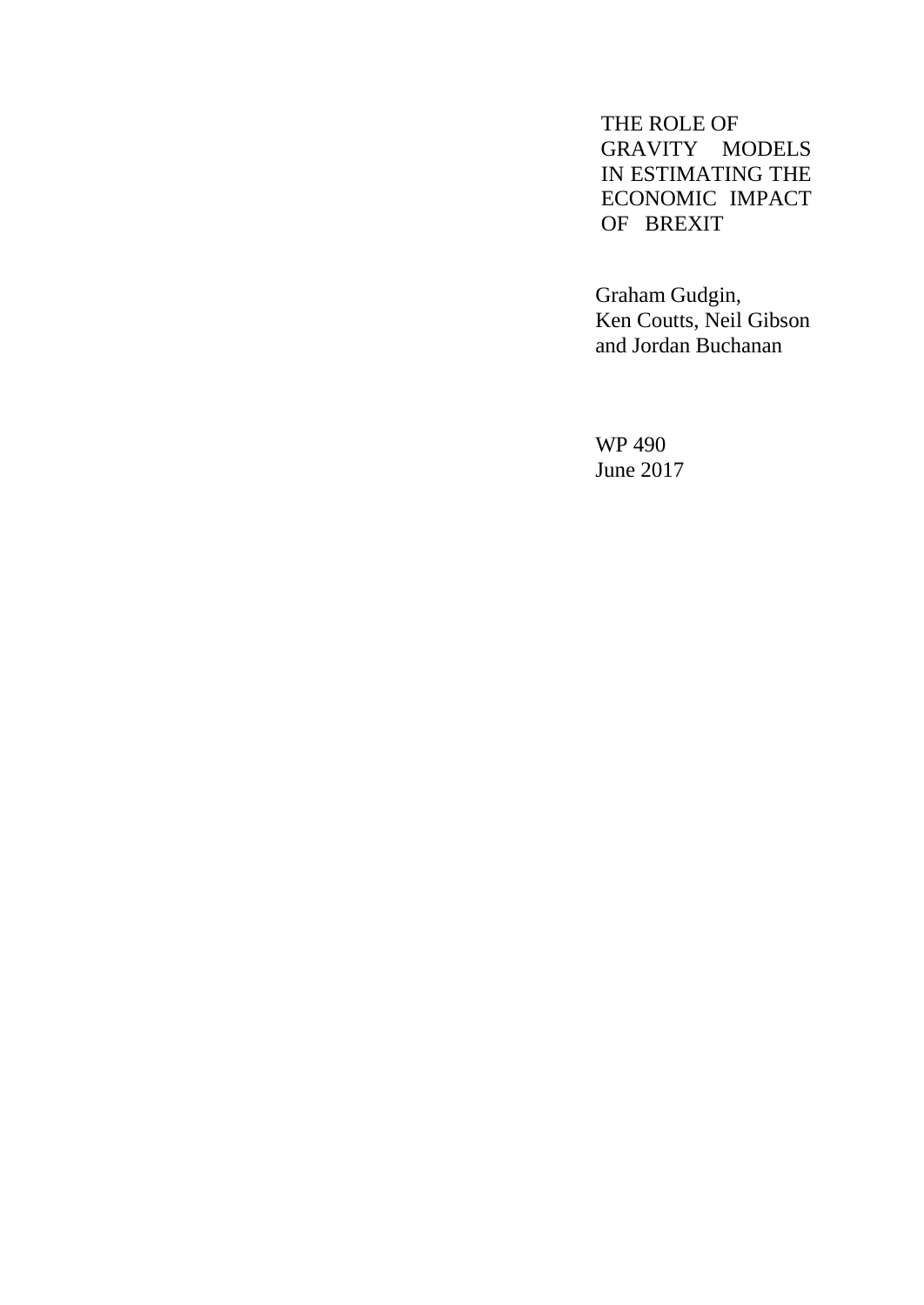### **THE ROLE OF GRAVITY MODELS IN ESTIMATING THE ECONOMIC IMPACT OF BREXIT**

Centre for Business Research, University of Cambridge Working Paper No. 490

> Graham Gudgin CBR, University of Cambridge [gg14@cam.ac.uk](mailto:gg14@cam.ac.uk)

> Ken Coutts CBR, University of Cambridge [kjc1@cam.ac.uk](mailto:kjc1@cam.ac.uk)

Neil Gibson Ulster University Economic Policy Centre [n.gibson@ulster.ac.uk](mailto:n.gibson@ulster.ac.uk)

Jordan Buchanan Ulster University Economic Policy Centre

June 2017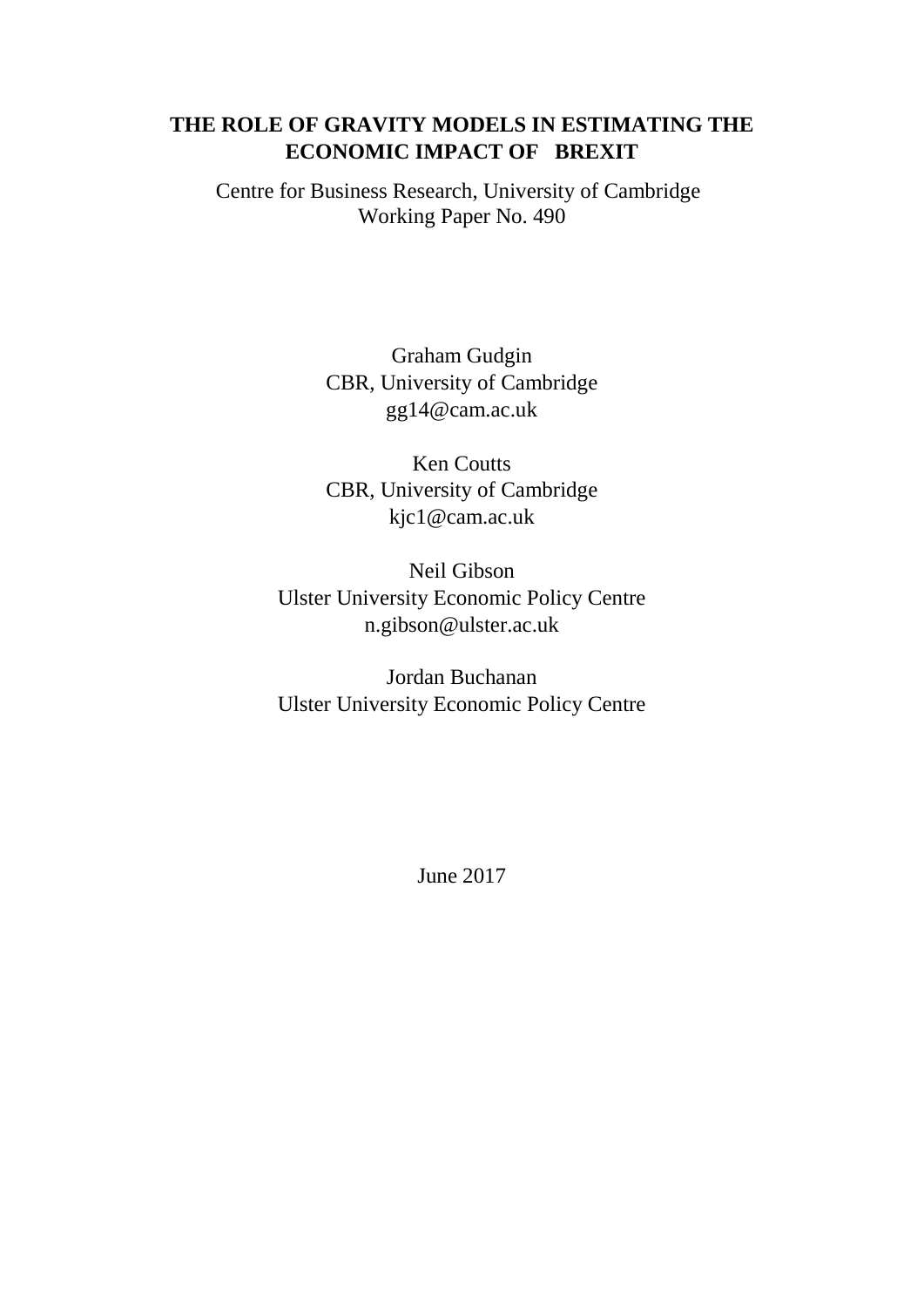## **Abstract**

The predictions of the Treasury, OECD and IMF for the long-term impact of Brexit remain influential. They provide an important context for the Brexit negotiations and underpin the belief of Scottish and Irish nationalists that Brexit strengthens their case for independence or Irish unity. Because these predictions have received limited scrutiny they are examined in detail in this paper. The bases of the predictions are similar for each of the three organisations. In each case estimates are made of the impact of Brexit on trade and on foreign direct investment. This is followed by an estimate of the knock-on effect on productivity. The OECD and IMF also include an assessment of the impact of lower migration. The aggregate impact of these factors is then fed into a macroeconomic model to obtain a forecast for GDP. Much of the final impact depends on the estimate for trade which, in each case, is assessed using a 'gravity model'. Because gravity models are inaccessible to the general public, they are explained here in comprehensible terms. In addition the Treasury's gravity model results are replicated and examined in detail. Our conclusion is that different versions of the model give a range of results and that most versions give a smaller trade impact than that reported by the Treasury, OECD or IMF. In particular, equations which estimate the average impact of EU membership on exports of goods tend to over-predict UK exports to the EU. This implies that the average impact of EU membership applies less to the UK than to the other EU member states. The further implication is that these official predictions of the impact of Brexit are overly pessimistic.

**JEL Codes**: C54, E24, E44, H24

**Keyword**s: Brexit; Gravity Model; H M Treasury; IMF; Trade: macroeconomic forecasts; OECD

# **Acknowledgements**

We are grateful for insights gained in discussion with Garry Young and Patrick Schneider of the Bank of England. Neither they nor the Bank of England are responsible for the views expressed in this paper. A similar disclaimer must be made for the very helpful comments received from Professor Alan Winters, and Adam Slater both of whom are also not responsible for the views expressed here. We are also grateful to Rachel Wagstaff of the Centre for Business Research for considerable help in the final preparation of this paper.

Further information about the Centre for Business Research can be found at: [www.cbr.cam.ac.uk](http://www.cbr.cam.ac.uk/)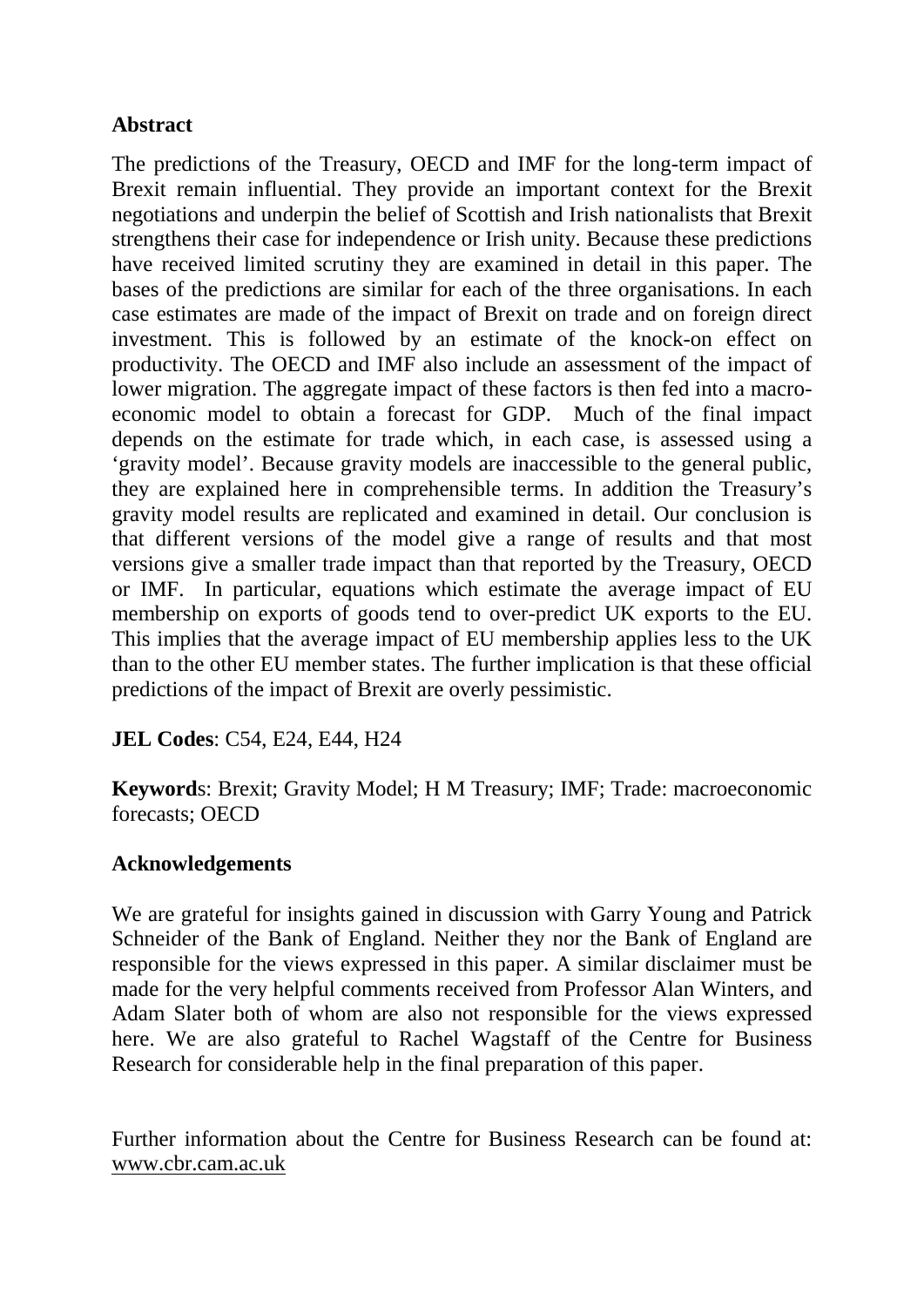### **Introduction**

Almost a year after the EU Referendum and two months after the formal declaration of the UK's intention to withdraw from the EU, much confusion remains on the potential economic impact of Brexit. The UK Treasury, the OECD and IMF all published forecasts of the likely impact of Brexit during the Referendum campaign, as did a range of other forecasting bodies  $\frac{1}{1}$  $\frac{1}{1}$  $\frac{1}{1}$ . These included short-term forecasts for the period between the EU referendum in 2016 and the leaving date in 2019, and also longer term forecasts for the decade after the UK has left the EU. Their short-term predictions of the consequences of the decision to withdraw from the EU have thus far been wide of the mark. The negative predictions for the period after 2019 are however still widely believed, although these negative expectations have not been sufficient to deflect either majority UK public opinion or the UK Government from its intention to withdraw from the EU.

Negative expectations for the long-run impact of Brexit are likely to influence the negotiations between the UK and EU authorities, and are already having a clear impact on those in Scotland and Northern Ireland who wish to withdraw from the UK and remain within the EU. Because the likely economic impact on the UK economy remains important, this paper re-examines the evidence presented in the three official reports on the long-term prospects for the UK outside the EU. In each case these three bodies estimated the likely direct impact of Brexit on trade and foreign direct investment (FDI), and the consequent impact on productivity. The OECD and IMF also considered the impact on migration. All three organisations used the same technique, gravity models, to estimate the impact of withdrawal on trade and FDI. Because so much of the evidence for the conclusions on Brexit depends on the gravity model approach, it is on this that we focus in this paper.

### **The Gravity Model Approach**

Leaving the EU will have an economic impact in several ways. Firstly, Brexit is likely to involve higher tariffs, although since both the UK and most EU governments see merit in free-trade, a free-trade agreement between the UK and the remainder of the EU seems likely at some stage. Since the UK already conducts its trade with the EU on a free-trade basis, a new FTA should be easier to agree than the EU's recent agreements with Canada and other countries which required the dismantling of protectionist measures. Secondly, non-tariff barriers in the form of regulatory constraints on trade may grow over time, but they are unlikely to be an important immediate issue since most UK and EU firms currently face the same regulatory framework. Subsequent regulatory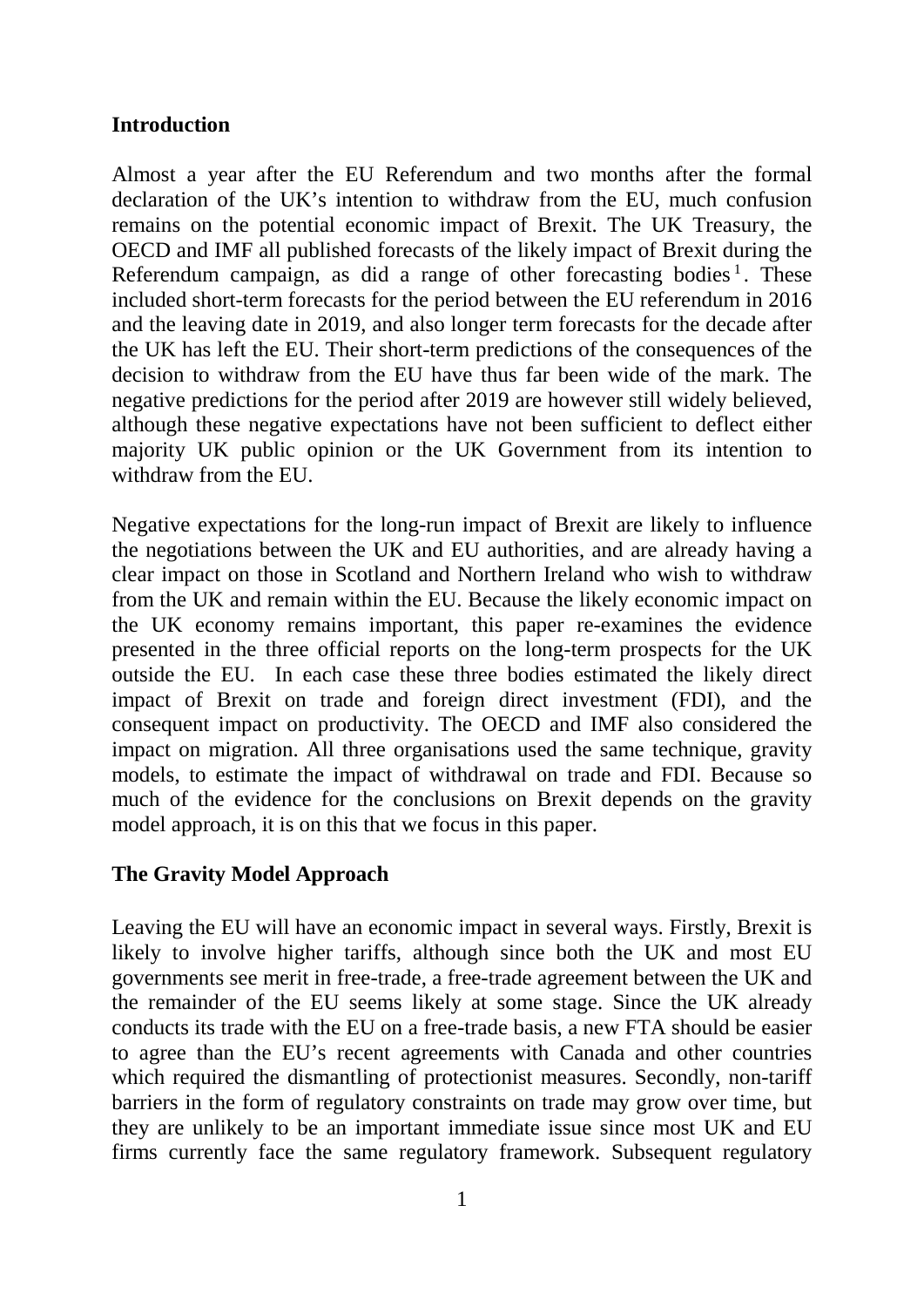changes in both areas may, though, lead to rising non-tariff barriers. Thirdly, since the UK is also likely to leave the customs union there will also be additional costs of administration and potential border delays.

It is possible to assess the likely impact of leaving the EU in a range of different ways. Some attempts have been made to measure the specific impacts such as tariffs on a World Trade Organisation (WTO) basis<sup>[2](#page--1-1)</sup>. Most attempts however use the more aggregate approach of gravity models. This approach attempts to measure the overall benefits to trade or foreign direct investment (FDI) of membership of the EU. It encompasses the whole range of ways in which membership can prove a benefit (or indeed a dis-benefit) without being specific about the benefits of individual measures such as tariffs, regulations, etc. Most approaches use a gravity model to estimate the aggregate benefits of EU membership and then assume that these benefits will be wholly, or largely, reversed, on leaving the EU. Most then add a productivity impact resulting from the changes in trade and FDI, and enter the results into a macro-economic forecasting model (typically NIESR's NiGEM model) to calculate the likely impact on GDP and unemployment.

#### **The Treasury Approach**

The Treasury's report on the long-term impact of Brexit starts its analysis by using a gravity model to estimate the increases in trade and FDI which result from membership of the EU and other FTAs. The Treasury's starting point in describing their gravity model for trade in goods is given as:

$$
\ln X_{ijt} = \alpha_{ij} + \gamma_t + \alpha_1 \ln(Y_{it}Y_{jt}) + \alpha_2 \ln(POP_{it} POP_{jt}) + \alpha_3 \ln(DIST_{ij})
$$
  
+  $\alpha_4 COMLANG_{ij} + \alpha_5 COLONY_{ij} + \alpha_5 BORDER_{ij} + \varepsilon_{ijt}$   
................. (1)

where *i* and *j* denote countries, *t* denotes time, and

 $X_{iit}$  denotes trade flows between country *i* and country *j* in year *t* 

 $Y_{it}$  and  $Y_{it}$  are the GDP of countries *i* and *j* in year *t* 

 $POP_{it}$  and  $POP_{it}$  are the population of countries *i* and *j* in year *t* 

 $DIST_{ij}$  is the distance between country *i* and country *j* 

 $COMLANG_{ij}$  is a dummy variable which equals 1 if the origin and destination countries have a shared language and zero otherwise

 $\text{COLONY}_{ij}$  is a dummy variable which equals 1 if the origin and destination countries have a shared colonial history and zero otherwise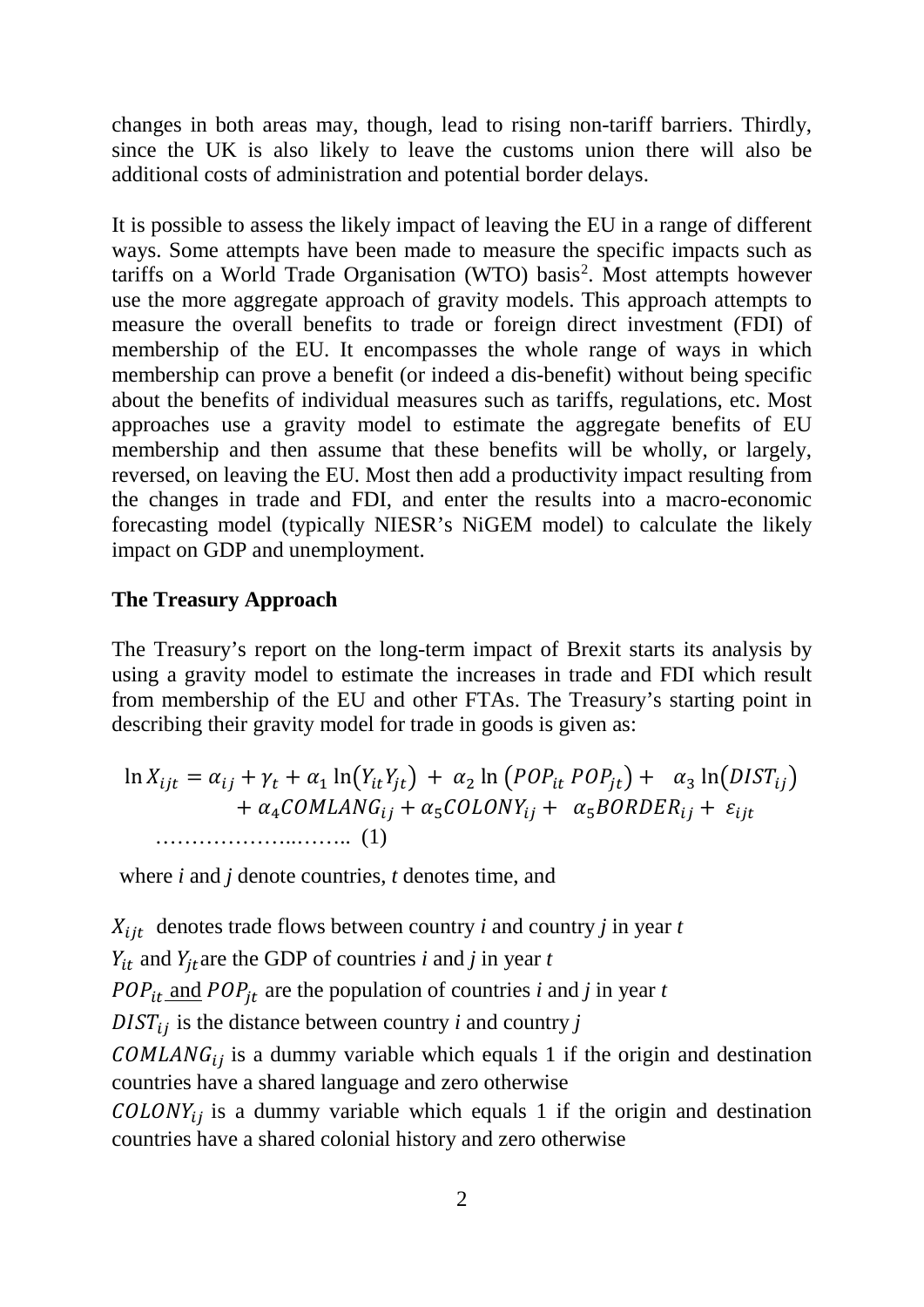$BORDER_{ij}$  is a dummy variable which equals 1 if the origin and destination countries share a common border and zero otherwise

 $\gamma_t$  is a set of time dummies for years  $1...T$ 

 $\alpha_{ij}$  is the country-pair fixed effect, one value for each trade-pair

The population variable is often omitted in gravity model work but is presumably included by the Treasury to estimate the impact of per capita GDP over and above the impact of GDP alone. In this form we can expect a negative coefficient indicating that for a given level of GDP there will be less trade when there is more population. In other words while the level of trade may increase with the GDP of exporters and importers, it will be lower if the per capita GDP is lower. A more transparent form of equation (1) would replace POP by GDP/POP. In this case the variable would have a positive coefficient, indicating that trade between two countries will be larger if per capita GDP is higher (while controlling for the level of GDP).

An important feature of this gravity equation is the inclusion of pairwise country and time fixed effects. The country fixed effects,  $\alpha_{ij}$ , measure the impact of all influences on each trade-pair flow which are constant over time, such as distance or common language, The time fixed effects,  $\gamma_t$ , measure the impact of common factors across the entire set of countries which vary over time such as prices and trade cycles. The latter is potentially important since it is common to measure the trade flows in current prices while GDP is measured in real purchasing power parity terms.

It is thus obvious that equation (1) cannot be estimated since variables like COMLANG are invariant over time and are thus collinear with the country fixed effects terms  $\alpha_{ij}$ . Instead, the Treasury use the following equation:

$$
\ln X_{ijt} = \alpha_{ij} + \gamma_t + \alpha_1 \ln(Y_{it}Y_{jt}) + \alpha_2 \ln(POP_{it} POP_{jt}) + \varepsilon_{ijt} \dots (2)
$$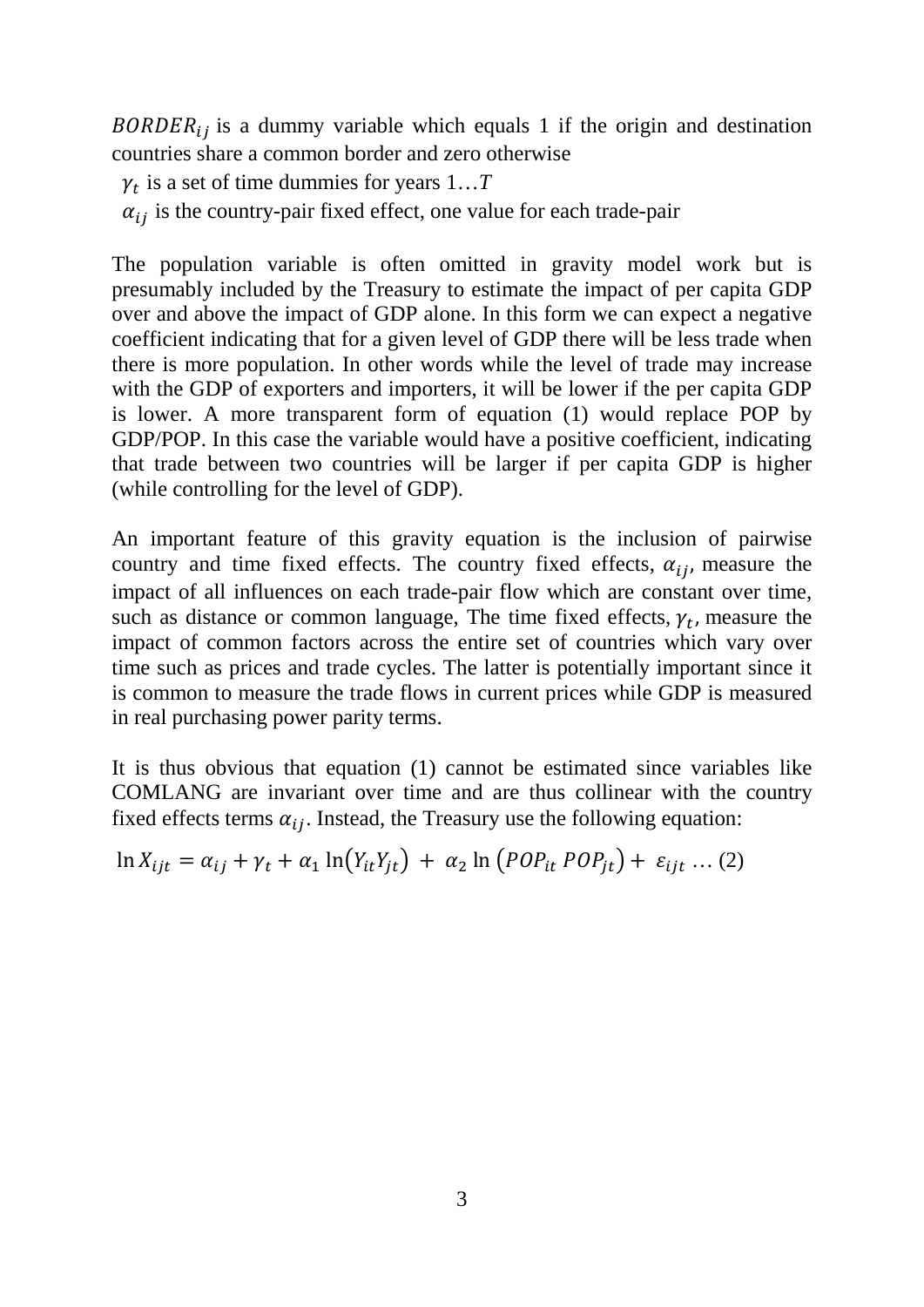To estimate how much extra trade is generated through membership of the EU or the European Free Trade Area (EEA), the Treasury add a series of dummy variables to equation (2). These dummies denote whether both countries in a trade-pair are members of the EU at any given date or whether only one of the pair is a member. Further dummies denote membership of the EEA (i.e. Norway and Iceland), or membership of an FTA with the EU. This gives the equation the Treasury actually estimate:

ln = + + 1 ln� � + 2 ln� � + 1 2 + 2 1 + 3 + 4 + ………………… (3)

where:

- EU1 is a dummy variable which equals 1 if only one country is a member of the euro area at time t and zero otherwise
- EU2 is a dummy variable which equals 1 if both the origin and destination countries are members of the euro area at time t and zero otherwise
- EEA is a dummy variable which equals 1 if the origin country is a member of the European Free Trade Area.
- FTA is a dummy variable which equals 1 if the origin country is a member of a FTA with the EU

The dummy variables for membership of the EU or other FTAs can be estimated (i.e. are not collinear with the country fixed effect dummies) as long as the data includes periods in which countries were not members of the FTA. An analysis with data from 1948 to 2013 includes a number of years in which all of the countries in the dataset were not members of the EU or the other FTAs. Shorter periods, which we examine below, would provide only estimates of the impact of FTA membership for those countries which joined the FTA during the period of analysis. For instance, an analysis with data from 2000- 2013 would estimate the impact of EU membership only for the East European and other countries which joined the EU after 2000<sup>[3](#page--1-2)</sup>.

The Treasury report gives limited information about the nature of their analysis<sup>[4](#page--1-3)</sup>. The Report states that IMF data on trade flows is from the Glick and Rose database covering 200 countries over the period 1948-2013. With 39,800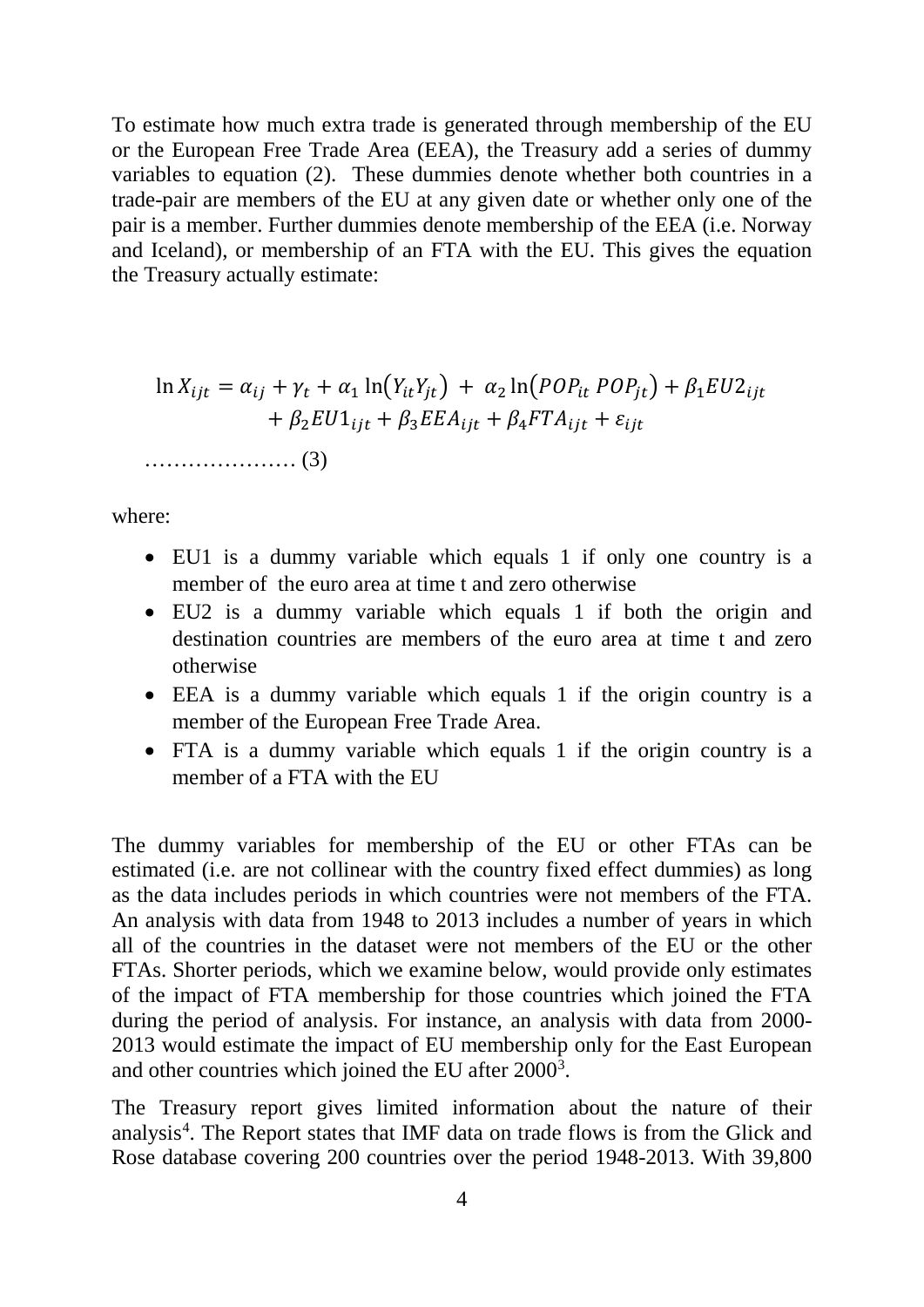(=200 x 199) country pairs over 65 years this would give 2.59 million individual observations if there were no missing data. However the Treasury's estimated equation for the impact of EU membership involves only 390,521 observations. Since this is only 15% of the potential full dataset we assume that trade data for most countries and years is missing, or has zero values<sup>[5](#page--1-4)</sup>. The only details of the Treasury's estimated equation are those given in table A.1 of their April 2016 Report (repeated below).

| Variable           | Country-pair fixed effects |
|--------------------|----------------------------|
| EU membership      | $0.766***$                 |
| EU trade diversion | $-0.035$                   |
| FTA membership     | $0.219***$                 |
| EEA membership     | $0.566***$                 |
| <b>GDP</b>         | $1.085***$                 |
| Population         | $-0.292***$                |
| Sample size        | 390,521                    |

Table A.1: Results for goods analysis

*\* Significant at the 10% level, \*\* significant at*

*the 5% level, \*\*\* significant at the 1% level* 

*Source: HM Treasury calculations*

*GDP and population enter in logs, coefficients on time dummies and country-pair fixed effects are not reported*

The coefficients on the EU dummy variables are an average of EU members' deviations from the level of goods trade predicted by the underlying gravity relationship between trade and GDP, population and the country fixed effects. The coefficient on EU membership of 0.766 indicates that trade in goods (measured as an average of exports and imports) between EU members is raised by 115%<sup>[6](#page--1-5)</sup>. The measured impacts of EEA or FTA membership are much lower, but in this paper we focus on the full EU membership impact as a worst-case scenario in which the UK reverts to trade on a WTO basis in 2019. The issue of trade diversion, i.e. EU members' loss of third party trade, is determined from the dummy EU1 where only one of a country pair is an EU member. The trade diversion coefficient is insignificant and the Treasury conclude that no significant trade diversion takes place on average for EU members.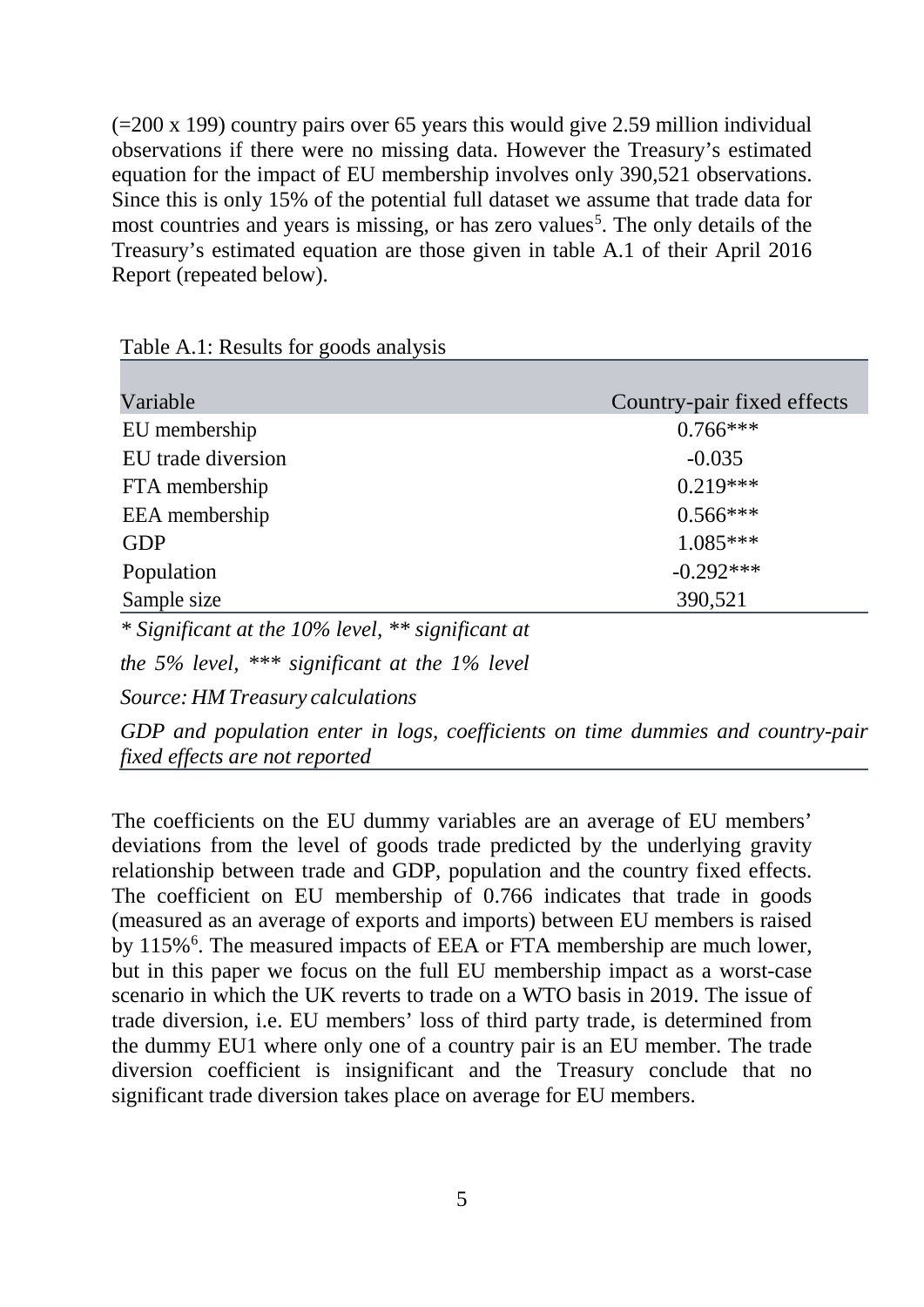There are several important short-comings in this approach to measuring the impact of EU membership on trade:

- The number of country pairs is very large, many of which are small developing nations undertaking minimal trade with the UK. The inclusion of such countries affects the underlying gravity equation and hence the EU2 dummy which is just an average deviation from the underlying equation. In technical terms the variance of trade is much higher for small countries than large countries and hence the measured errors are heteroscedastic.
- The Treasury measures the average impact of EU membership across all EU members, and does not investigate whether this calculated impact is relevant to the UK alone. When we replicate the Treasury analysis we find that there is a large and significant *negative* residual for the UK. Indeed, the Treasury Report provides virtually no information directly about UK trade with the EU. We will return to this issue below.
- The Treasury does not in all cases assume that the benefits to trade of EU membership are fully reversed on leaving<sup>[7](#page--1-6)</sup>. The Treasury assumes that a lower scenario is possible in which only half of the benefits of EU membership are reversed within 15 years, since regulatory divergence may be slow. However, in the upper scenario they do assume a full reversal of benefits, despite the fact that UK firms must currently be compliant with EU regulations and are likely to maintain compliance to continue trading.
- The Treasury makes no allowance for changes in migration as a consequence of Brexit<sup>[8](#page--1-7)</sup>.
- Despite predicting a depreciation of sterling in its 'Immediate Impact' report, the Treasury makes no allowance for a long-term lower level of the sterling exchange rate which might offset higher costs imposed by EU tariffs<sup>[9](#page--1-8)</sup>.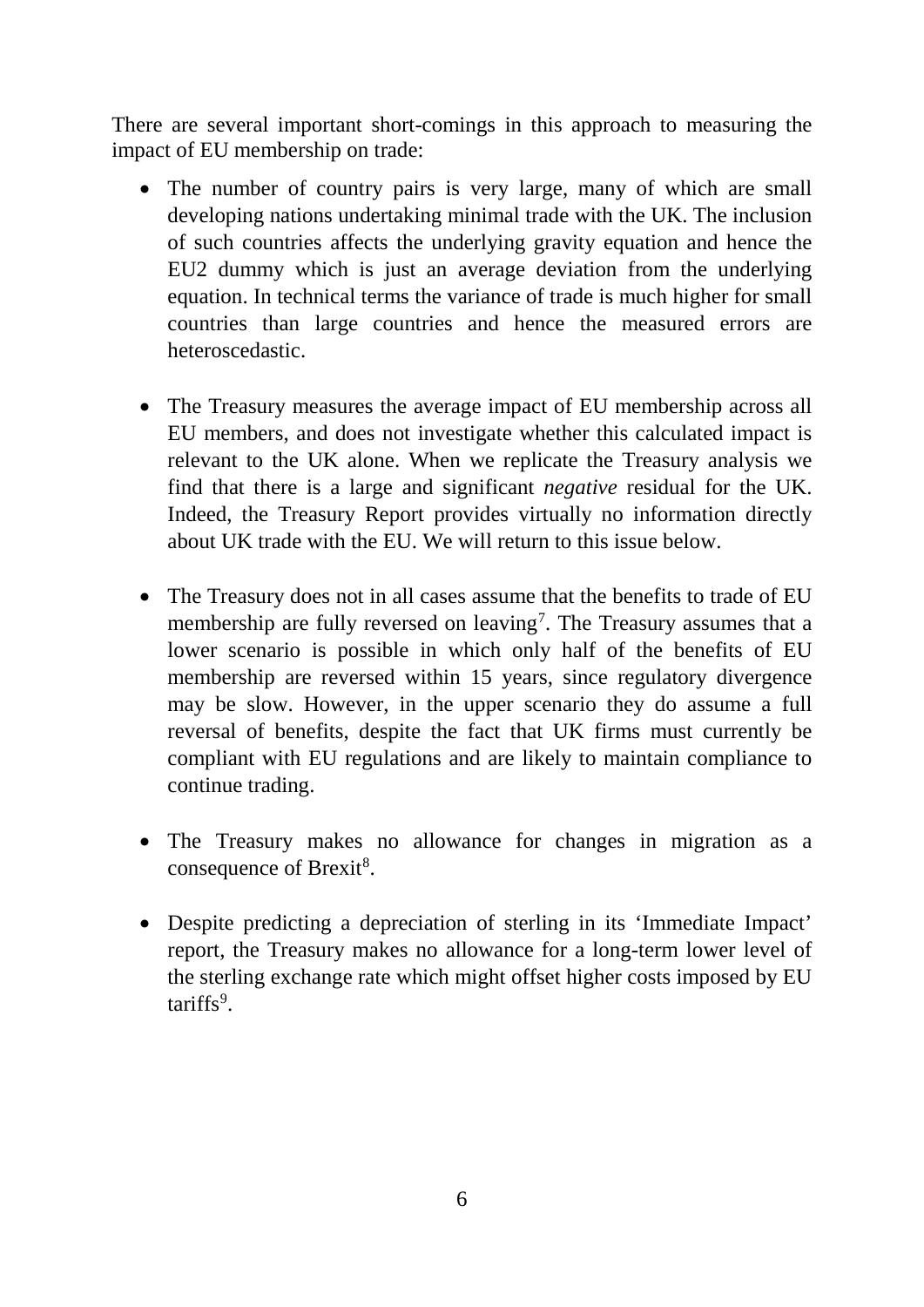### **OECD and IMF Gravity Equations**

This paper focusses mainly on the Treasury gravity model estimates of the impact of Brexit but we also describe the less detailed approaches of the OECD and IMF.

### *OECD Equations*

The OECD's assessment of the economic impact of Brexit parallels the Treasury in starting with trade and FDI and then estimating the consequent impact on productivity. An additional factor in the OECD analysis is to take account of potential changes in regulation, and of restrictions in migration, leading to lower investment in R&D and reduced managerial quality. Also like the Treasury, the OECD uses a gravity model to calculate the impacts on trade and FDI.

The OECD estimates that 'trade openness' will decline as a result of Brexit by between 10 and 20 per cent<sup>10</sup>. This is said to be based on an OECD gravity model paper by Fournier *et al.* but it is difficult to see how this paper supports these figures. The gravity model analysis covers only OECD members and a short time period of 1990-2012. The results are confusing and contradictory with some equations showing no rise in intra-EU exports as a result of EU membership. Other equations show a large increase (72%) in intra-EU trade. An average of zero and 72% would give 36% increase in exports due to EU membership. Reversing this gives a decline of (36/136=) 25% for exports to the EU or 11% for total exports, so it remains unclear why the OECD report adopts a range of 10-20%. The figure of 72% seems to us to be more plausible, but this is an average across all 28 EU members and there is no attempt to examine whether this applies specifically to the UK.

The gravity model equations of Fournier *et al*. are based on the theoretical gravity equation derived by Anderson & van Wincoop (see equation 4 below). However these gravity equations include country fixed effects terms only for countries and not for each trade-pair of countries as in the Treasury equation. Instead they include a set of specific dummies as outlined in equation 1 above. These include average GDP-weighted mean distances for each country in addition to the actual distance between the countries in each trade-pair. Without fixed effects dummies for each trade-pair this approach is not the one recommend by Head and Mayer (2015).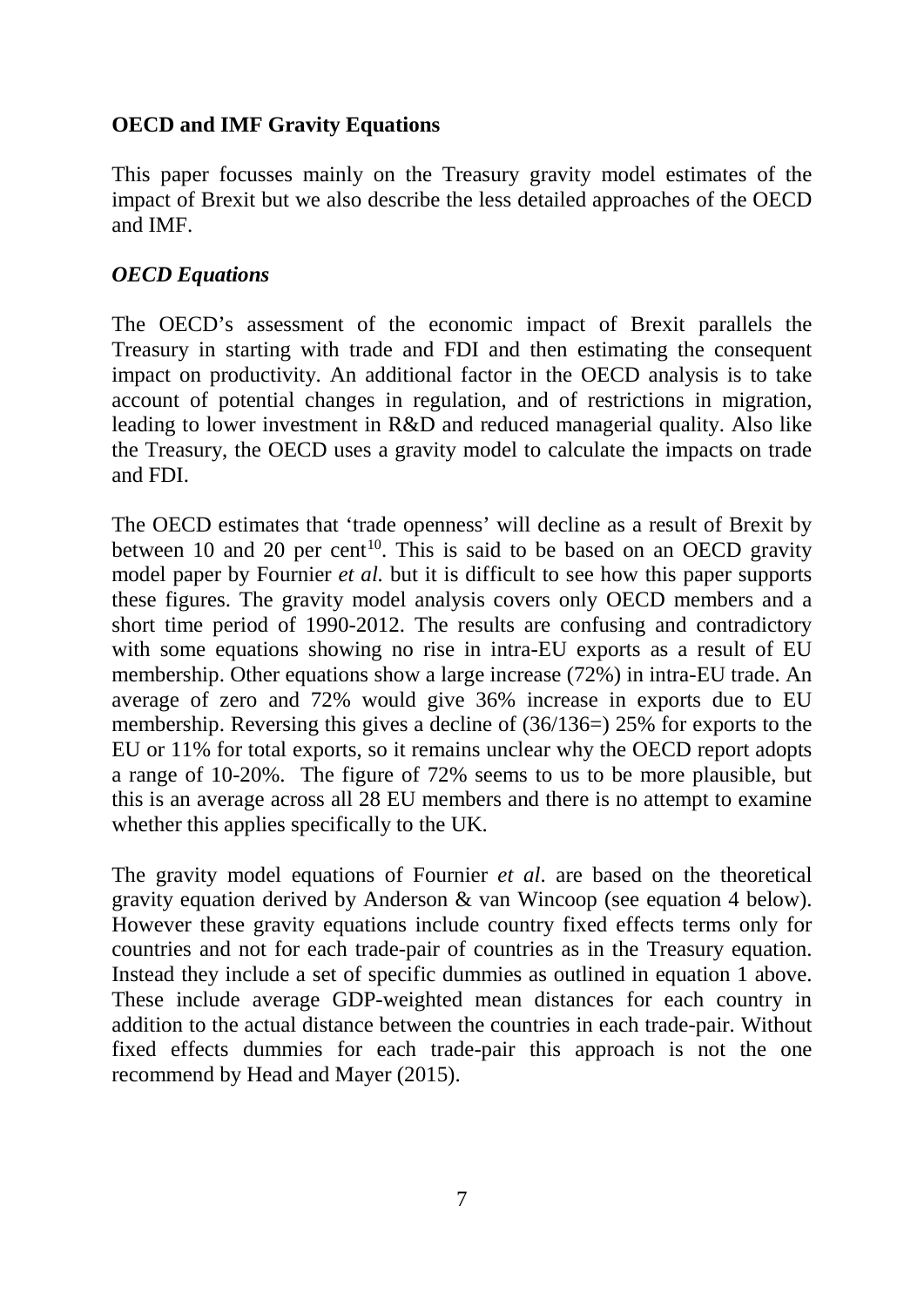Three equations are estimated, in each case with data covering OECD countries and the period 1990-2011. Two of these are ordinary least squares equations, one with the coefficient on the GDP term set at unity and the other with this coefficient freely estimated. The third equation has a Poisson estimator  $11$ , to deal with the problem of zero values of trade and heteroscedasticity. The estimates for the impact of EU membership, in each case, cover all EU members and not only those members which joined after 1990.

### *The IMF Gravity Equation*

The IMF published its Brexit report in June 2016 shortly before the referendum<sup>[12](#page--1-11)</sup>. The logic of the argument was similar to that of the OECD, with sections on trade, FDI, productivity and migration. Most of the report consisted of a selective literature review. The IMF had much less of its own research to use than had the OECD, but unsurprisingly had more to say on the UK financial sector.

The main contribution of its own research to the IMF report was a gravity model. Unlike any other Brexit report the IMF pointed out that the impact of EU membership on trade measured by most gravity models were averages across all EU member states. In an attempt to isolate the impact on the UK alone, the IMF conducted a gravity analysis with data confined to UK trade partners, over the short time-period of 2004-14. The shortness of the period made it more appropriate to use an analysis without fixed effects. In this case the measured impact of EU membership is simply the average difference between UK exports to EU members compared with UK exports to non-EU countries, after allowing for the size and distance from partner economies. The IMF estimates are that EU membership raises exports by 103% and services by 84%.

The IMF's conclusion on the long-term impact of Brexit was that '*The net longrun economic effects of leaving would … likely be negative and substantial, though there is significant uncertainty about the precise magnitude'.* The IMF was thus rather more tentative in its conclusions than the Treasury but clearly expected a large negative outcome on trade and hence on both GDP and per capita GDP*.*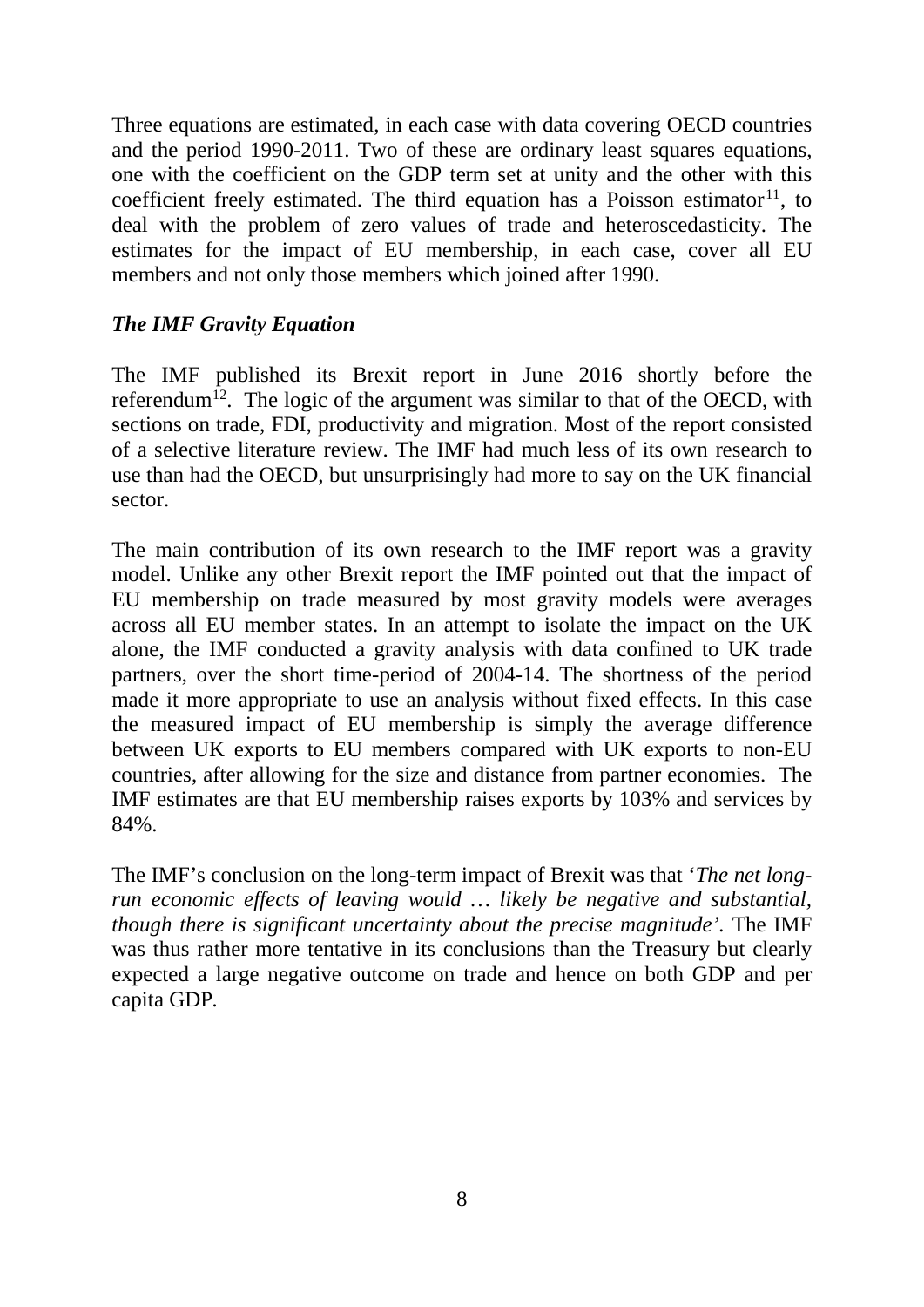#### **The Theory Underlying the Gravity Model**

The gravity model technique is, in our view, essentially empirical but Anderson (1979) and Anderson and van Wincoop (2004) have derived a 'theoretical' basis for the technique, described in a general setting in Head and Mayer  $(2015)^{13}$ . This is widely referred to as the basis for understanding the technique. This theory does little more than combine the consumer theory of micro-economics with general equilibrium in trade to the gravity model and in practice adds little to a common-sense approach which would expect that there is more trade between larger countries (even if large countries are somewhat less open) and also more trade between countries that are closer together (reflecting transport costs) and have other features which increase or diminish the costs of penetrating markets.

The economic theory that derives a gravity equation, as exemplified by Anderson and Wincoop (2003) (A&W) introduces one new factor to the simple gravity equation in which bilateral trade is directly proportional to the product of each country's GDP and inversely proportional to distance. These authors add what A&W call 'multilateral trade resistance' (MTR) to the bilateral trade resistance such as distance between the two countries. MTR refers to a measure of the *average* trade barrier (including distance and tariffs) faced by any country in its trade with all other countries. In A&W, what matters is *relative* trade resistance, the trade resistance between any two countries compared with the resistance to trade with all other countries.

The theoretical structure of A&W is that each country produces a fixed supply of a single good. Consumer preferences are homothetic (with constant elasticity of substitution over all goods), i.e. the ratio of expenditures chosen depends only on relative prices and is independent of income or scale. There are supply prices which always fully adjust to ensure that all goods produced are purchased according to consumer preferences. Despite this general equilibrium framework, the gravity equation derived from this theoretical setup does not depend on relative prices or fixed supplies. The equation for bilateral trade  $x_{ij}$  between any country pair is a function of the product of each country's income,  $y_i$  and  $y_j$ , relative to world income,  $y^{W}$ , <sup>[14](#page--1-13)</sup> the bilateral trade resistance between the country pair,  $t_{ij}$  and the inverse product of the multilateral trade resistance for each country,  $P_i$  and  $P_j$ .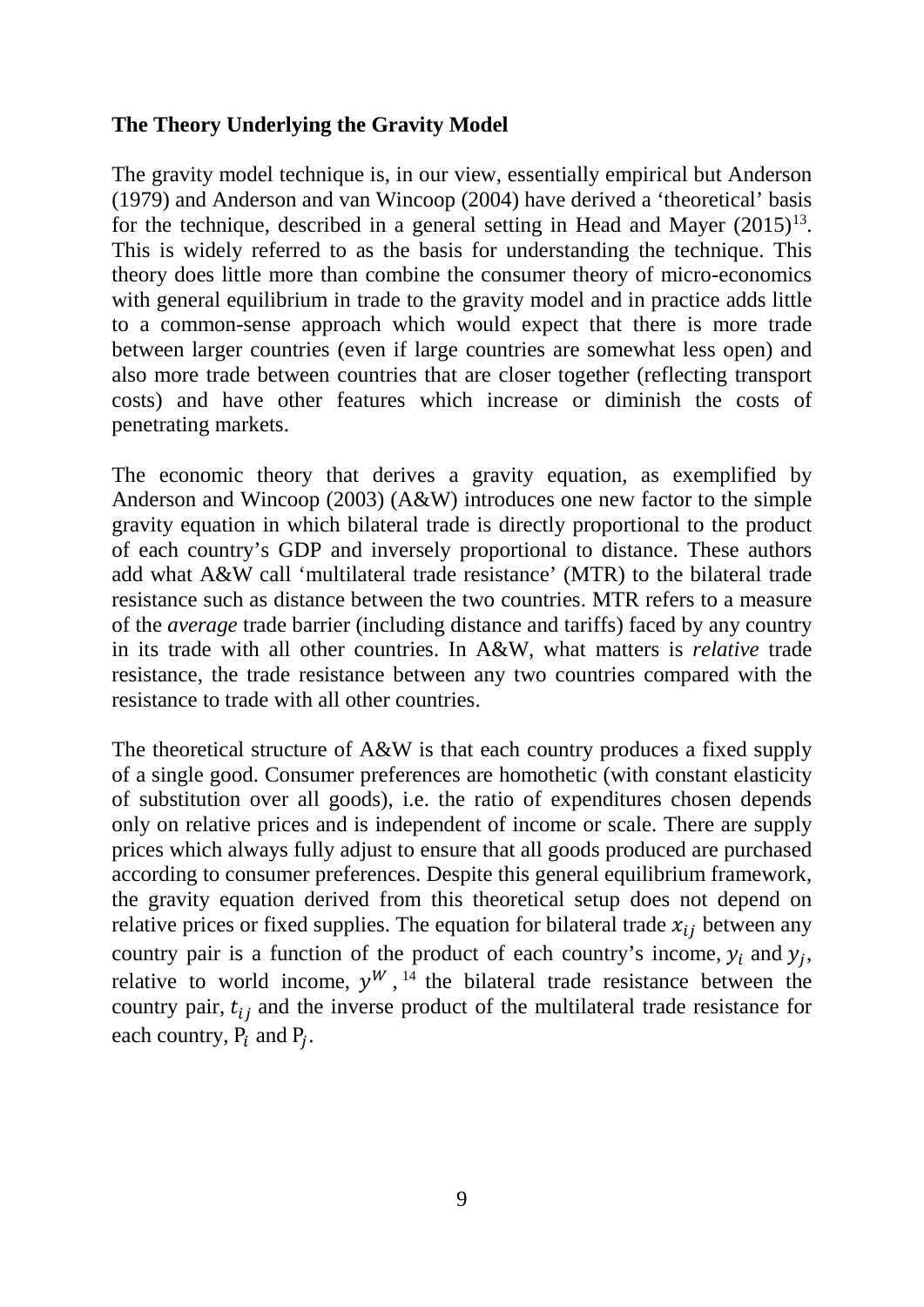$$
x_{ij} = \frac{y_i y_j}{y^W} \left(\frac{t_{ij}}{P_i P_j}\right)^{1-\sigma}
$$
\n
$$
\dots \dots \dots \dots \dots \dots \dots \dots \dots \dots \tag{4}
$$

where

$$
P_j^{1-\sigma} = \sum_i P_i^{\sigma-1} \theta_i t_{ij}^{1-\sigma}
$$

and

$$
\theta_i = \frac{y_i}{y^W}
$$

This structural gravity equation is a function of joint incomes (often implemented as GDP) and trade resistance terms (often implemented as distance, common border, common language and other variables). Relative prices are not included in the derived equation although they are an important feature of the theory from which the gravity equation is derived. It is as if the general equilibrium with flexible prices is extinct, leaving only a ghostly presence in the gravity model with a fossil in the form of the average degree of trade barrier/cost to add to the standard equation. The derivation is in terms of nominal values of trade and income, while the empirical implementation often uses nominal trade but real GDP.

One of the main claims made by A&W is that since theory predicts that multilateral trade resistance is a relevant determinant of bilateral trade, the absence of proxies for MTR in the estimation of gravity equations will result in omitted variable bias and hence incorrect inferences about effects such as membership of free trade areas.

Head and Mayer (2015) (H&M) define a similar structural gravity equation with MTR defined as an income or expenditure weighted sum of bilateral trade resistance terms. They show that this can be derived from a general equilibrium setup where all importers allocate expenditures across available goods and a market clearing assumption for all exporters. A&W's gravity equation can be considered a subset of H&M's structural gravity equation.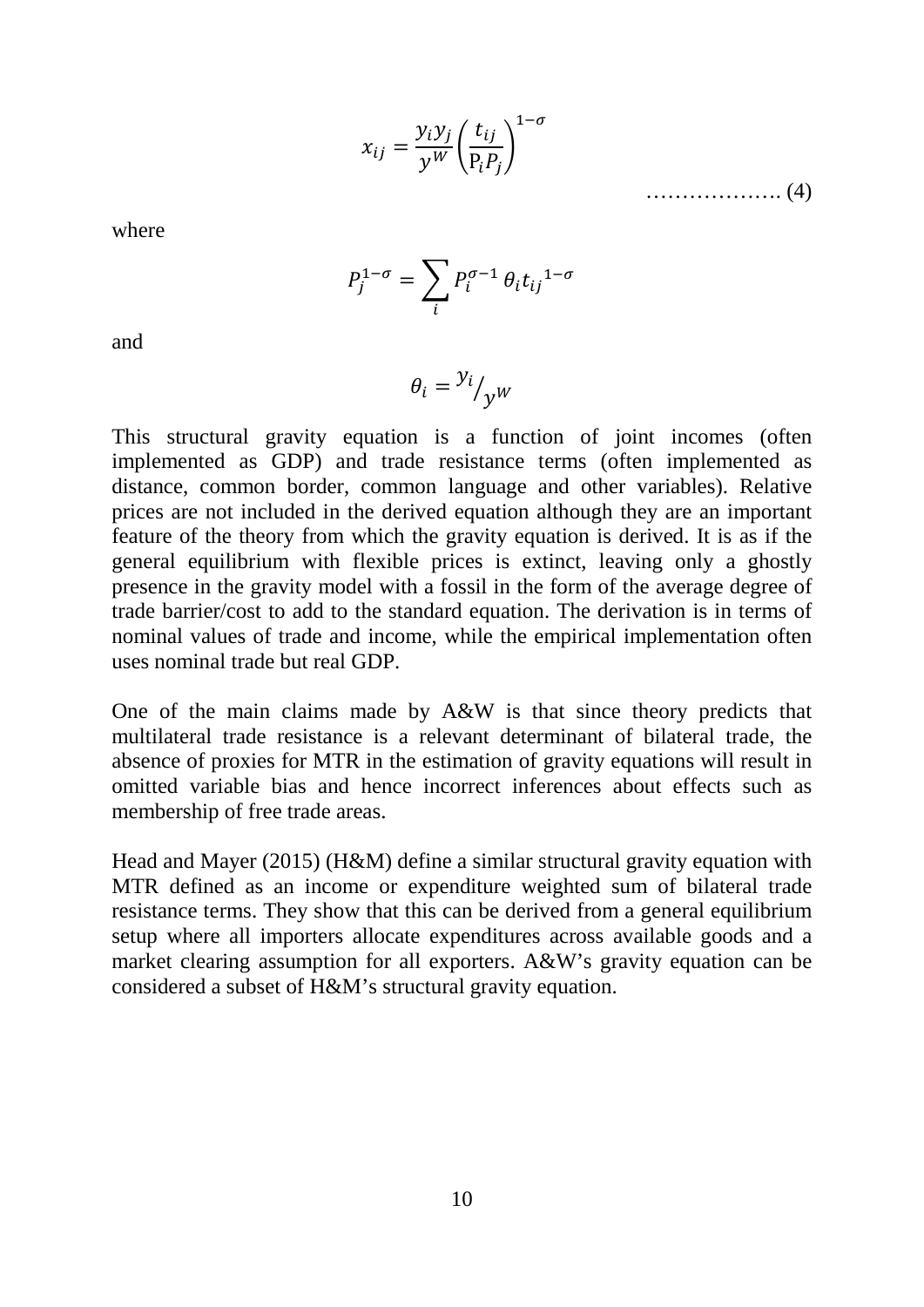$$
X_{ni} = \frac{Y_i}{\Omega_i} \frac{X_n}{\Phi_n} \phi_{ni}
$$

where

$$
\Phi_n = \sum_j \frac{\phi_{nj} Y_j}{\Omega_j}
$$

and

$$
\Omega_i = \sum_j \frac{\phi_{ji} X_j}{\Phi_j}
$$

(using the notation of H&M).  $X_{ni}$  is the trade by exporter *i* to destination *n*,  $\phi_{ni}$ ,  $0 \le \phi_{ni} \le 1$  represents bilateral trade costs,  $Y_i = \sum_n X_{ni}$  is the value of production of country *i*,  $X_n = \sum_i X_{ni}$  is the value of the importer's expenditure on imports from all source countries.

H&M note that estimation using pairwise fixed effects has become more common in many empirical applications in place of explicit dummy variables such as distance, common border etc. They state that if the derived gravity equation is in multiplicative form as in the above equations, the use of fixed effects will give consistent estimates of the trade resistance variables, which are usually the principal interest of researchers.

The Treasury notes in its literature review the papers by Anderson and van Wincoop (2003) and Head and May (2015) and justifies the specification of its gravity (equation 3 above) with the observation:

*'In order to estimate a model that accounts for multilateral trade resistance, Anderson and van Wincoop (2004) suggest using country-pair fixed effects. This is supported by Head and Mayer (2013) who note that estimation of gravity models through econometric models with country fixed effects captures multilateral resistance terms and is therefore theory-consistent.'* H. M. Treasury (2016), page 161, paragraph A.41, *op. cit[15.](#page--1-14)*

In the Treasury analysis, the treatment of any MTR effects, other than the impact of FTAs, is absorbed into the fixed effects as factors that do not change over time.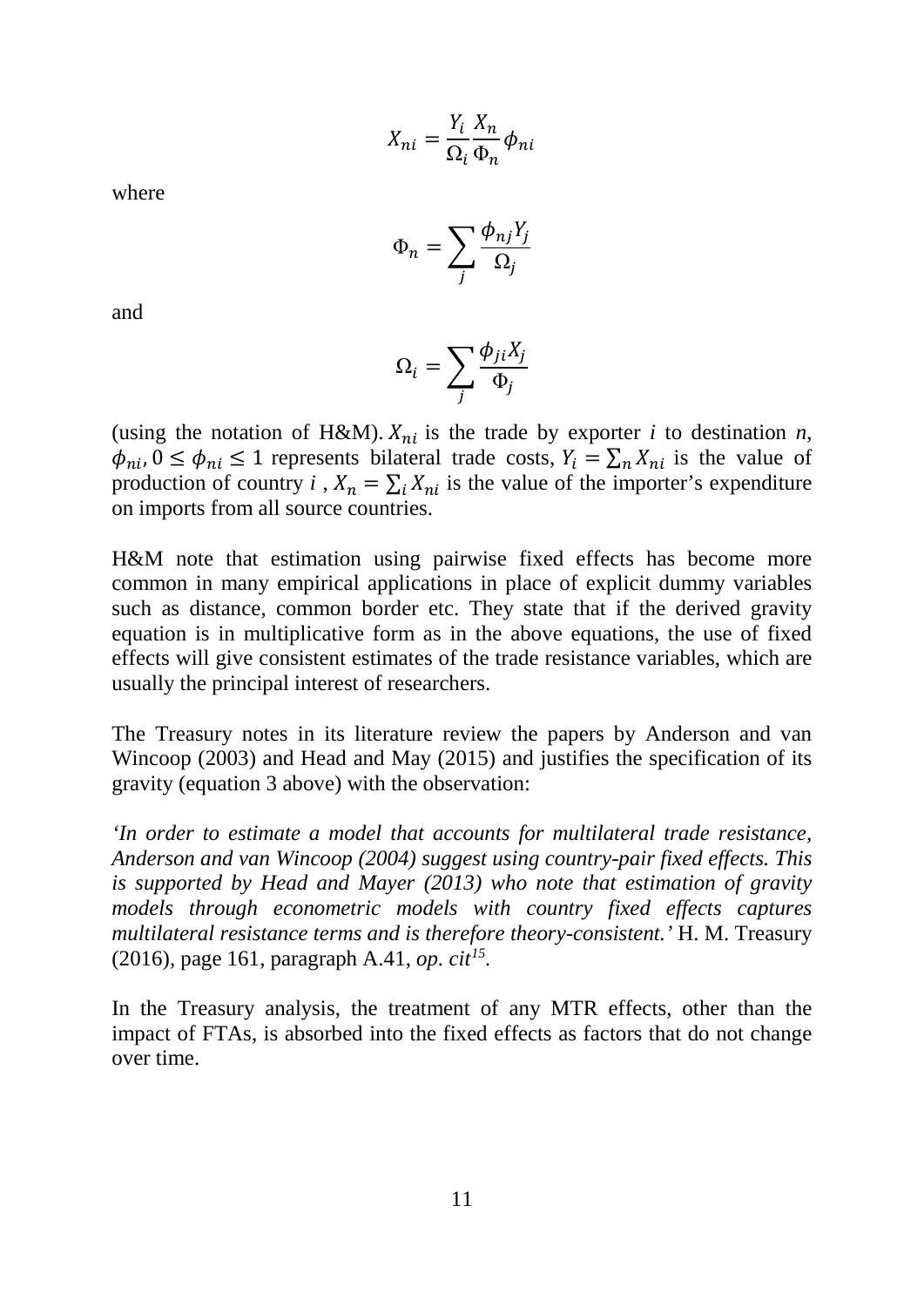### **Alternative Forms of the Treasury Gravity Model**

Because the Treasury's estimates of the impact of Brexit seem high, and the methods used are opaque to most policy makers and to the general public, we have constructed a database and attempted to replicate the gravity model analyses of the Treasury, OECD and IMF for trade in goods.

#### *Data Sources*

Our trade data is from the IMF's Direction of Trade Statistics for 1950-2015 in current dollars. This is the same source as the Treasury's. GDP and population data is from the Conference Board, with GDP in 1990 dollars at purchasing power parity. Distance between trade partners is from the CEPII's GeoDist database. Dummy variables are constructed.

#### *Gravity Models with Fixed Effects*

Our initial gravity model equations take the same form as those in the Treasury report, including the use of fixed effects but we also examine other forms of the gravity equation for comparison.[16](#page--1-15) Importantly, we are able to closely reproduce the Treasury estimate of an uplift of 115% on trade between EU members relative to what is predicted by an underlying gravity equation. The measure of trade used by the Treasury was an average of exports and imports, whereas our dependent variable is exports in current dollars from one country to another where data is available. This difference in dependent variable might make a small difference to results but is unlikely to be substantial. Zero values for exports are omitted from the equations with fixed effects<sup>[17](#page--1-16)</sup>. Importantly, we notice that most gravity equations tend to over-predict the level of UK exports to EU countries, which the Treasury report did not comment upon. We return to this important issue below.

We have also estimated gravity model equations for more recent periods than the long 1948-2013 period in the Treasury report. The Treasury's full-period equation for 1948-2013 estimates the average gain to intra-EU trade among all EU members joining since the foundation of the EU in 1958. Shorter periods capture the impact on trade for those countries which join the EU during the period. The full post-war period is long and it may be that the advantage of EU membership has changed over time. One obvious reason is that international tariff barriers have declined over time. The various multilateral trade agreements under the General Agreement on Trade and Tariffs (GATT), the World Trade Organisation (WTO) and the General Agreement on Trade in Services (GATS) have reduced international tariffs and non-tariff barriers. The contrast in tariff barriers between the EU and the rest of world is now smaller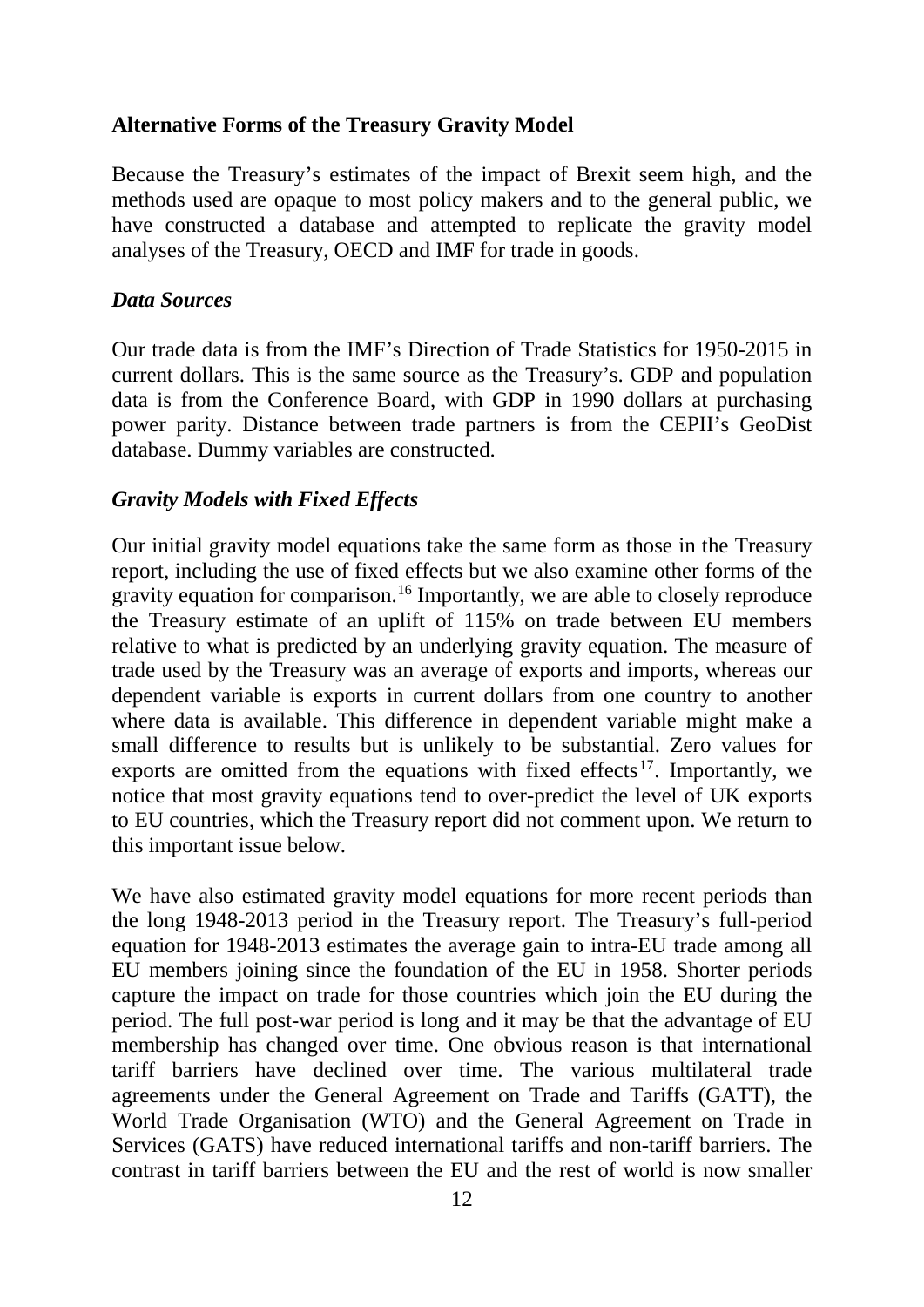than it was in the 1950s and 1960s<sup>[18](#page--1-17)</sup>. Gravity models may allow for this change over time, along with average global price inflation, and factors such as world recessions but this is unclear.

Our first equation is estimated by an ordinary least squares (OLS) equation with time and country pairwise fixed effects and robust variances, fitted across all countries in the sample. The equation fitted over the full 1950-2015 period is shown in annex B, table B.1. The coefficients for this period are summarised in the first column of table 1 below. The equation is similar to that of the Treasury except that the Treasury's EEA dummy is here replaced by two dummy variables respectively for Norway's and Switzerland's exports to the EU. Also, a dummy variable is added for trade-pairs where both countries are members of an FTA other than the EU including NAFTA.

The equations for successively shorter and more recent periods are summarised in the other columns of table 1. The values are similar to other gravity model estimates, with coefficients on GDP generally close to unity as expected. However, we should note that in the periods beginning in 1950 and 1960 the coefficients on exporter's GDP are much smaller. In these periods it is per capita GDP which is more important. Estimates of the average trade advantage due to EU membership (EU2, the 'EU effect') diminish over time, as shown in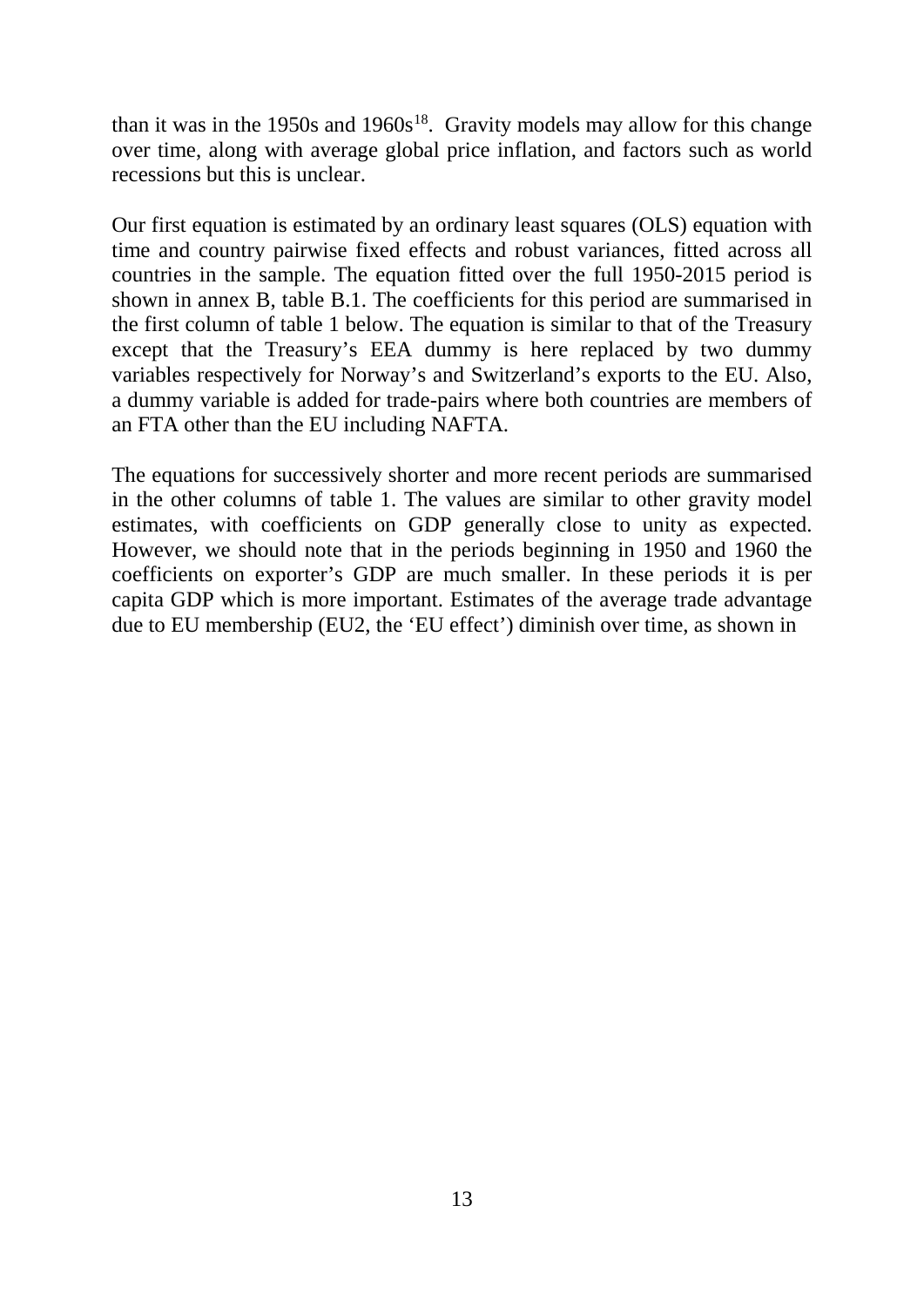|                     | 1950-<br>2015 | 1960-<br>2015 | 1970-<br>2015 | 1980-<br>2015 | 1990-<br>2015 | 2000-<br>2015 | 1950-<br>2000 |
|---------------------|---------------|---------------|---------------|---------------|---------------|---------------|---------------|
|                     |               |               |               |               |               |               |               |
| <b>Constant</b>     | $-4.824$      | $-6.377$      | $-9.793$      | $-10.363$     | $-11.271$     | $-10.815$     | $-2.360$      |
| Ln(GDPi)            | 0.523         | 0.602         | 0.909         | 1.131         | 1.187         | 0.952         | 0.244         |
| Ln(GDPj)            | 0.949         | 1.031         | 1.073         | 0.896         | 0.931         | 1.064         | 0.961         |
| Ln(GDPi/POPi)       | 1.065         | 0.978         | 0.632         | 0.377         | 0.245         | 0.432         | 1.403         |
| Ln(GDPj/POPj)       | 0.174         | 0.090         | 0.094         | 0.344         | 0.361         | 0.429         | 0.220         |
| <b>UK_EU</b>        | $-0.237$      | $-0.280$      | $-0.408$      | $-0.438$      | $-0.385$      | $-0.363$      | $-0.153$      |
| EU <sub>2</sub>     | 0.779         | 0.686         | 0.663         | 0.604         | 0.556         | 0.438         | 0.949         |
| $EU1_i$             | 0.152         | 0.136         | 0.159         | 0.165         | 0.249         | 0.261         | 0.175         |
| $EU1_i$             | $-0.136$      | $-0.187$      | $-0.159$      | $-0.173$      | $-0.156$      |               |               |
| <b>FTA</b>          | 0.390         | 0.316         | 0.327         | 0.315         |               |               | 0.637         |
| <b>Norway</b>       | 0.448         | 0.412         | 0.332         | 0.443         | 0.378         | 0.225         | 0.282         |
| <b>Switz</b>        | 0.755         | 0.590         | 0.377         | 0.282         | 0.175         |               | 0.784         |
|                     |               |               |               |               |               |               |               |
| R <sub>2</sub>      | 0.842         | 0.841         | 0.849         | 0.857         | 0.879         | 0.906         | 0.847         |
| <b>Observations</b> | 459211        | 433526        | 397554        | 348002        | 284589        | 191953        | 278362        |

**Table 1 Gravity Model Equation Coefficients (ordinary least squares, fixed effects, 120 countries)**

*Note: The dependent variable is the log of trade in current dollars between all trade pairs. All values are significant at the 1% level except for those in italics (5%). Values not significant at the 5% level were omitted from the equations.*

the upper line in chart 1. The implication is that the EU effect is lower for those EU members which joined the EU later in the post-war period. For instance the impact measured in the 1995-2015 period includes only the uplift in trade for the Eastern European countries, Malta and Cyprus which joined the EU in 2004, plus Romania and Bulgaria (2007) and Croatia (2007)[19](#page--1-18). There is some rise in the measured impact in the 1995-2015 period which may reflect the influence of the setting-up of the Single Market under the Maastrict Treaty of 1992. The sharp fall in the following periods is unexpected since the impact on Eastern European trade is likely to be large, and is estimated as large by Reuven Glick of the Federal Reserve Board of San Francisco<sup>[20](#page--1-19)</sup>. One factor may be the role of the Euro in slowing economic growth and hence demand for imports within and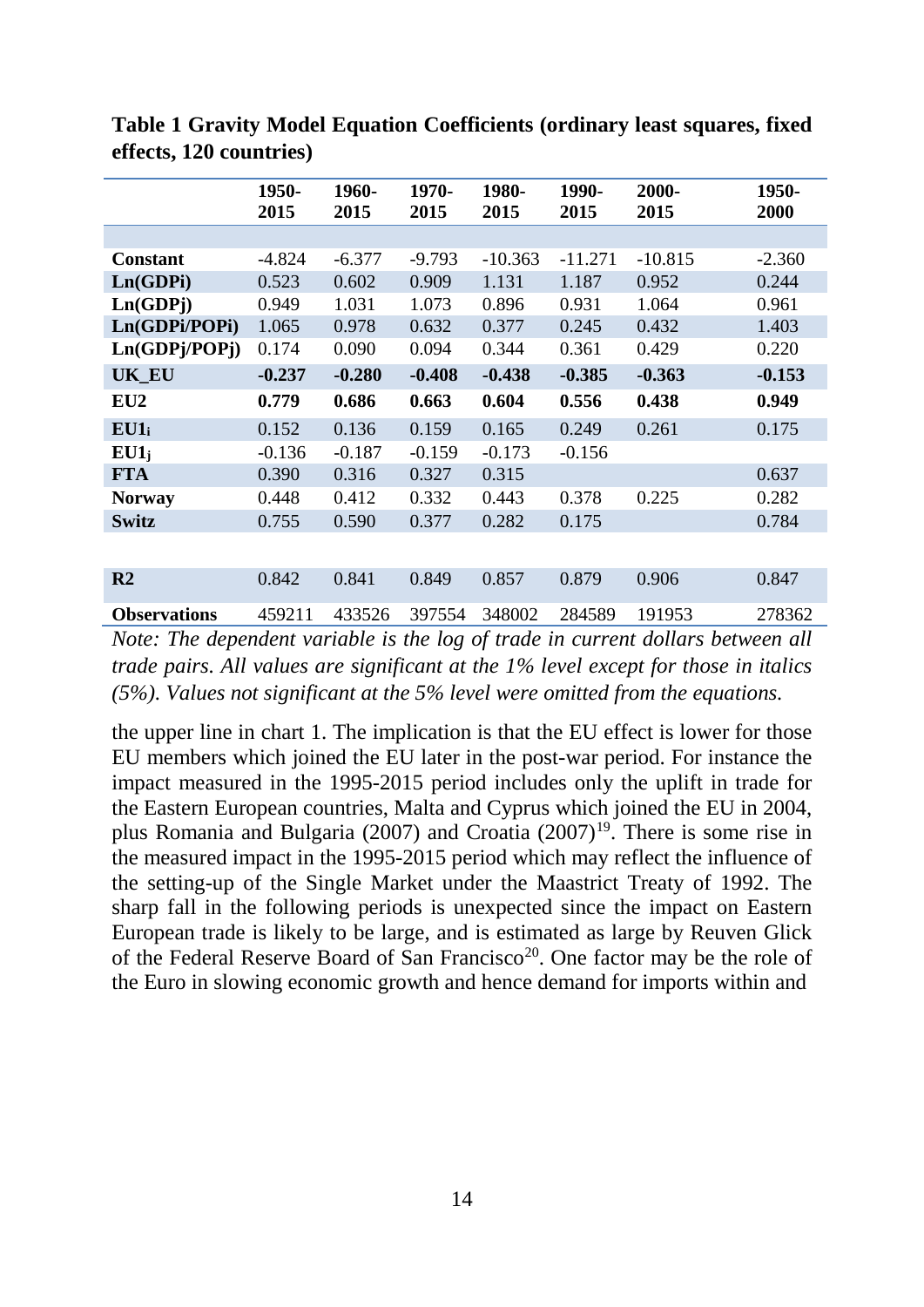

**Chart 1 The Uplift in Intra-EU Trade due to EU Membership (percent)[21](#page--1-20)**

*Note: these results were generated from gravity equations estimates with fixed effects on a dataset including all 120 countries.*

around the Eurozone, but it not obvious to us that a gravity model is able to identify growth effects like this<sup>[22](#page--1-21)</sup>.

The final column in table 1 is for the period 1950-2000 in which the only EU joiners were the EU15 countries of Western Europe. In this case the coefficient on the EU2 variable is high at 0.95 indication an average uplift of 161% in exports due to both countries in a trade-pair being EU members.

#### **Impact of EU Membership on the UK Alone**

As the IMF point out for gravity models used to estimate the impact of EU membership on trade: [23](#page--1-22) '*the estimated coefficients are therefore in a broad sense, averages across all EU economies*'. This raises the question of whether they can be assumed to apply to the UK. The IMF tests this issue by estimating a gravity model without country fixed effects for UK trade data alone for the short period 2004-2014. The IMF calculates that EU membership for the UK doubled trade with EU partners and hence confirms the Treasury's estimate.

We have replicated this analysis with our IMF trade data for goods (the IMF paradoxically use UK data from ONS) and get lower estimates for the impact of EU membership. Depending on the exact approach used we estimate an impact of either  $8\%$  or  $68\%$  <sup>[24](#page--1-23)</sup>. The methods used by the IMF are not directly comparable with the Treasury and the comparison with our own analysis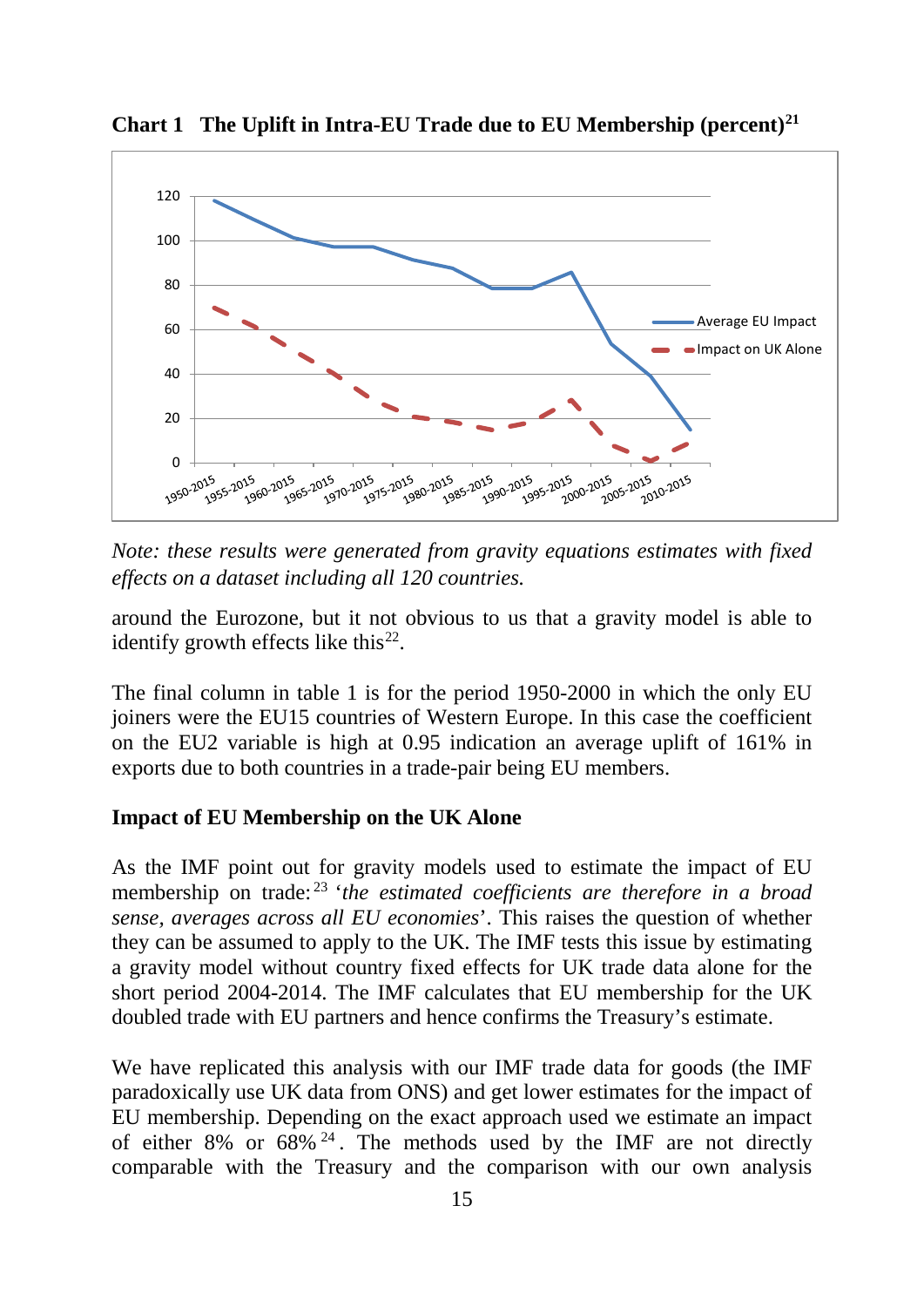suggests that a wide range of estimates is possible depending on data sources and on the precise methods used. However, as expected, all of the estimates show a positive, if not always significant, impact of EU membership on trade.

We have approached the issue of a UK-specific impact of EU membership in a different way which allows us to maintain comparability by continuing to use a fixed-effects approach. Instead of a UK-only data set we maintain the full dataset of 120 counties and estimate the average impact on trade for all 28 EU members in the same way as above. The degree of under-prediction for the UK alone is measured by including a new dummy variable (UK\_EU) which measures the average deviation of actual UK exports from that predicted by the equation. This variable indicates that UK exports to EU countries are around 30% lower than the average level of intra-EU exports for the new EU members in each period (table 1). In using the average value for all EU members as if it applied to the UK as much as to other EU members, the Treasury fails to take account of the fact that UK exports to the EU are over-predicted (whereas German, French or Italian exports to the EU are not).

To calculate the impact of EU membership specifically on the UK we add this (negative) value to the calculated average value for EU membership across all EU members. The resulting values are shown in the 'impact on UK alone' in chart 1. The impact of EU membership on UK goods exports obtained in this way from an equation estimated over the whole period, 1950-2015, is 70% rather than the 115% in the Treasury report. Once again this estimate is smaller in equations estimated over shorter, more recent, periods, and declines to around 10% in equations fitted from 2000-2015. In these recent periods the average EU impact relates to countries which joined the EU during the period, and the impact for the UK alone is thus relative to the average for these joining countries.

For the period 1950-2000, when only western European countries were members of the EU, the coefficient on the EU2 dummy is 0.95. The coefficient on the UK\_EU dummy (UK exports to EU countries) is small at -0.15 (table 1, column 7). The sum of these two coefficients gives a large value of 0.8 indicating an uplift in UK exports of 125%. This accords with the large increase in the share of UK exports going to the EU through most of this period, even though this was mainly a continuation of the pre-1973 trend in this export share. After the 1990s this share began falling and is now close to the 1973 level<sup>[25](#page--1-24)</sup>.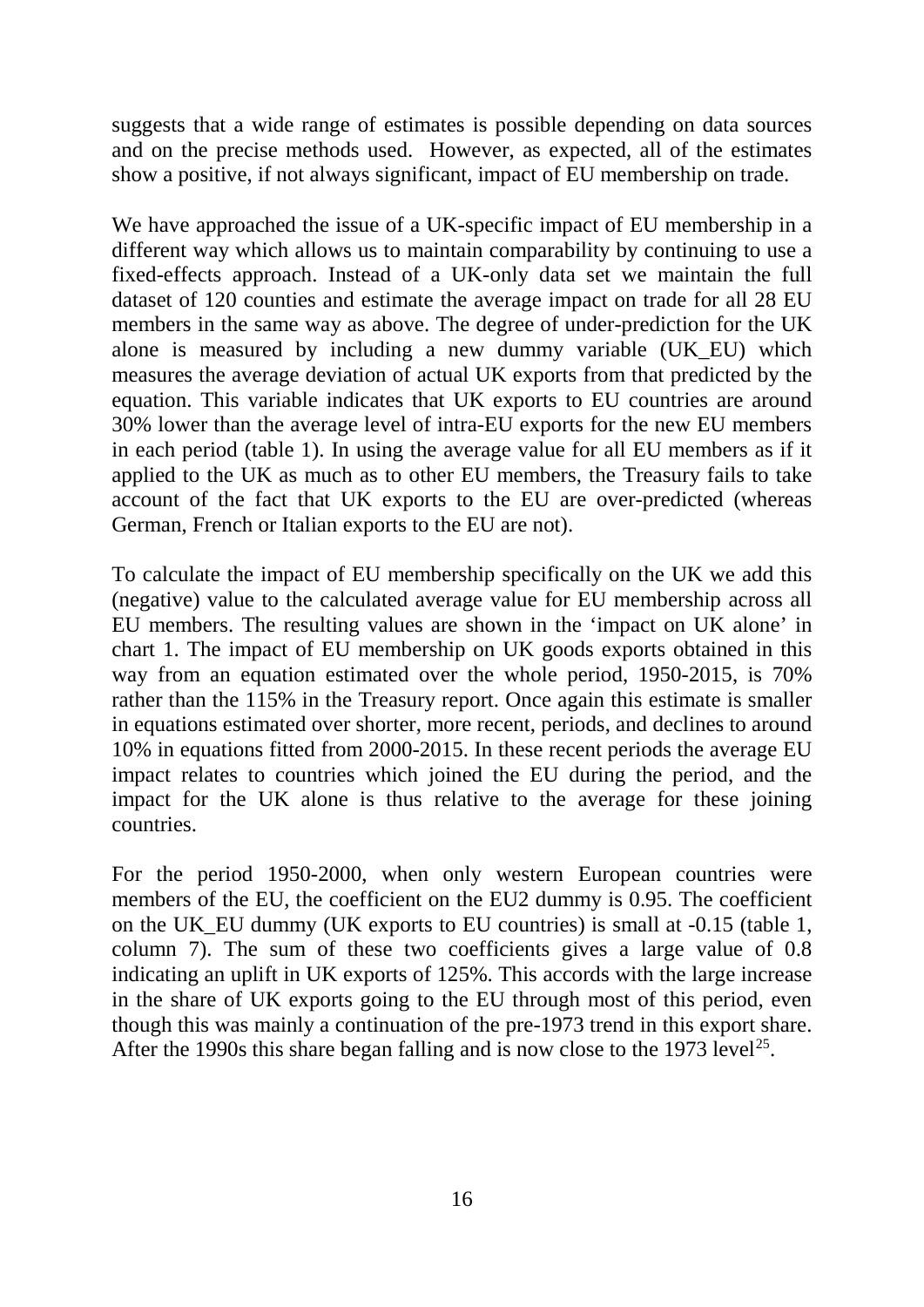#### **Estimates based on Trade with a Subset of Countries**

In a gravity equation estimated with data on the trade of over 100 countries with each other (more than 10,000 trade-pairs), over a 65 year period, a significant number of the recorded trade flows are miniscule. Each trade observation counts as one data point whether it be trade between Azerbaijan and Angola, or between the USA and China. This can be seen for 2015 on chart 2 which plots the level of trade in 2015 for all trade-pairs against the predicted level, which depends on GDP, population and distance apart. The scatter of very low trade observations in the lower left quadrant of the chart, mainly for small countries, generates a problem of heteroscedasticity. This would be even more visually obvious if we were to include all observations since 1950.

The importance of this for measuring the impact of EU membership is that the inclusion of these countries affects the underlying gravity equation, and hence also the EU impact measure which is just an average deviation from the underlying relationship. In practice these outliers contribute to generating a lower, steeper line on chart 2 than would otherwise be the case. Since trade observations for trade-pairs with two EU members are generally above the line in chart 2, the average distance from line for these EU trade-pairs is increased.



**Chart 2 Trade in 2015 Between the All Export Partners (\$ logged)**

*Note: Predicted trade is taken from a gravity equation with terms in GDP, per capita GDP and distance, without country fixed effects.*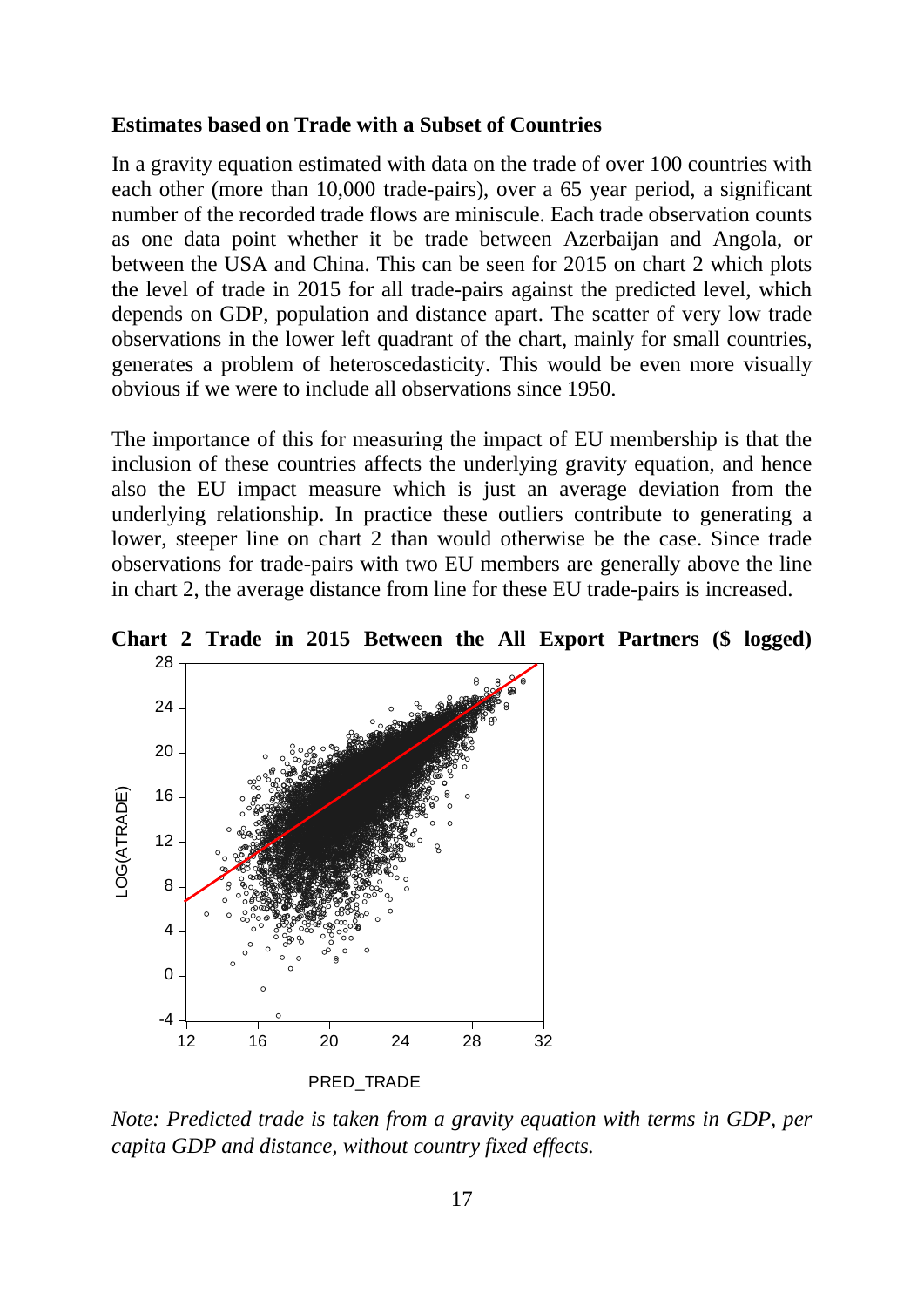

**Chart 3 Trade in 2015 Between the Top-60 Export Partners of The UK (\$ logged)**

To minimise the influence of countries with small trade flows of little relevance to the UK we have repeated the analysis using the same equation but restricting the data to only the UK's top 60 export markets (illustrated in chart 3). This trade accounts for close to 100% of all UK exports and includes all 28 EU member states. There are 3500 trade-pairs in this dataset compared with 13,100 in the full dataset, but this is the set of countries of most relevance to the UK's trade. The solid line on chart 3 is the best-fit line through this data. For comparison we he have also included a pecked line which represents the best-fit line through all of the data for the full 120 countries from chart 2. The pecked line starts from a lower part and rises more steeply than the solid line because there are more small-trade outliers in the fill sample. This reduces the estimate for the impact of EU membership.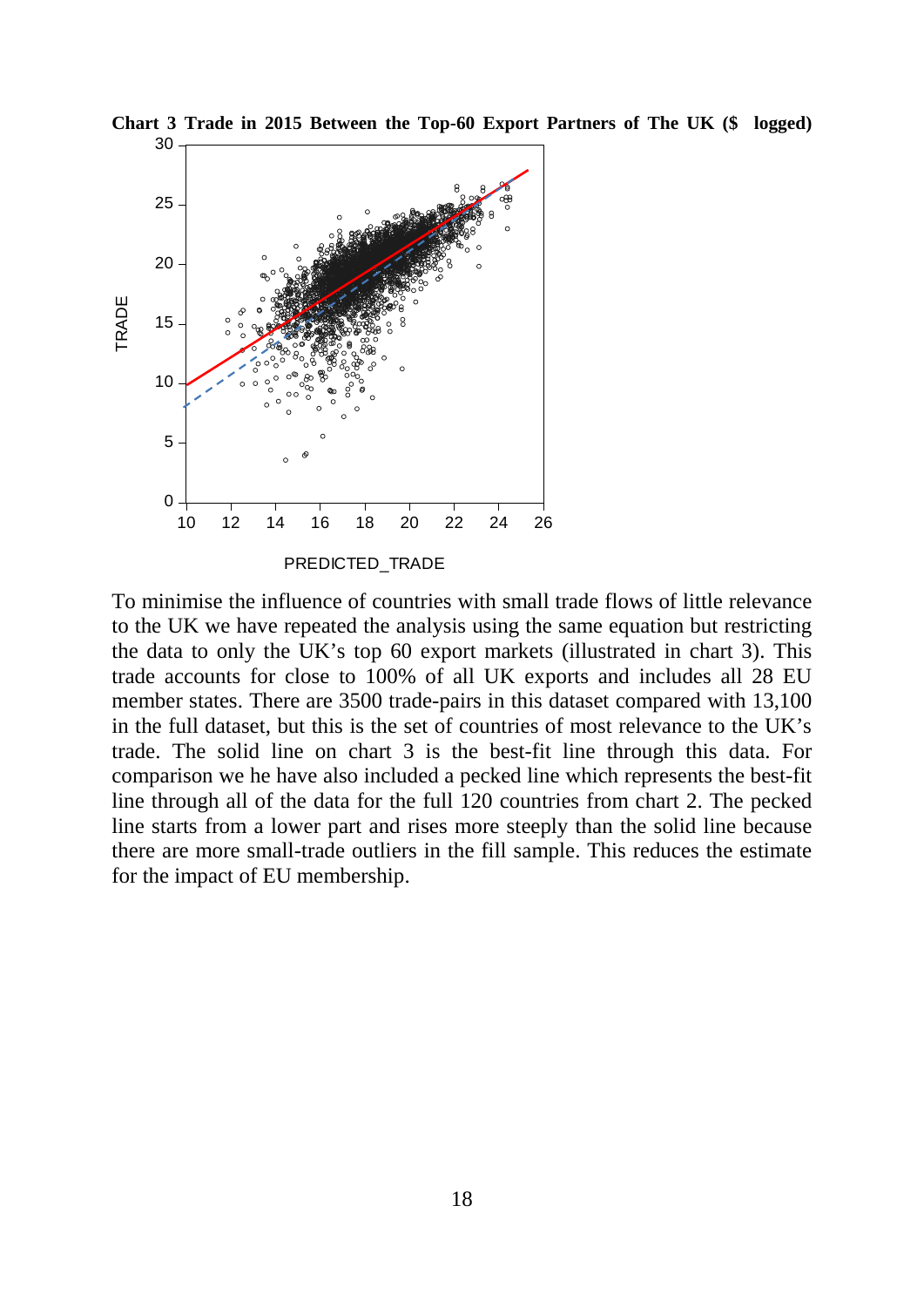|                       | 1950-<br>2015 | 1960-<br>2015 | 1970-<br>2015 | 1980-<br>2015 | 1990-<br>2015 | 2000-<br>2015 | 1950-<br>2000 |
|-----------------------|---------------|---------------|---------------|---------------|---------------|---------------|---------------|
|                       |               |               |               |               |               |               |               |
|                       |               |               |               |               |               |               |               |
| <b>Constant</b>       | $-5.994$      | $-8.258$      | 10.725        | 10.467        | 17.766        | 16.690        | $-2.549$      |
| Ln(GDPi)              | 0.699         | 0.800         | 0.982         | 1.244         | 1.640         | 1.918         | 0.326         |
| Ln(GDP <sub>j</sub> ) | 0.992         | 1.119         | 1.164         | 0.822         | 1.151         | 0.786         | 1.007         |
| Ln(GDPi/POP)          | 0.889         | 0.781         | 0.616         | 0.406         |               | $-0.499$      | 1.284         |
| Ln(GDPj/POP)          | $-0.057$      | $-0.173$      | $-0.158$      | 0.316         |               | 0.485         | $-0.088$      |
| <b>UK_EU</b>          | $-0.374$      | $-0.421$      | $-0.441$      | $-0.404$      | $-0.340$      | $-0.304$      | $-0.285$      |
| EU2                   | 0.616         | 0.549         | 0.545         | 0.503         | 0.532         | 0.537         | 0.763         |
| EU1                   | 0.153         | 0.129         | 0.156         | 0.177         | 0.252         | 0.370         | 0.170         |
| $EU1_i$               | $-0.089$      | $-0.111$      | $-0.059$      | $-0.057$      |               | 0.175         |               |
| <b>FTA</b>            | 0.586         | 0.551         | 0.562         | 0.574         | 0.434         |               | 0.575         |
| <b>Norway</b>         | 0.169         | 0.128         |               |               |               |               |               |
| <b>Switz</b>          | 0.499         | 0.354         | 0.156         |               |               |               | 0.552         |
|                       |               |               |               |               |               |               |               |
|                       |               |               |               |               |               |               |               |
| R <sub>2</sub>        | 0.884         | 0.886         | 0.887         | 0.895         | 0.913         | 0.937         | 0.880         |
| <b>Observations</b>   | 165860        | 152855        | 138157        | 114048        | 88592         | 56988         | 112375        |

**Table 2 Gravity Model Equation Coefficients (OLS, fixed effects, Top 60 UK Export Markets)**

*Note: The dependent variable is the log of trade in current dollars between all trade pairs. All values are significant at the 1% level except for those in italics (5%). Values not significant at the 5% level were omitted from the equations.*

If we were also to remove all of the cases on chart 3 with annual trade of less than one million dollars, the new best-fit line would start at an even higher point and then rise even more slowly than in chart 3. This would further reduce the average deviation of the intra-EU trade from the best-fit line and hence reduce the estimate of the impact of EU membership.

The results from the equation estimated across the top-60 UK export markets are shown in table 2. The average impact of EU membership, as measured by the EU2 dummy, is smaller than for the all-data case in table 1 estimated over the whole 1950-2015 period (table 2, column 1). This EU impact is also more consistent over the successive periods, averaging around 0.5 which indicates an uplift in trade of 69%, compared with the Treasury's 115%. The average impact of EU membership on intra-EU trade, estimated from this 'Top 60' sample, is shown in chart 4. A comparison of this with the impact estimated using all countries is shown in chart 5. The latter chart shows that the average EU impact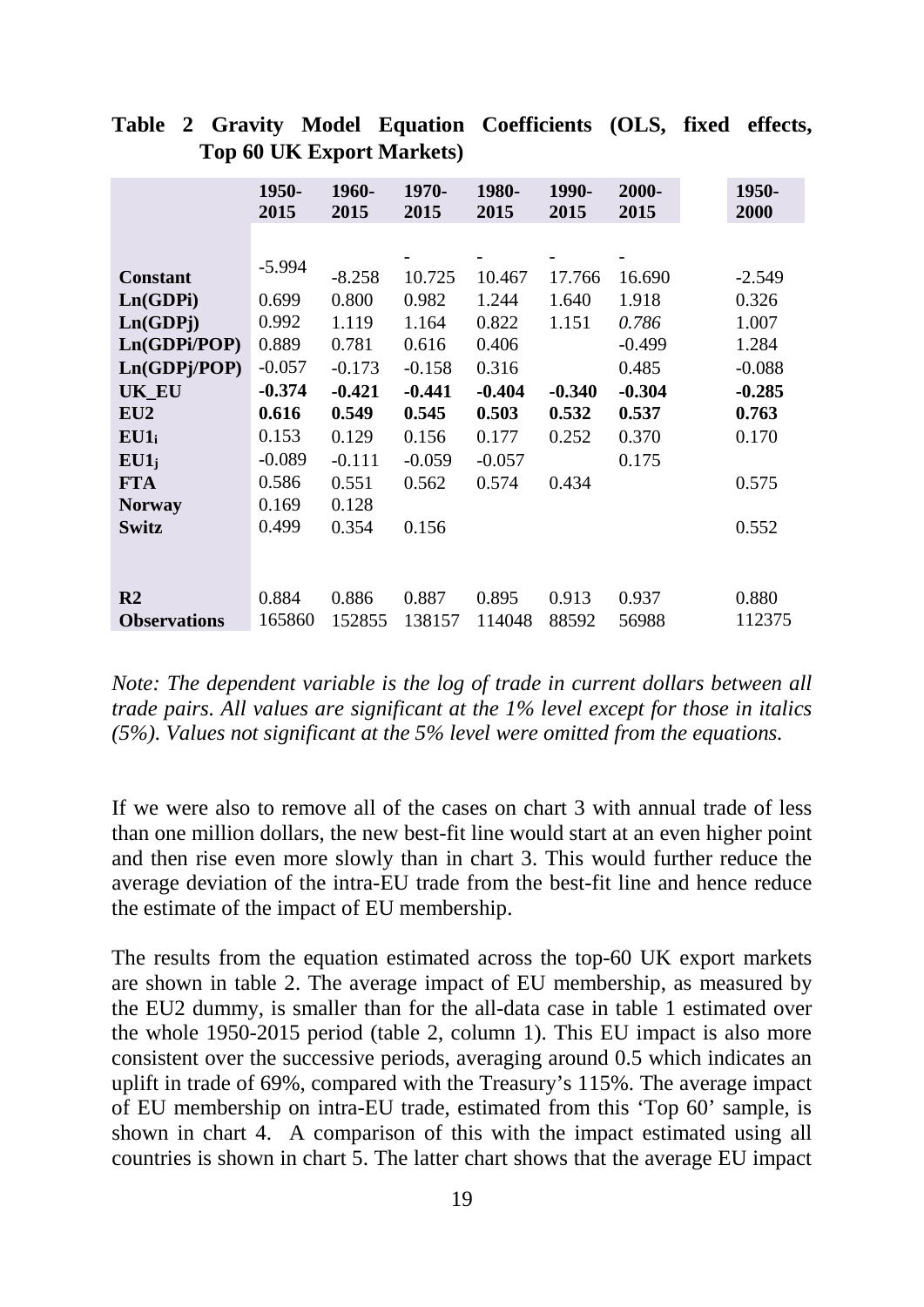is a little lower than obtained using the full sample of countries, at around 80- 90% for the longest time period.



**Chart 4 The Percentage Uplift in Intra-EU Trade due to EU Membership estimated from the Top 60 markets for UK exports**

*Note: these results were generated from gravity equations estimates with fixed effects on a dataset including all 120 countries*.

The UK EU dummy, for UK exports to the EU, is also relatively consistent at close to -0.37. The resulting impact for the UK alone is much smaller over the whole period than when measured with the full set of countries. Equations estimated over periods since 1970, or more recent periods, result in an estimate for the UK alone generally in a range of 10-30%. This is not dissimilar to the range obtained using the full 120-country dataset shown in chart 3 above.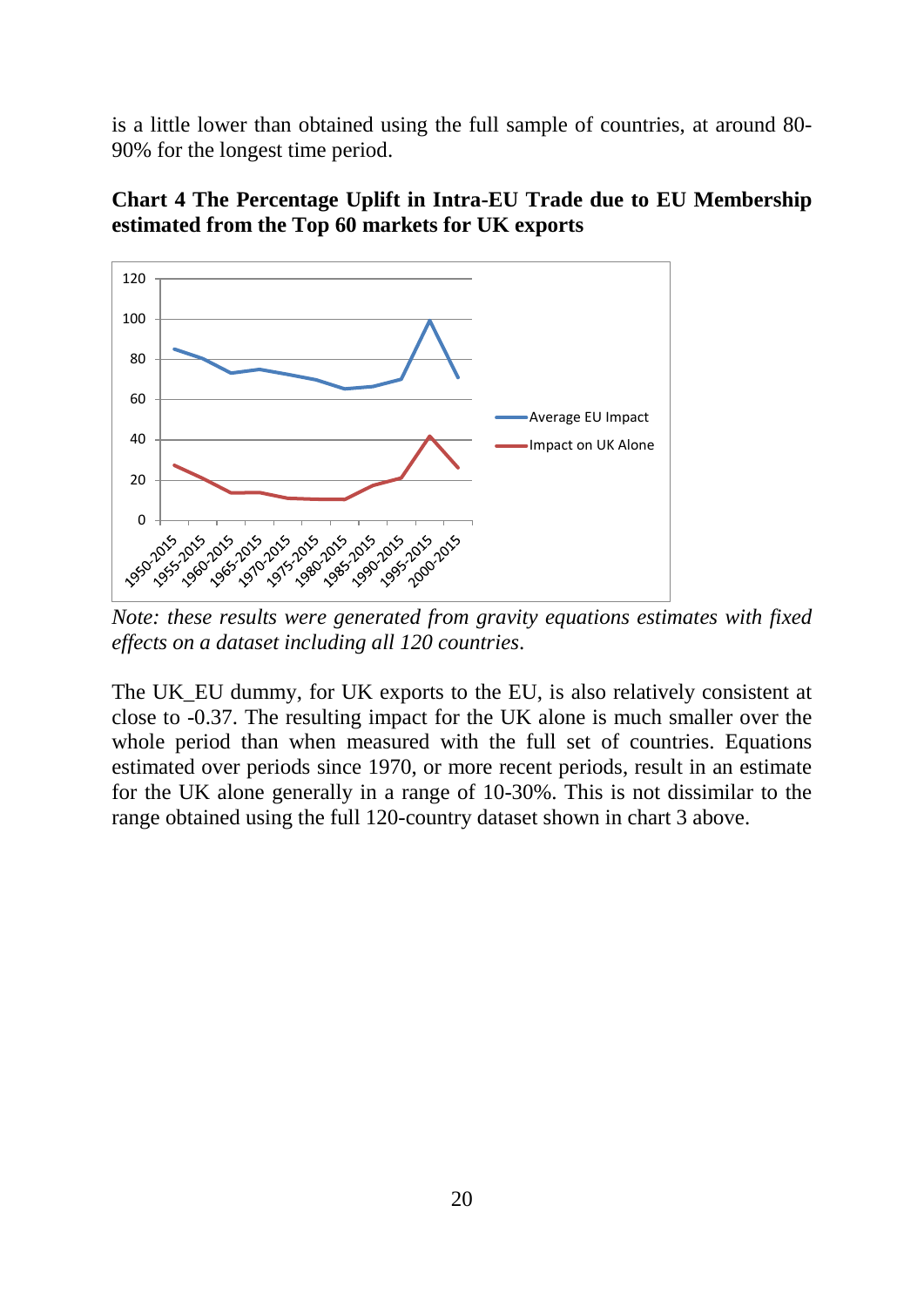

**Chart 5 Average Percentage Increase in Trade due to EU Membership**

*Note: these results were generated from gravity equations estimates with fixed effects on a datasets including all 120 countries, and the Top 60 UK export markets respectively.*

The range of estimates for the UK alone, are shown in chart 6 for both the full set of countries and for the Top 60 dataset. Since the Top 60 dataset is most relevant to the UK and includes a wider range of trade between non-UK countries than the smaller samples, we prefer this as an estimate of the impact of EU membership on UK exports. These 'Top 60' estimates are also the most consistent over time, and again show the largest increase after the Single Market is formed. The uplift from EU membership for UK exports varies between 10- 40% and averages around 20%. This is much lower than the estimated impact on exports for all EU members. A full reversal of this level of EU impact would give a reduction in exports of  $(20/120=) 16%$  and a range of 9-29%. This is lower than the estimated impact on exports for all EU members, and much lower than the Treasury estimate of a 115% uplift.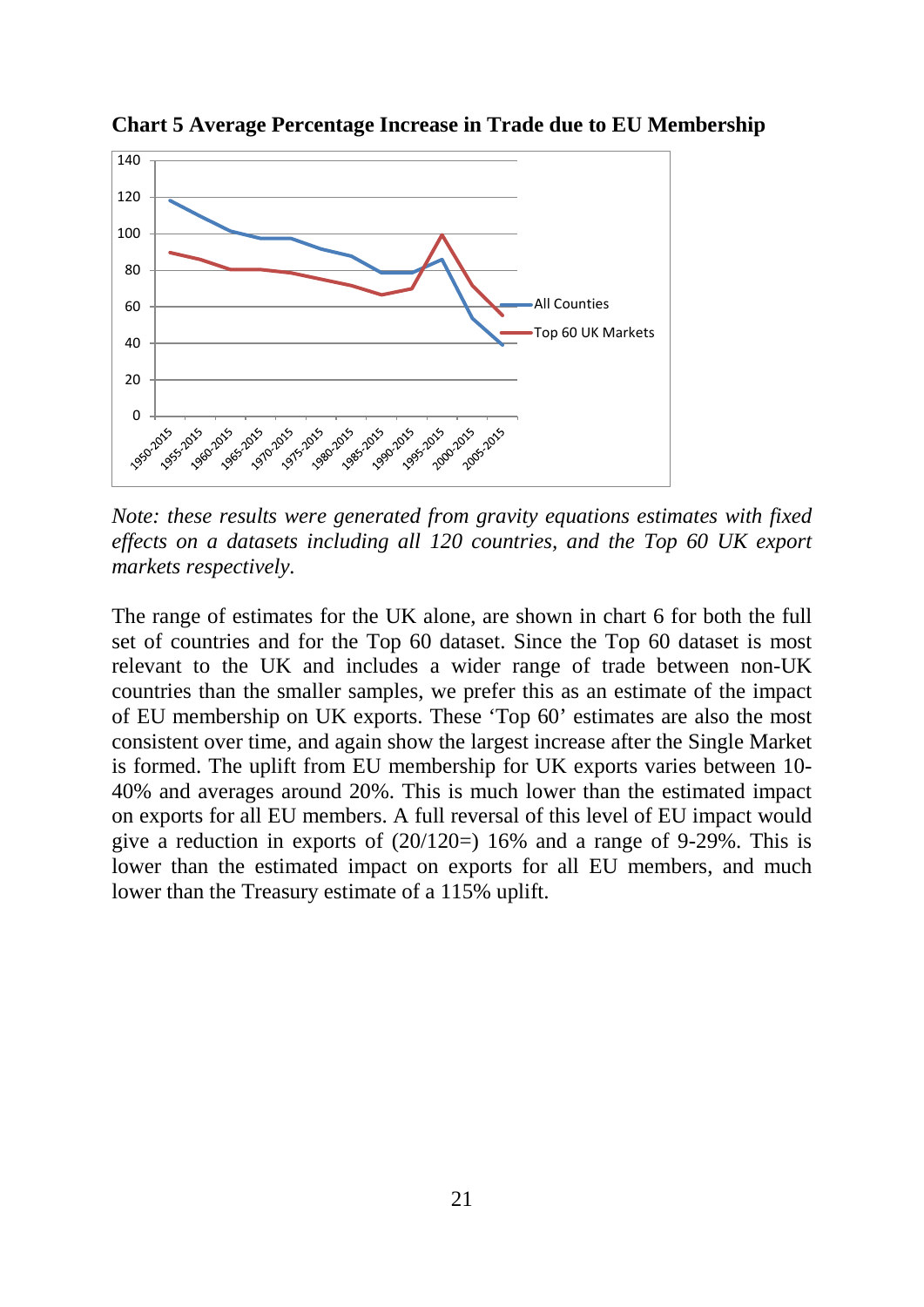

**Chart 6 Increases in Exports (%) due to EU Membership for the UK Alone**

*Note: these results were generated from gravity equations estimates with fixed effects on a datasets including all 120 countries, and the Top 60 UK export markets respectively.*

### **Estimates without Fixed Effects**

As a second examination of dealing with the problem of heteroscedasticity resulting from low trade volumes among small emerging economies, we generate gravity equations without fixed effects using a Poisson quasimaximum likelihood estimator<sup>26</sup>. In this case the fixed effects for individual countries are replaced by a range of dummy variables for distance, contiguity of borders, and common languages, membership of free-trade areas and separately for membership of the EU. The distance variable is also expressed relative to the mean distance for each country.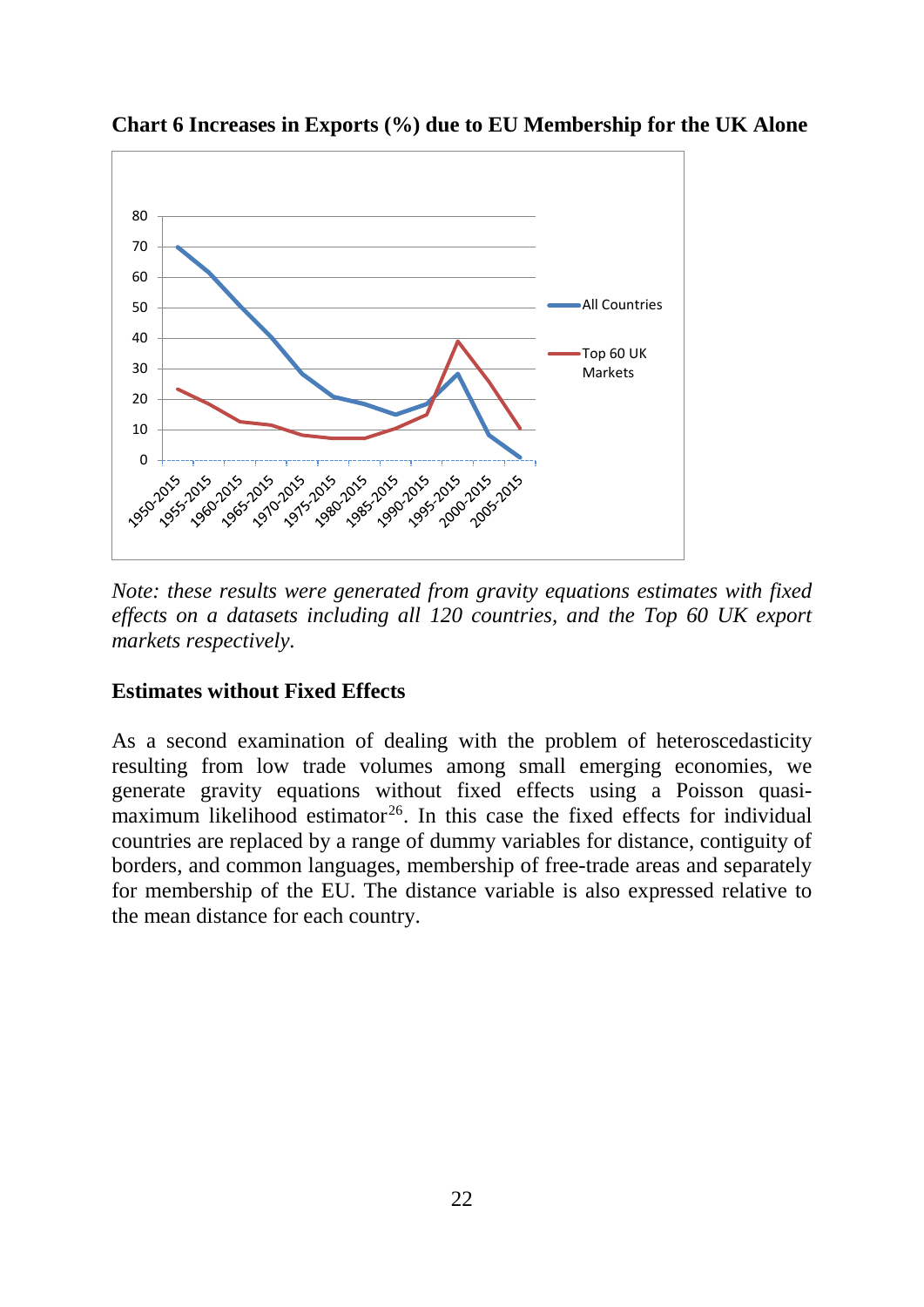$$
\ln X_{ijt} = \alpha_{ij} + \gamma_t + \alpha_1 \ln(Y_{it}Y_{jt}) + \alpha_2 \ln\left(\frac{Y_{it}}{POP_{it}}\right) + \alpha_3 \ln\left(\frac{Y_{jt}}{POP_{jt}}\right)
$$

$$
+ \ln\left(\frac{DIST_{ij}}{R_iR_j}\right) + CONTIG_{ij} + \beta_1 EU2_{ijt} + \beta_2 EU1_{ijt}
$$

$$
+ \beta_3 CHINESE_{ijt} + \beta_4 GERMAN_{ijt} + \varepsilon_{ijt}
$$

where:

- R is the mean distance from each country to all others
- Chinese is where both countries speak Chinese
- German is where both countries speak German

|  |                            |  | Table 3 Gravity Model Equation Coefficients (Poisson quasi-Maximum |
|--|----------------------------|--|--------------------------------------------------------------------|
|  | likelihood, All Countries) |  |                                                                    |

|                     | 1950-<br>2015 | 1960-<br>2015 | 1970-<br>2015 | 1980-<br>2015 | 1990-<br>2015 | 2000-<br>2015 | 2010-<br>2015 | 1950-<br>2000 |
|---------------------|---------------|---------------|---------------|---------------|---------------|---------------|---------------|---------------|
| <b>Constant</b>     | $-12.963$     | $-12.928$     | $-12.771$     | $-12.546$     | $-12.421$     | $-12.195$     | $-11.640$     | $-13.503$     |
| Ln(GDPi)            | 0.851         | 0.850         | 0.845         | 0.837         | 0.831         | 0.830         | 0.835         | 0.858         |
| Ln(GDPj)            | 0.862         | 0.861         | 0.857         | 0.849         | 0.844         | 0.843         | 0.827         | 0.876         |
| Ln(GDPi/POPi)       | 0.450         | 0.448         | 0.440         | 0.435         | 0.428         | 0.402         | 0.418         | 0.517         |
| Ln(GDPj/POPj)       | 0.447         | 0.446         | 0.439         | 0.439         | 0.441         | 0.429         | 0.407         | 0.443         |
| $Ln(Dist/(Ri*Rj))$  | $-0.819$      | $-0.821$      | $-0.824$      | $-0.828$      | $-0.835$      | $-0.830$      | $-0.793$      | $-0.811$      |
| <b>CONTIG</b>       | 0.109         | 0.112         | 0.124         | 0.158         | 0.202         | 0.222         | 0.240         |               |
| <b>UK EU</b>        | $-0.530$      | $-0.529$      | $-0.529$      | $-0.505$      | $-0.493$      | $-0.527$      | $-0.576$      | $-0.375$      |
| EU2                 | 0.756         | 0.751         | 0.741         | 0.712         | 0.691         | 0.722         | 0.779         | 0.677         |
| <b>FTA</b>          | 0.217         | 0.212         | 0.197         | 0.149         | 0.091         | 0.100         | 0.184         | 0.362         |
| <b>Norway</b>       | 0.506         | 0.502         | 0.496         | 0.472         | 0.457         | 0.523         | 0.608         | 0.379         |
| <b>Switz</b>        | 0.318         | 0.312         | 0.312         | 0.300         | 0.293         | 0.333         | 0.502         | 0.247         |
| <b>Chinese</b>      | 2.580         | 2.573         | 2.546         | 2.488         | 2.402         | 2.299         | 2.168         | 3.581         |
| <b>German</b>       | 0.497         | 0.498         | 0.500         | 0.494         | 0.478         | 0.493         | 0.457         | 0.493         |
| <b>Observations</b> | 722336        | 627221        | 531552        | 435802        | 332536        | 213617        | 81520         | 521674        |

The estimated equation for all countries over the full period is shown in annex B.3. The variable coefficients are shown in table 3 and the EU impacts are summarised in chart 7. In this case, without country fixed effects terms, the EU effect (EU2) refers to all EU members in each period and not solely to the new members joining within the period.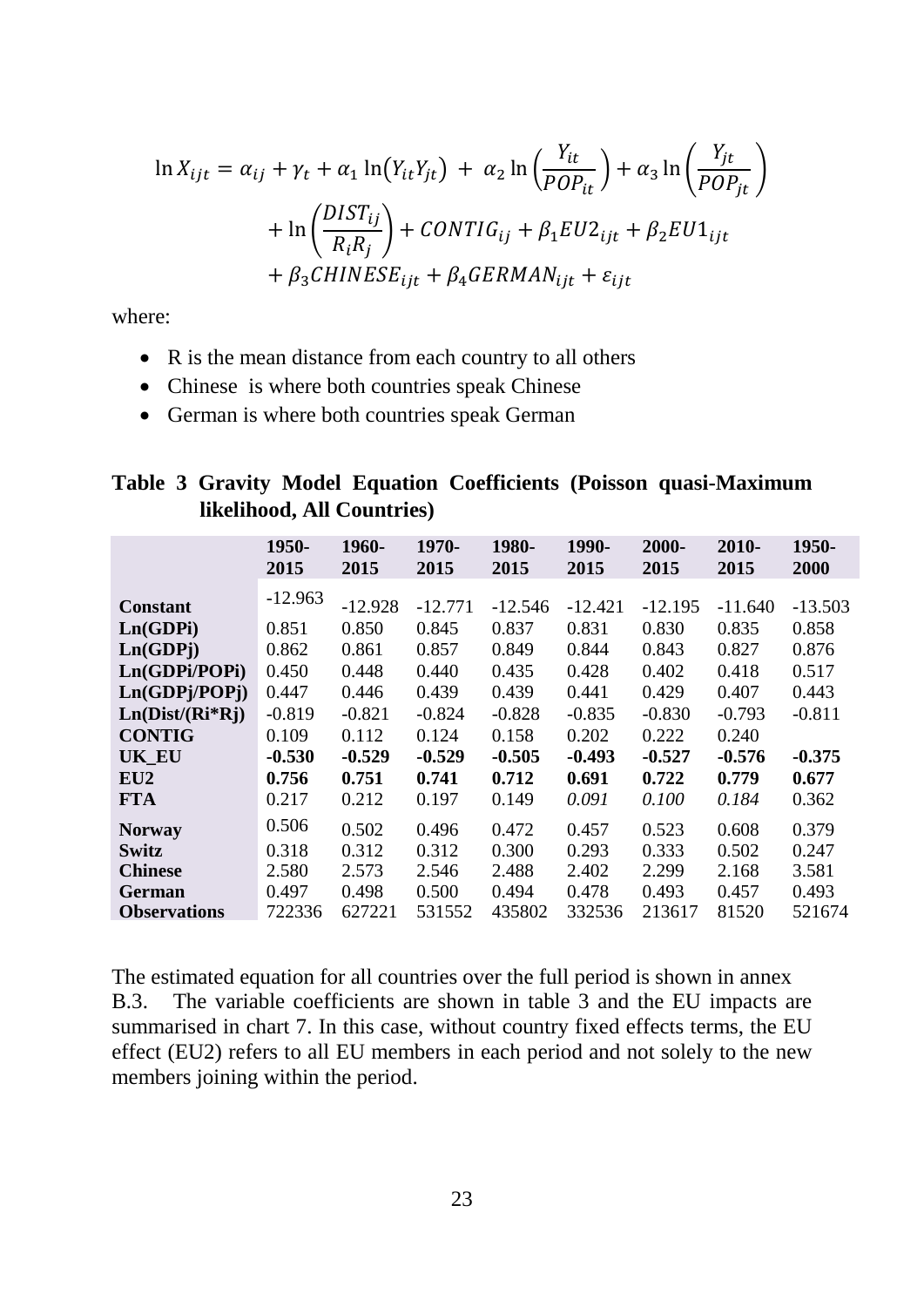

**Chart 7 Increase in Exports due to EU Membership for the UK Alone (%)** 

*Note: these results were generated from gravity equations estimates without fixed effects on a datasets including all 120 countries.*

The average impact of EU membership on exports for all EU members is almost exactly the same as the Treasury's 115% when measured over the whole 1950- 2015 period (chart 7). This impact tends to fall slightly for more recent time periods until 1990 when it begins to rise again, reaching close to 120% in the 2010-15 period. For the period 1950-2000 (i.e. excluding the new members in 2004 and subsequent years) the estimated impact is a little under 100%.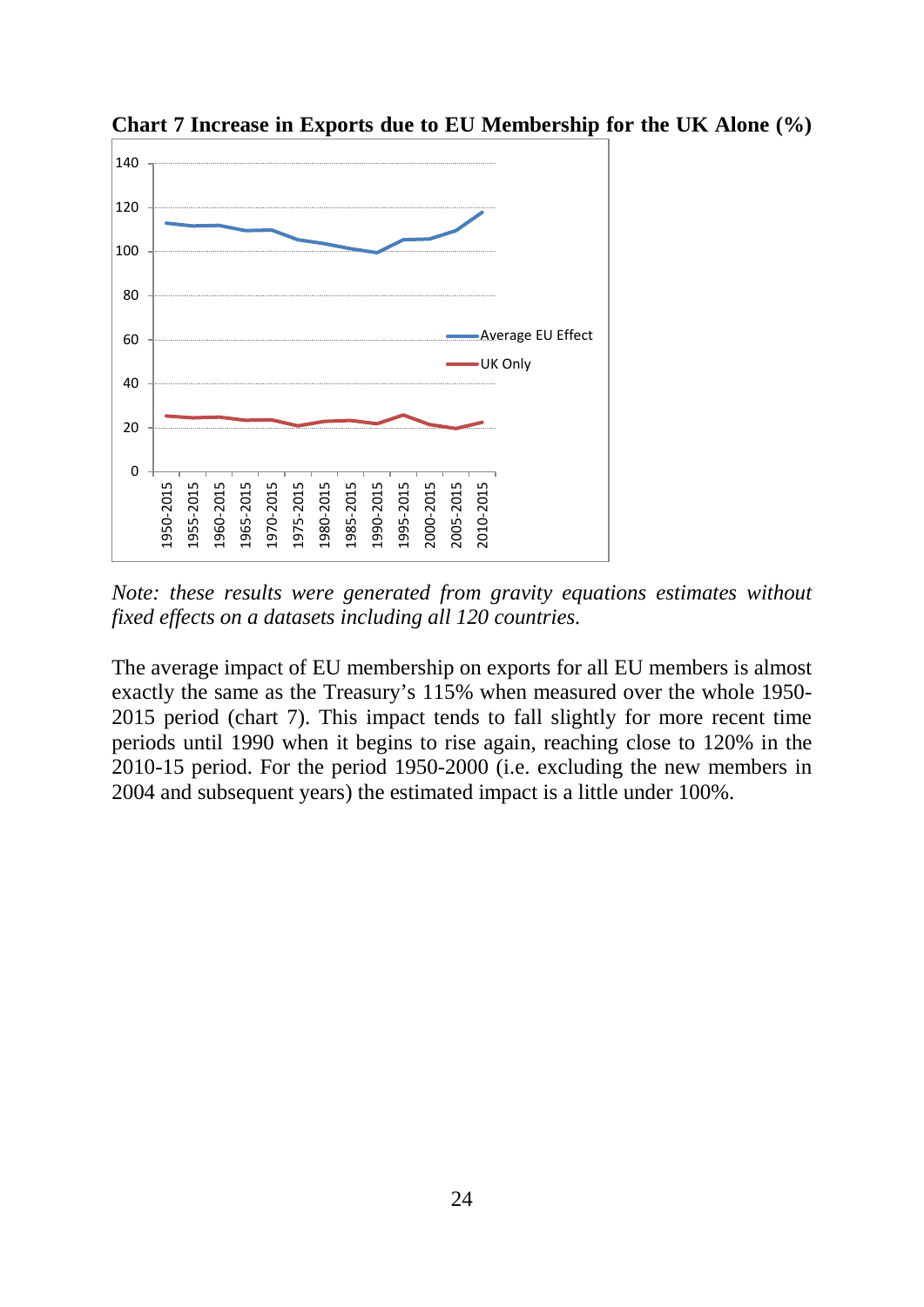Once again the key point is that the estimated impact on UK exports to the EU is much lower, in the range of 20-25%. This is similar to the range shown for fixed effects equations in chart 6. In both cases the estimates are very much lower than the 115% figure in the Treasury report. Reversing a 20-25% increase in exports would lead to a 16-20% loss of UK exports to the EU. In the Treasury's case a reversal of the 115% increase would result in a loss of trade with EU of 45%. Our estimate of the loss is thus under half of that published by the Treasury.

It is also possible to estimate the gravity equation with data restricted to the UK's top 60 export markets, although this should be less necessary using a PPML estimator. The results of using this Top-60 data are set out in table 4. The average EU-effect across all EU members was 100% for the period 1950-2000, i.e. before the accession of the new A10 members<sup>[27](#page--1-26)</sup>. The value for the UK alone was 35% for the same period, but essentially negative for the period since 2000- 2015. [28](#page--1-27)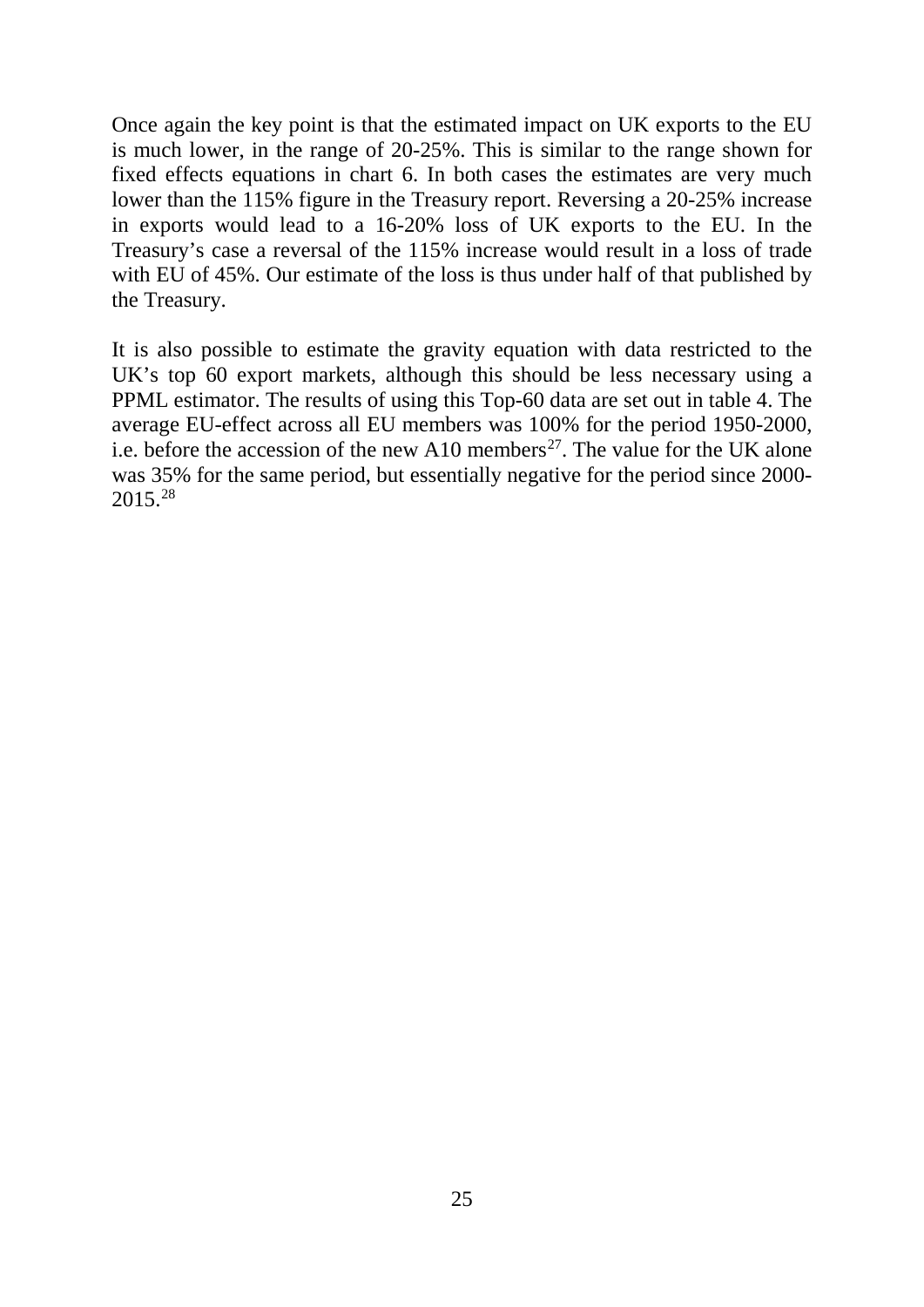|                     | 1950-<br>2015 | 1960-<br>2015 | 1970-<br>2015 | 1980-<br>2015 | 1990-<br>2015 | 2000-<br>2015 | 2010-<br>2015 | 1950-<br>2000 |
|---------------------|---------------|---------------|---------------|---------------|---------------|---------------|---------------|---------------|
|                     |               |               |               |               |               |               |               |               |
| <b>Constant</b>     | 12.275        | $-12.223$     | $-11.964$     | $-11.593$     | $-11.258$     | $-10.848$     | $-10.347$     | $-12.878$     |
| Ln(GDPi)            | 0.826         | 0.824         | 0.818         | 0.805         | 0.793         | 0.786         | 0.791         | 0.829         |
| Ln(GDPj)            | 0.853         | 0.852         | 0.845         | 0.834         | 0.824         | 0.818         | 0.801         | 0.860         |
| Ln(GDPi/POPi)       | 0.468         | 0.466         | 0.453         | 0.441         | 0.425         | 0.394         | 0.409         | 0.546         |
| Ln(GDPj/POPj)       | 0.495         | 0.493         | 0.482         | 0.475         | 0.469         | 0.455         | 0.436         | 0.487         |
| $Ln(Dist/(Ri*Rj))$  | $-0.777$      | $-0.779$      | $-0.781$      | $-0.788$      | $-0.799$      | $-0.795$      | $-0.765$      | $-0.780$      |
| <b>CONTIG</b>       | 0.122         | 0.125         | 0.138         | 0.166         | 0.211         | 0.238         | 0.251         |               |
| UK_EU               | $-0.606$      | $-0.605$      | $-0.604$      | $-0.585$      | $-0.579$      | $-0.625$      | $-0.728$      | $-0.404$      |
| EU2                 | 0.688         | 0.683         | 0.669         | 0.629         | 0.580         | 0.587         | 0.635         | 0.697         |
| EU1i                | $-0.065$      | $-0.067$      | $-0.065$      | $-0.069$      | $-0.074$      | $-0.085$      | $-0.083$      |               |
| <b>FTA</b>          | 0.248         | 0.244         | 0.231         | 0.178         | 0.096         | 0.089         | 0.144         | 0.492         |
| <b>Norway</b>       | 0.482         | 0.477         | 0.466         | 0.426         | 0.379         | 0.425         | 0.498         | 0.388         |
| Switz               | 0.285         | 0.279         | 0.273         | 0.247         | 0.206         | 0.221         | 0.381         | 0.260         |
| <b>Chinese</b>      | 2.616         | 2.608         | 2.574         | 2.499         | 2.377         | 2.250         | 2.114         | 3.726         |
| <b>Portugese</b>    | 0.535         | 0.527         | 0.496         | 0.470         | 0.454         | 0.502         | 0.504         |               |
| German              | 0.578         | 0.580         | 0.583         | 0.581         | 0.571         | 0.597         | 0.559         | 0.552         |
| <b>Observations</b> | 22255         | 193181        | 162481        | 130661        | 94796         | 58336         | 21876         | 167875        |

# **Table 4 Gravity Model Equation Coefficients Without fixed effects Top 60 UK Export Markets)**

### **Trade Diversion**

A separate important issue in measuring the impact of EU membership on trade concerns trade diversion. It is possible that membership of the EU increases trade with other EU members at the expense of trade with non-members. To measure this, the Treasury added a dummy variable into the gravity equation to identify pairs of countries in which one trade partner is an EU member and the other is not. Using this approach the Treasury reports no significant effect, i.e. there was no evidence that increased trade with other EU members was associated with diminished trade flows with non-members.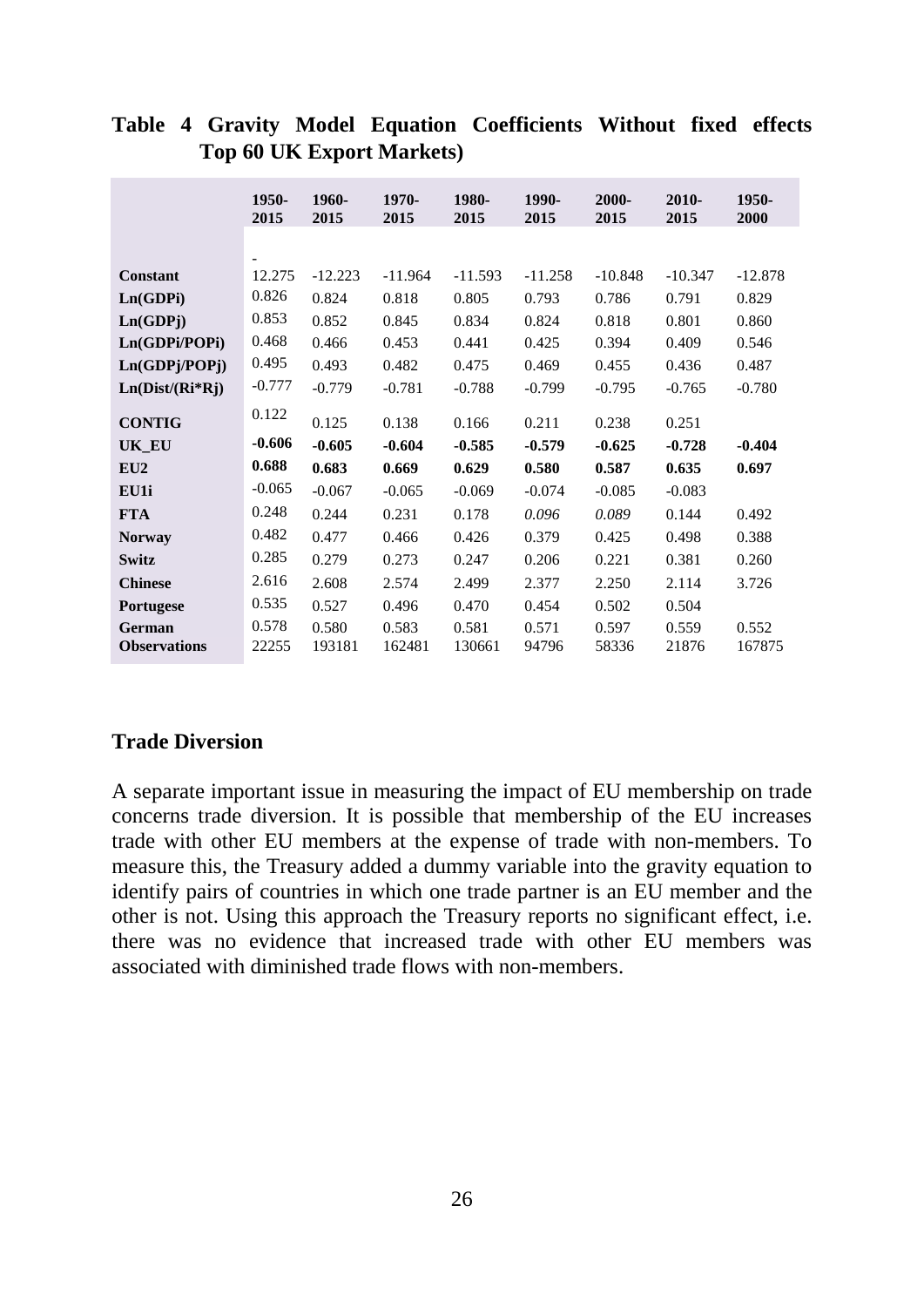We follow a similar procedure, but since our data is for exports rather than for two-way trade our dummy variable identifies trade-pairs in which the exporter is an EU member and the importer is outside the EU. Using a conventional gravity equation with country and time fixed effects the results suggest a winwin situation in which trade with non-members is higher once countries become members of the EU. The impact is also higher for newer members of the EU.

In contrast, equations without country fixed effects, but including a range of dummy variables for common languages, contiguous borders etc., show either no significant trade diversion, or in the case of the top-60 dataset a significant negative impact. Moreover the degree of trade diversion increases as the sample size increases. We have therefore been unable to generate a clear answer on the question of whether trade diversion takes place. However we adopt the equation without fixed effects, based on the all-country dataset, as our preferred equation since it generates the most plausible results. In this case the export diversion is not significant (and is excluded from equation B3of the Annex). The conclusion on export diversion does however depend on the precise specification of the gravity model.

#### **Service sector trade**

The Treasury report used a similar gravity model approach to estimate the impact of EU membership on trade in services. The data includes a large range of countries over the period 1981-2009. Once again the method found a positive impact of EU membership, albeit smaller than for goods, and again no evidence of trade diversion. The increase in intra-EU trade due to membership of the EU was estimated as  $24\%$ .<sup>[29](#page--1-28)</sup>We have not re-created the data and equations for services trade and hence use the Treasury estimate to calculate the impact of EU membership on the aggregate trade in goods and services.

#### **FDI, Productivity and GDP**

The main focus of this working paper is the gravity model in the context of trade. For completeness in this section we add a few comments on the remainder of the Treasury's methods in estimating the impact of Brexit on GDP. These are the influence of Brexit on foreign direct investment (FDI), the knock-on impacts of lower trade and FDI on productivity, the impact of lower migration and the resulting impact of all of these on GDP, incomes and unemployment calculated via a macro-economic model.

The Treasury Report's analysis of the impact of Brexit on foreign direct investment (FDI) begins by using an estimate from Bruno *et al.* (2016) that FDI inflows into the UK from the EU would be 22% lower if the UK left the EU for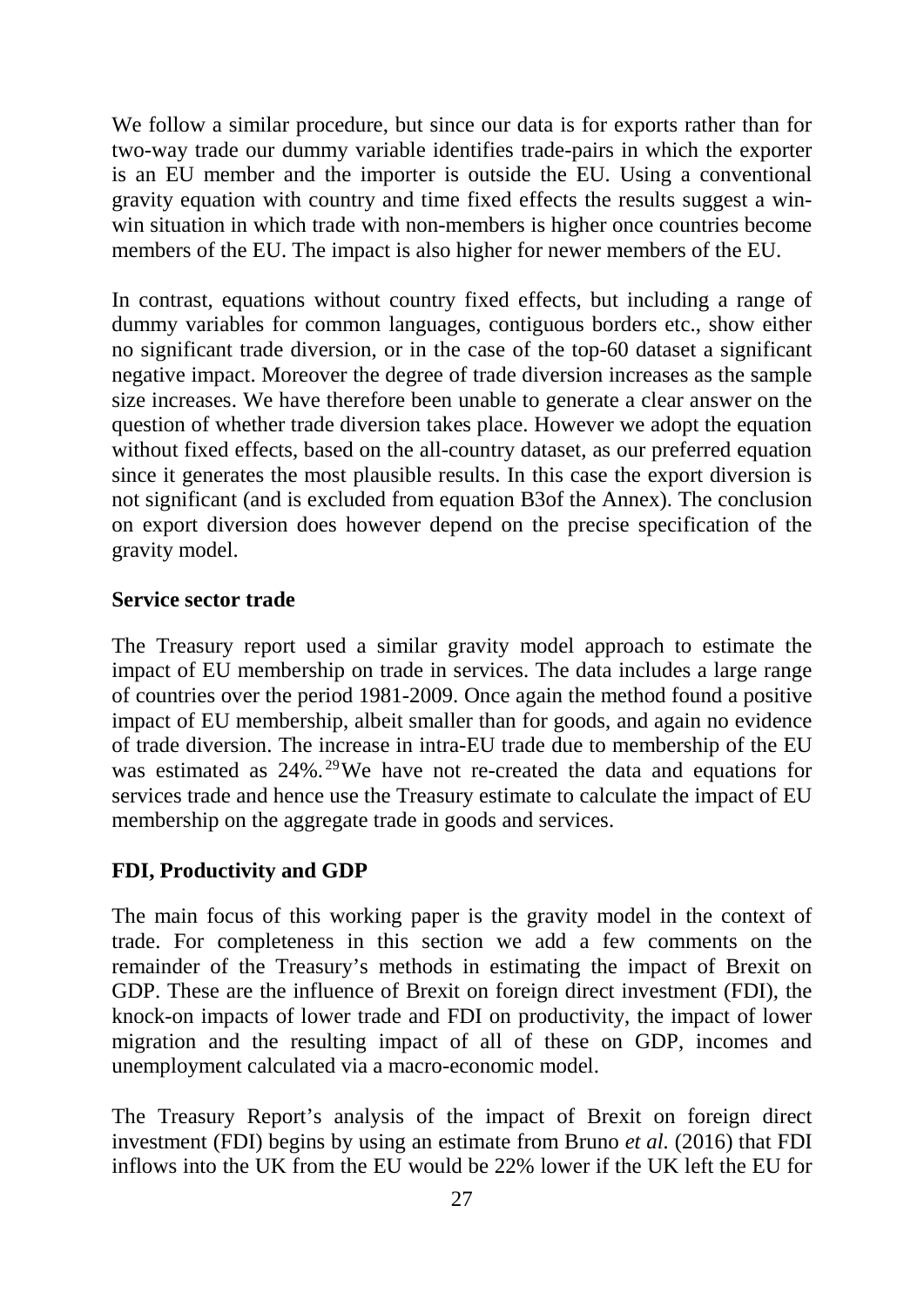a WTO rules based trade regime. The Treasury then assumes, with little evidence, that FDI flows from outside the EU would fall by a similar amount. If we follow the Treasury and take the estimate of a 22% fall in the flow of FDI from all sources, our calculations suggest that this scale of reduction in the *inflow* would be associated with about a 1% p.a. decline in the *stock* of FDI. The Treasury uses a sectoral production-function approach to calculate that each 1% reduction in the stock of FDI in the UK would, in turn, reduce productivity in the UK by 0.04%. Hence a decade after leaving the EU it would reduce the level of productivity by 0.4%, which is a small effect.

These calculations for FDI are complicated by the fact that FDI is measured as financial flows, and these are dominated by mergers and acquisitions and by financing flows. The latter are known to be influenced by taxation considerations leading to large inflows into tax havens including Luxemburg, Ireland and the Netherlands. The OECD estimate that on average only one third of FDI flows consist of physical investment. Our estimate for the UK is around one quarter. FDI in new productive activities is likely to raise productivity. Mergers and acquisitions may or may not do so. Mergers like the Kraft takeover of Cadbury which result in plant closures and the removal of the HQ to a tax haven, have a less obvious positive impact on productivity. In such cases productivity may be raised at the cost of lower levels of activity. For these reasons we feel that the potential impact of leaving the EU on productivity via the FDI channel is particularly uncertain. However, since survey evidence suggests that multi-national companies value the UK's membership of the EU in making decisions to invest in the UK, we assume that leaving the EU single market will have some detrimental impact on physical FDI.

We can note in passing, that the Treasury's citing of Canada as an example of the gains to productivity from joining an FTA are less than convincing. HMT cited a paper by Melitz and Trefler (2012) which shows that productivity in Canadian manufacturing rose by 14% in a few years after joining the US-Canada FTA in 1989. Part of this was due to the closure of low productivity plants and part due to rising productivity within survivors. An examination of change in per capita GDP (at PPP) in the total economy however shows an immediate fall in per capita GDP and a failure to regain Canada's pre-1989 trend for 20 years. Canada's per capita GDP also fell relative to the USA and remained low. What may have happened is that labour which was displaced through increased competition within the FTA was not re-employed at equivalent wages for decades.

More generally the Treasury assume that a 1% increase in the UK's trade openness, i.e. the ratio of trade to GDP, leads to a 0.2-0.3% increase in UK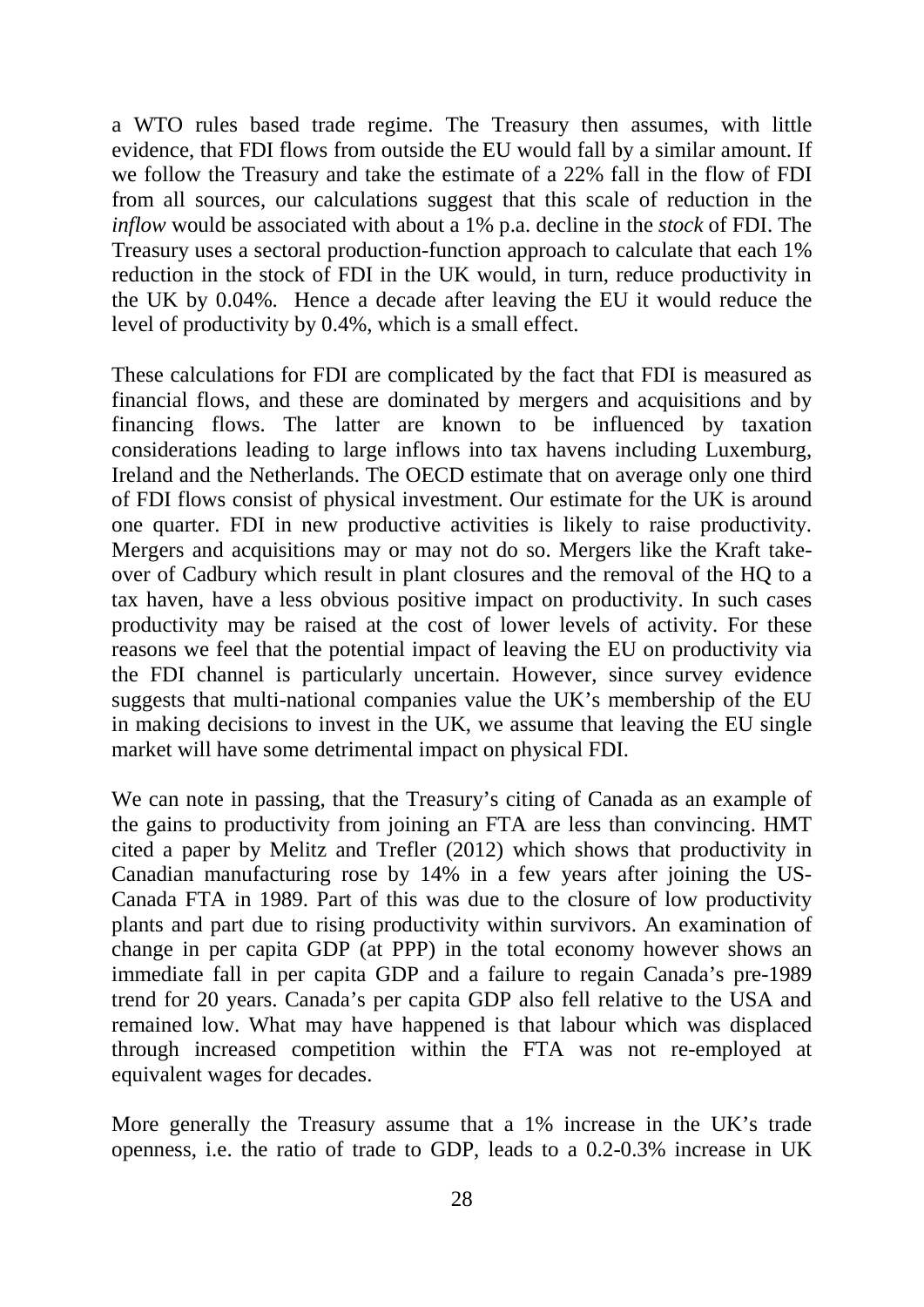productivity. This estimate is derived from a number of studies, chiefly by Feyrer (2008), which conduct gravity-model analyses across a wide number of countries<sup>30</sup>. These countries are dominated by small emerging economies and it is not clear whether the conclusions apply to relatively small trade changes in an advanced economy. Even if we adopt the Treasury assumption, the impact would, in our view, be small. Our predicted decline in export openness following a Brexit move to WTO rules, would peak at 3% in 2023 and recover to 1% by 2030. Any decline in productivity is thus likely to be small.

The Treasury makes no assumptions about migration policy post-Brexit and instead uses the ONS population projections in all of its scenarios. The ONS arbitrarily assumes a drop in migration after 2019 from around 330,000 per annum to 185,000. The OECD assumes a fall in migration of 116,000 in their pessimistic scenario. In both cases the consequent slower growth in the labour force results in lower GDP. Both mention the possibility of loss of skills, but in practice controls on skilled migration are, in our view, less likely. The IMF argues that the form of migration controls is important and that it is thus not easy to calculate the impact of lower migration. Nevertheless, the IMF suggests that restrictions on migration are likely to damage labour supply reducing GDP, and potentially damage skills levels and efficiency leading to lower GDP per head.

These various calculated impacts of Brexit on trade, FDI, productivity etc., are finally converted into macro-economic aggregates to predict overall impacts on GDP, incomes and unemployment. Both the Treasury and the OECD feed their estimates into NIESR's NiGEM model. In both cases monetary policies and exchange rates are held constant. The IMF uses its staff resources to calculate aggregate impacts over a short five-year horizon but the methods are not described. The NiGem model is a multi-national general equilibrium system which uses CES production functions to govern demand for the factors of production and a price system to bring demand into balance with supply.

The mid-range estimates of the reduction in GDP in 2030 under a WTO scenario are 7.2% for the Treasury and 5.1% for the OECD. The IMF makes quantified predictions only up to 2021 but expect a negative long-term impact for Brexit under a WTO scenario. In our case we have entered our own estimates for impacts on trade and FDI into our Keynesian structural econometric model of the UK economy<sup>31</sup>. Unlike the Treasury or OECD we have not assumed unchanged monetary policy and exchange rates or unchanged fiscal policy. Instead exchange rates are determined by equations and adapt to the changing circumstances of Brexit. Short-term interest rates are exogenous and we assume that the Bank of England continues to adopt low rates to offset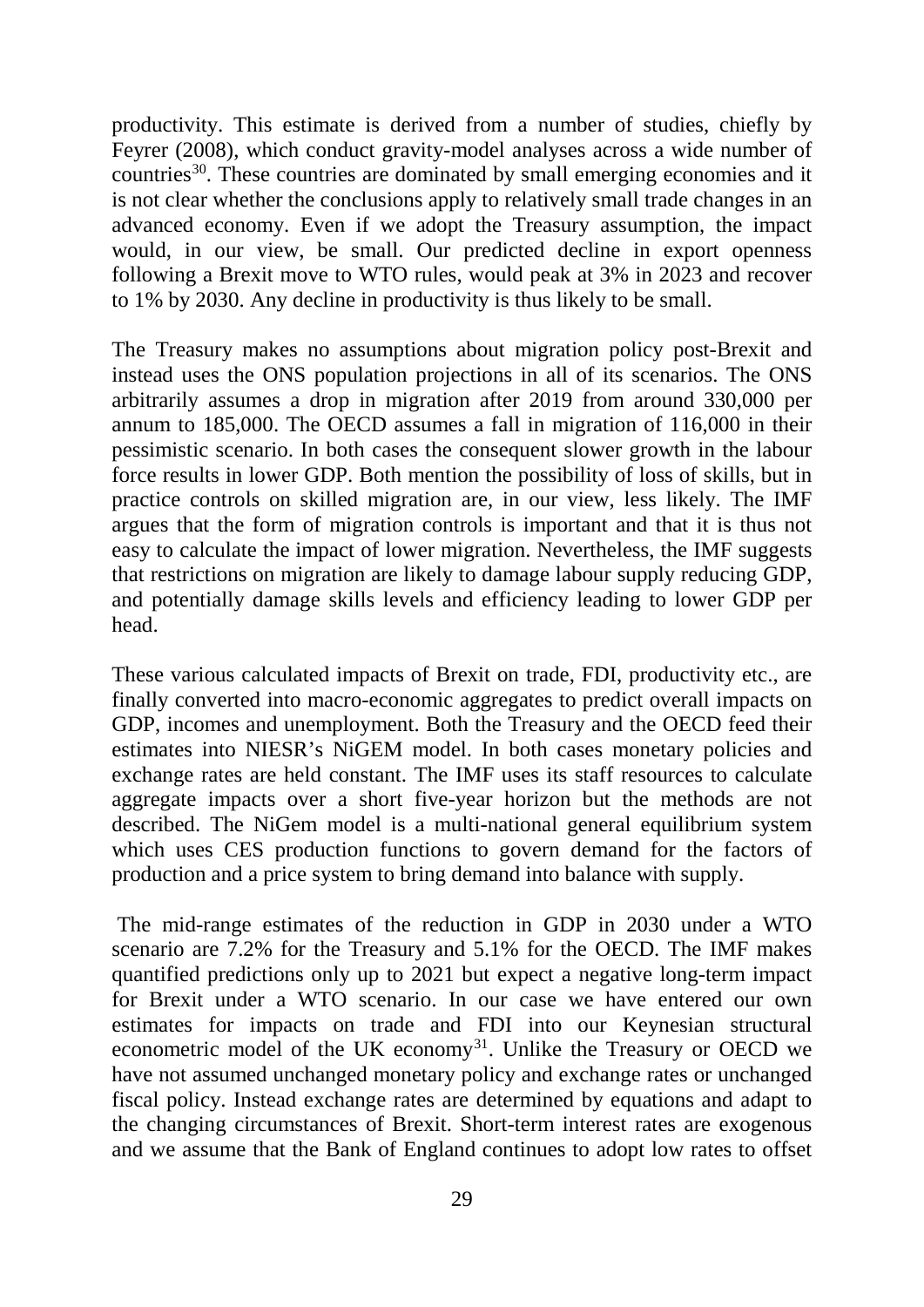any danger of negative expectations resulting from the Brexit referendum results. Government fiscal policy is a little relaxed from the pre-referendum period in line with the plans announced in the 2017 Budget, but from 2019 is relaxed further to avoid rising unemployment. The impact of a move to WTO rules in 2019 is modelled as an increase in costs for both exports and imports. The increase is set to generate what would be a 10% decline in exports if projected on a constant exchange-rate basis. The actual decline in exports is around 7% because the lower exchange rate since mid-2016 mitigates the cost increases due to higher tariffs and administrative costs. The consequence of these assumptions is a small reduction in GDP by 2025 relative to a non-Brexit baseline (1.5%). The assumed fall in migration of 115,000 by 2025 contributes to the fall in GDP but also has the effect that per capita GDP remains little different from the baseline throughout the period. The monetary and fiscal policies required to generate these results prove to be sustainable in both inflation and government deficits and debt.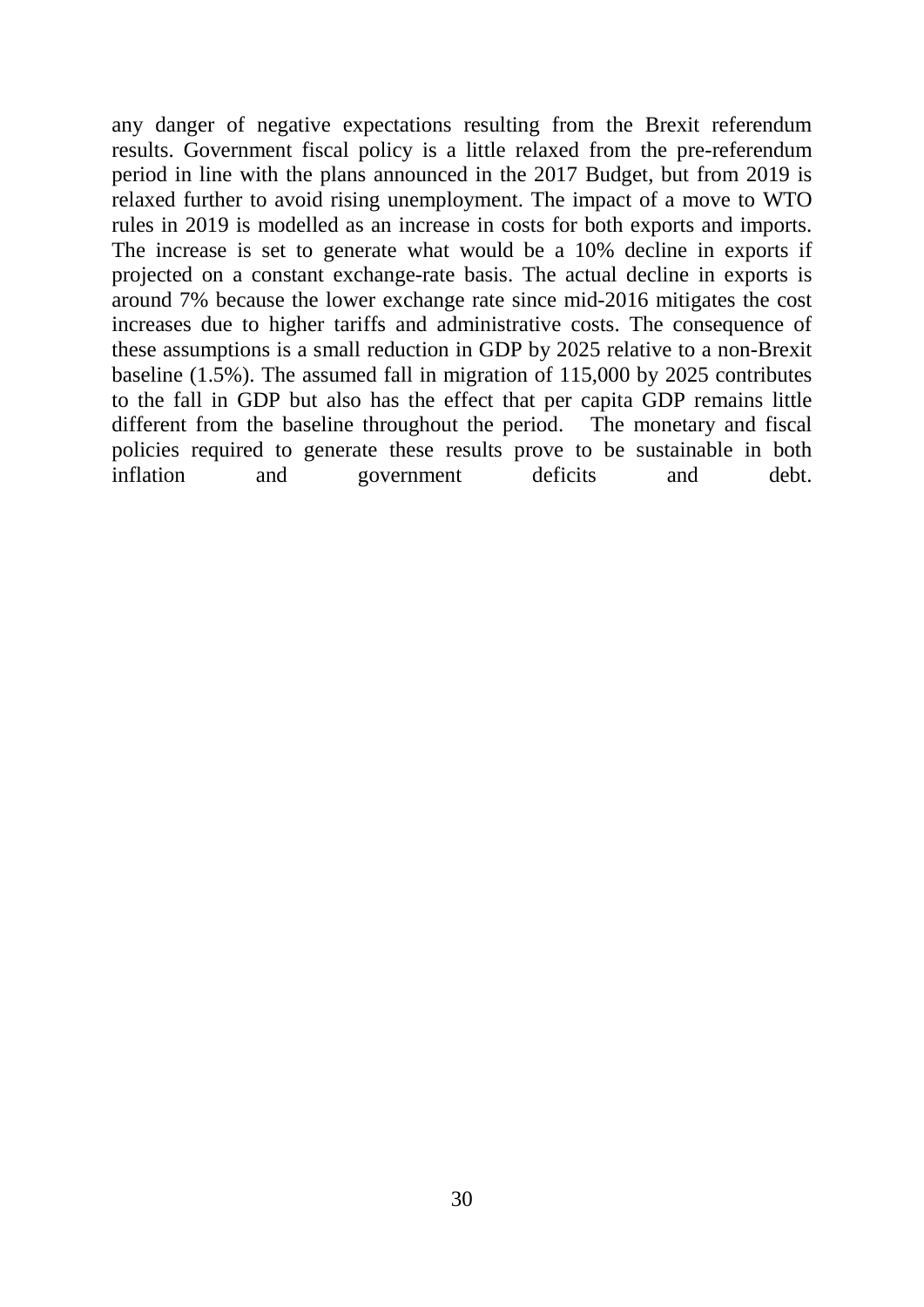### **Conclusions**

We conclude that gravity models generate estimates of the impact of EU membership on exports which are variable but for all EU members are always positive and significant. The Treasury's review of the gravity model literature also found a wide variety of estimates for the average impact of EU membership on trade in both goods and services. Their table A.5 is reproduced below.

| 14%/17%/21%<br>68%/76%/85%<br><b>HM Treasury</b><br>OECD(2015)<br>N/A<br>60%<br>Baier, Bergstrand et al (2008)<br>92%<br>58%<br>Hufbauer and Schott(2007)<br>27%<br>31%<br>N/A<br>Carrere(2006)<br>104%<br>Eicher and Henn(2011)<br>Insignificant<br>37% | EU Membership Effect | FTA Membership Effect |
|----------------------------------------------------------------------------------------------------------------------------------------------------------------------------------------------------------------------------------------------------------|----------------------|-----------------------|
|                                                                                                                                                                                                                                                          |                      |                       |
|                                                                                                                                                                                                                                                          |                      |                       |
|                                                                                                                                                                                                                                                          |                      |                       |
|                                                                                                                                                                                                                                                          |                      |                       |
|                                                                                                                                                                                                                                                          |                      |                       |
|                                                                                                                                                                                                                                                          |                      |                       |
| N/A<br>Eicher et al(2012)<br>51%                                                                                                                                                                                                                         |                      |                       |

HM Treasury Table A.5 External and HM Treasury estimate of EU and FTA membership effects

All of our alternative estimates for the average EU effect across all member states are lower than that of the Treasury. However the range of estimates still approximates to a doubling of export trade inside the EU.

This average impact however does not relate directly to UK trade. UK exports of goods to the EU have usually been well below the levels predicted by these gravity model equations. Instead of the Treasury's average impact across all 28 EU member states of around 115%, the increase in the UK alone appears to be in the range  $20-25\%$ .<sup>[32](#page--1-31)</sup> There is evidence that the impact on UK exports was somewhat higher than this before 2000, which accords with the evidence from time series trends showing that the share of UK exports (of goods and services) rose rapidly from accession in 1973 to 1990. Since 1990 the share first stalled and in recent years has been falling rapidly as non-EU markets have grown much faster than those within the EU and within the Eurozone.

These estimates for the impact of EU membership on trade in goods may or may not be reversed when the UK leaves the EU in 2019. A 25% uplift in exports due to EU membership, would, if fully reversed, equate to a 20% loss of exports. However, not all of the gains are likely to be reversed, and especially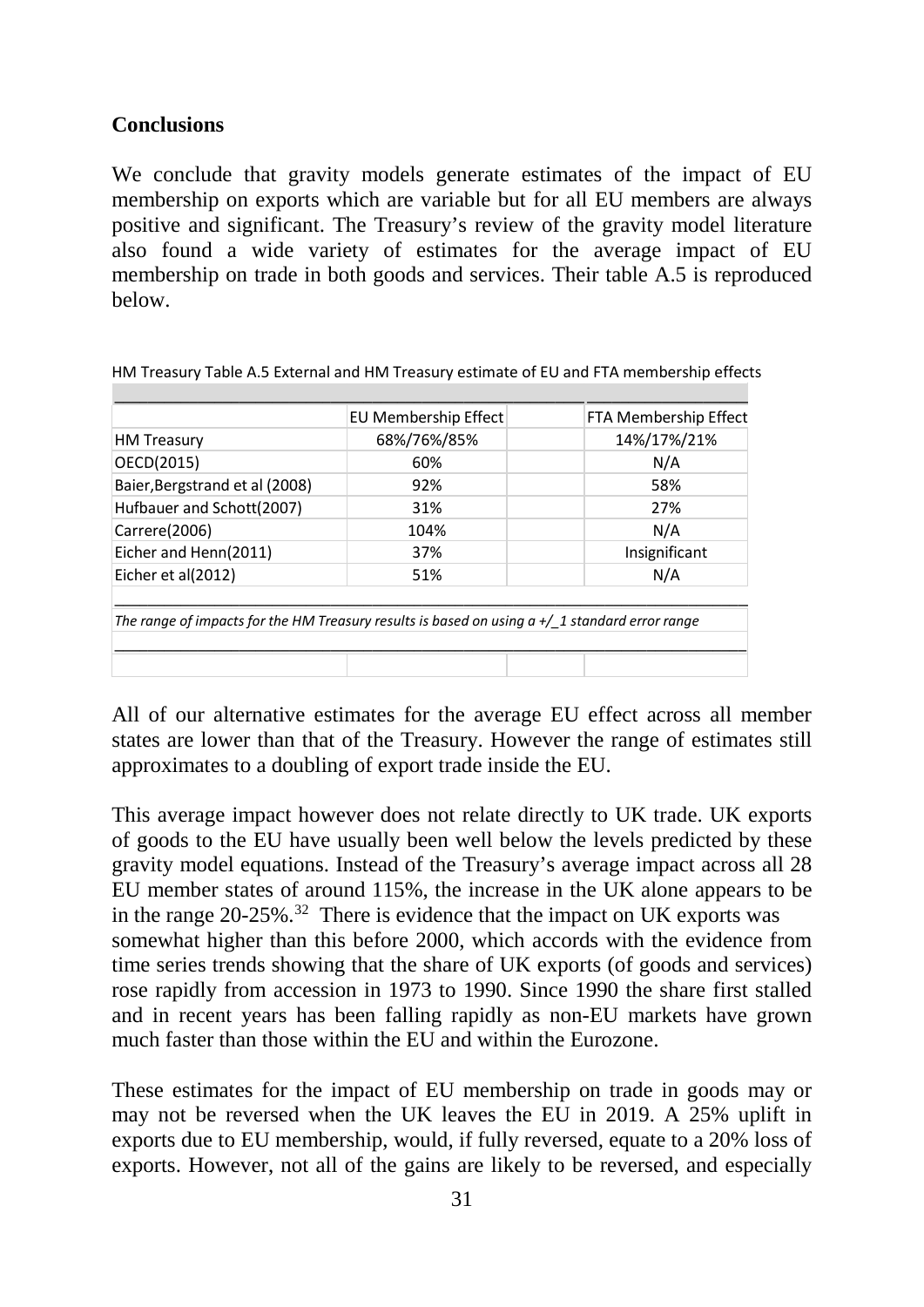not immediately. While tariffs on goods may be imposed overnight if the UK reverts to WTO rules, and administrative costs imposed if the UK is outside the customs union, non-tariff barriers may be initially low since UK firms are mostly already compliant with EU regulations. The Treasury takes this latter point into account in its low and medium projections but not for its high projection.

Our estimates of the impact on the UK alone are close to the impact of WTO tariffs given in the ESRI study, cited earlier. The ESRI calculated that UK trade in goods with the EU might fall by 22% if the UK adopted WTO rules. Estimates obtained using gravity model equations implicitly include the impact of higher administrative costs for borders and the impact of regulatory differences. The former will be relevant outside the EU customs unions, but the latter should be largely absent at least in the early years. The ESRI's estimate of the impact solely of tariffs may thus be nearer to the true impact than any estimate based on a gravity model. However, neither the gravity model nor the ESRI's more direct approach take into account the post-referendum depreciation of sterling. This depreciation has been large enough to offset the impact of higher tariffs on any loss of trade in around 90% of commodities.

We estimate that the overall impact of a Brexit involving a move to WTO rules would be relatively small. One important influence in making this calculation is the depreciation in sterling which occurred immediately after the Referendum. We expect the depreciation to be maintained well into the next decade, with only a very slow recovery in the real exchange rate. While a lower value for sterling assists the growth of exports and GDP, it also leads to higher inflation peaking at 1.4% p.a. higher in 2019 than in our pre-Referendum scenario. The extent of higher inflation depends on what one assumes about the tightness or looseness of monetary policy in the two scenarios. A second important influence is that we expect fiscal and monetary policy to help in generating this relatively benign outcome, with short-term interest rates at 1.8 points below the baseline level in 2017 but converging again after 2019. Some sustainable fiscal expansion is also assumed from 2019. The conclusions are firstly that the impact of Brexit on UK trade will be smaller than estimated by the Treasury, and secondly that negative impacts can be substantially offset by sustainably accommodating monetary and fiscal policy.

*The macro-economic projections in this paper were generated with the May\_2017\_WP490 version of the CBR UKMOD macro-economic model.*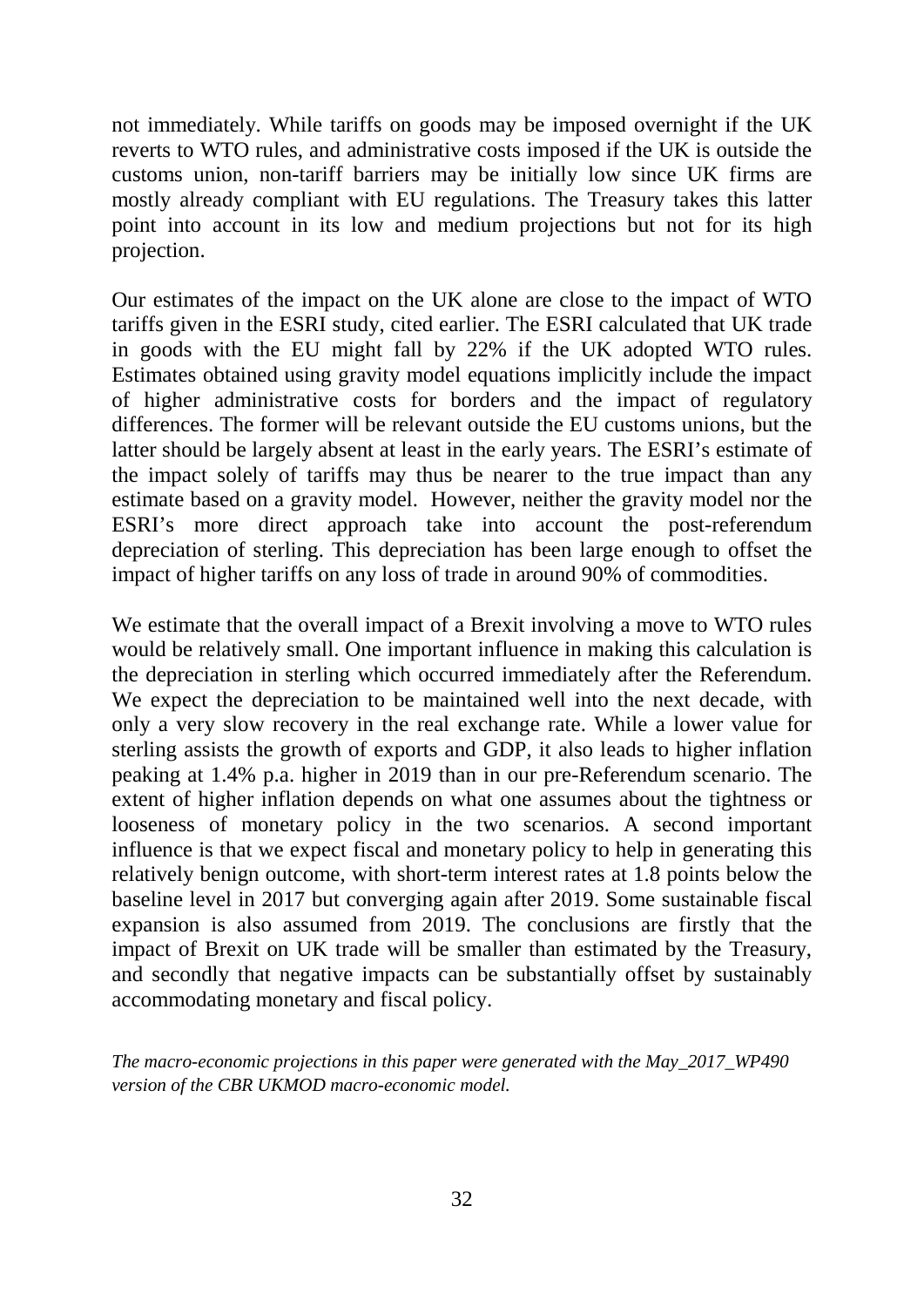### **Notes**

1 H M Treasury Analysis. The Long-term economic impact of EU Membership and the Alternatives. April 2016 Table A.5. Cmnd 9250. OECD. The Economic Consequences of Brexit. A Taxing Decision. Economic Policy paper no. 16 April 2016. IMF (2016) United Kingdom. Selected Issues. IMF Country Report no.16/169

2 See Lawless and Morganroth, ESRI, 2016. This ESRI working paper examines the trade of EU countries at a high level of detail and calculates the potential loss of trade due to a combination of WTO tariffs and the estimated elasticity of demand for each product.

3 In a period like 2000-2013 the impact of EU membership on those countries which were members in every year of the period (in this case the EU15 countries) would be included within the pairwise country fixed effects coefficients  $\alpha_{ij}$ .

4 The Treasury has not been willing to provide full details of their equation despite several requests.

5 H M Treasury April 2016 table A1.5 page 161. Zero vales for trade are usually dropped in a trade equation in which the dependent variable is logged since the log of zero is indeterminate.

6 Coefficient elasticities are converted to percent changes by the formula  $100 \left(\frac{X_1 - X_0}{X_0}\right)$  $\left(\frac{1 - \lambda_0}{X_0}\right)$  where  $X_1 = \exp(0.766(D = 1)) = 2.15$ ,  $X_0 = \exp(0.766(D = 1))$  $(0)$  = 1 and D is the value of the binary variable.

7 To allow for additional caution in the lower end of the range [of estimates of the impact of EU membership], the H M Treasury analysis assumes that "*only half of the trade effect of going from the EEA to the negotiated bilateral agreement or the WTO rules comes through within 15 years. This effectively implies a slower degree of regulatory divergence.It is cautious because even in these cases some trade barriers, such as the loss of the financial services passport or the effect of new tariffs, would come through quickly. In the EEA case, the full impact of reintroducing a customs border would be felt immediately and so no reduction in the full estimated trade impact is assumed"*. H M Treasury April 2016 para A65.

8 See Treasury (April 2016) para 3.47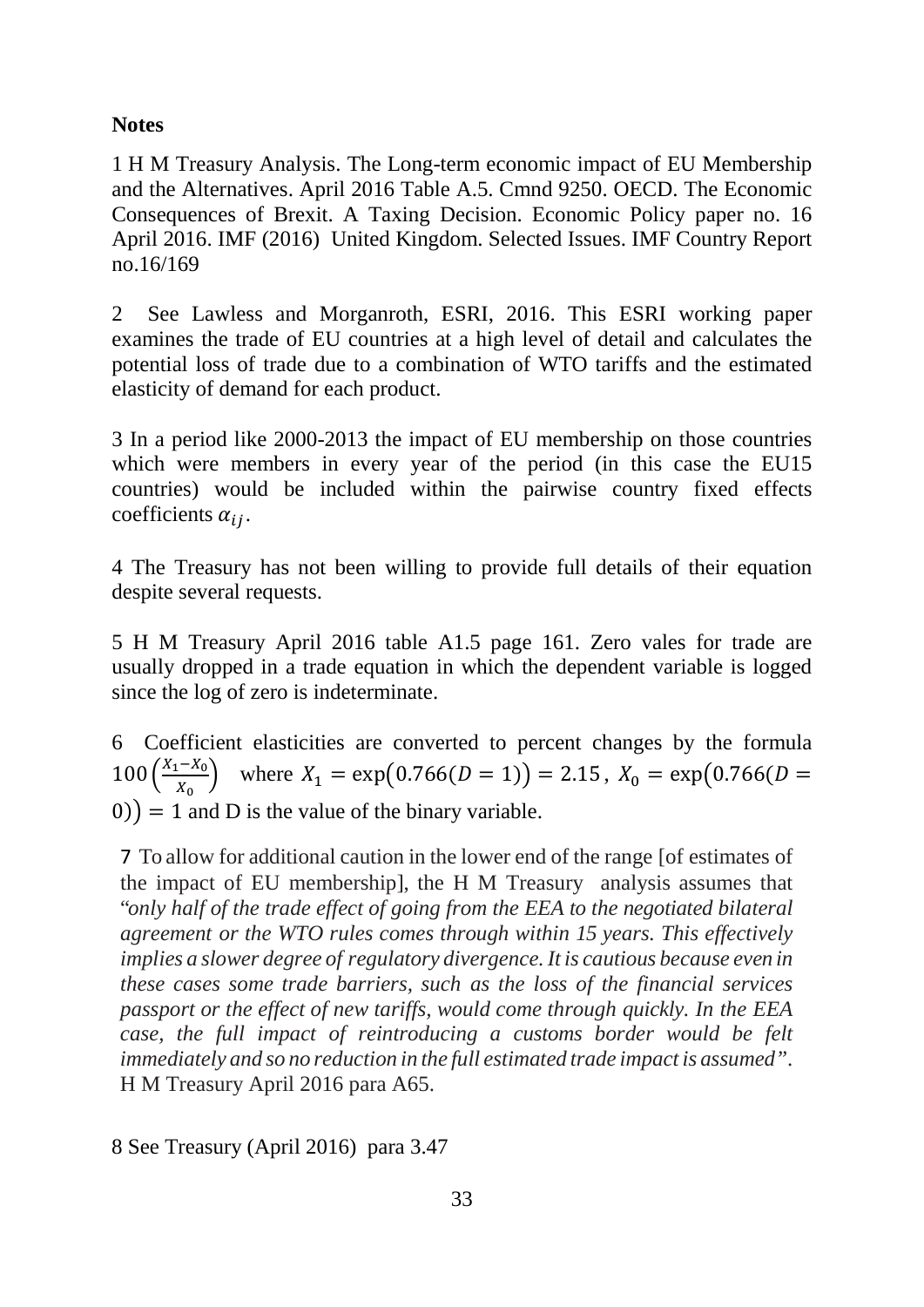9 The only Treasury reference to an offsetting impact of a depreciation is in footnote 30 on page 98.

10 OECD (2016) op. cit. Box 4. Trade openness is measured as the ratio of total exports and imports to GDP.

11 Details of the Poisson estimator are given in the section on Estimates without Fixed Effects.

12 IMF (2016) United Kingdom. Selected Issues. IMF Country Report no.16/169.

13 Head and Mayer review other approaches that provide a theoretical foundation for the gravity equation, but we focus on Anderson and van Wincoop because it is commonly cited.

14 We adopt the same notation for comparison with Anderson and van Wincoop (2003). A detailed description of the derivation of equation 4 and definitions of variables are given in Annex A.

15 The Treasury Report does not include a bibliography, so there are discrepancies over the publication dates of these papers.

16 These are country and time fixed effects. One slight difference is that the Treasury equations are fitted from 1948-2013, whereas ours are from 1950- 2015. This should have little impact on the results. We also add equations without country fixed effects for comparison. Our equation includes terms for per capita GDP in place of the Treasury's population. We also include a term for membership of FTAs other than the EU.

17 Zero values are left in the equations using Poisson estimators.

18 The time fixed effect refers to all trade and may include the impact on all trade of a diminishing level of WTO tariffs. Since the time dummy also includes average inflation in export prices and the impact of global recessions it is not possible to say how well any tariff effect is identified.

19 Because there are fewer observations in each successive time period, the statistical precision with which the EU effect is measured declines over time. However, each of the values on chart 3 is statistically significantly different both from zero and also from the value estimated for the 1950-2015 period.

20 Glick R (2016) op cit.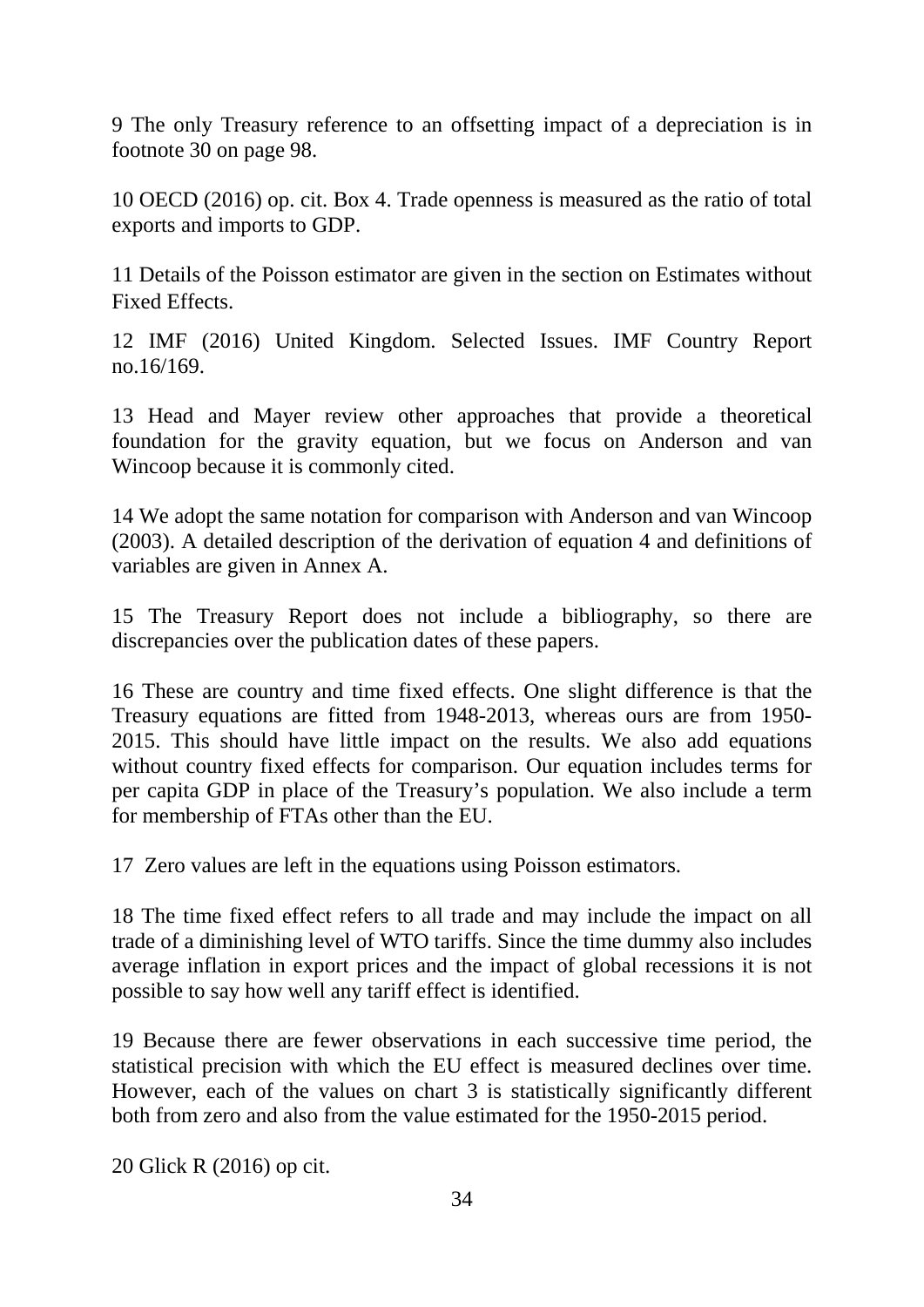21 See footnote 6 for the mapping of estimated coefficients to percent uplift shown in chart 1.

22 Adding a separate dummy variable into this equation for trade-pairs where both members were within the Eurozone generated a negative coefficient on this dummy which was close to significant at the 5% level for periods beginning in either 1980 or 1990 and ending in 20015.

23 IMF United Kingdom: Selected Issues June 1st.2016. Box 1 p39.

24 In technical terms the 68% estimate was derived from an OLS gravity equation with time fixed effects estimated over the period 1995-2015. This estimate was statistically significant. The 8% estimate was derived from a Poisson pseudo maximum likelihood, (PPML) analysis with multilateral resistance terms fitted over the period 2004-14 and with the home GDP term constrained to equal unity. This EU effect was not statistically significant

25 See IMF (June 2016) p.18. and Gudgin et al (2016) .

26 The Poisson quasi-maximum likelihood (or alternatively pseudo Poisson maximum likelihood (PPML)) estimator is a member of the class of generalised linear models in the exponential family, used with count data. In its application to the gravity equation, it allows for zero and very small observations of bilateral trade observations that would otherwise have to be dropped from the dataset. It enables the linear set of independent variables to be related nonlinearly to the dependent variable by means of a link function and implies that the variance of the response is related to the mean. The link function for the Poisson is the log function. In a dataset where there are both very large trade values and zero values, the variance of the random error is likely to be proportional to the mean predictor. In the Poisson case the variance is equal to the mean. If the variance is greater than the mean this is described as overdispersion. A quasi-likelihood function can be formulated incorporating overdispersion such that the quasi-maximum likelihood properties of the estimator are identical to the maximum likelihood procedure.

27 This contrast in results is the same irrespective of whether the database includes the full set of countries or just the top 60 UK export markets.

28 The figure of 35% is obtained as  $100*(exp(0.697-0.404)-1)$  from the final column of table 4.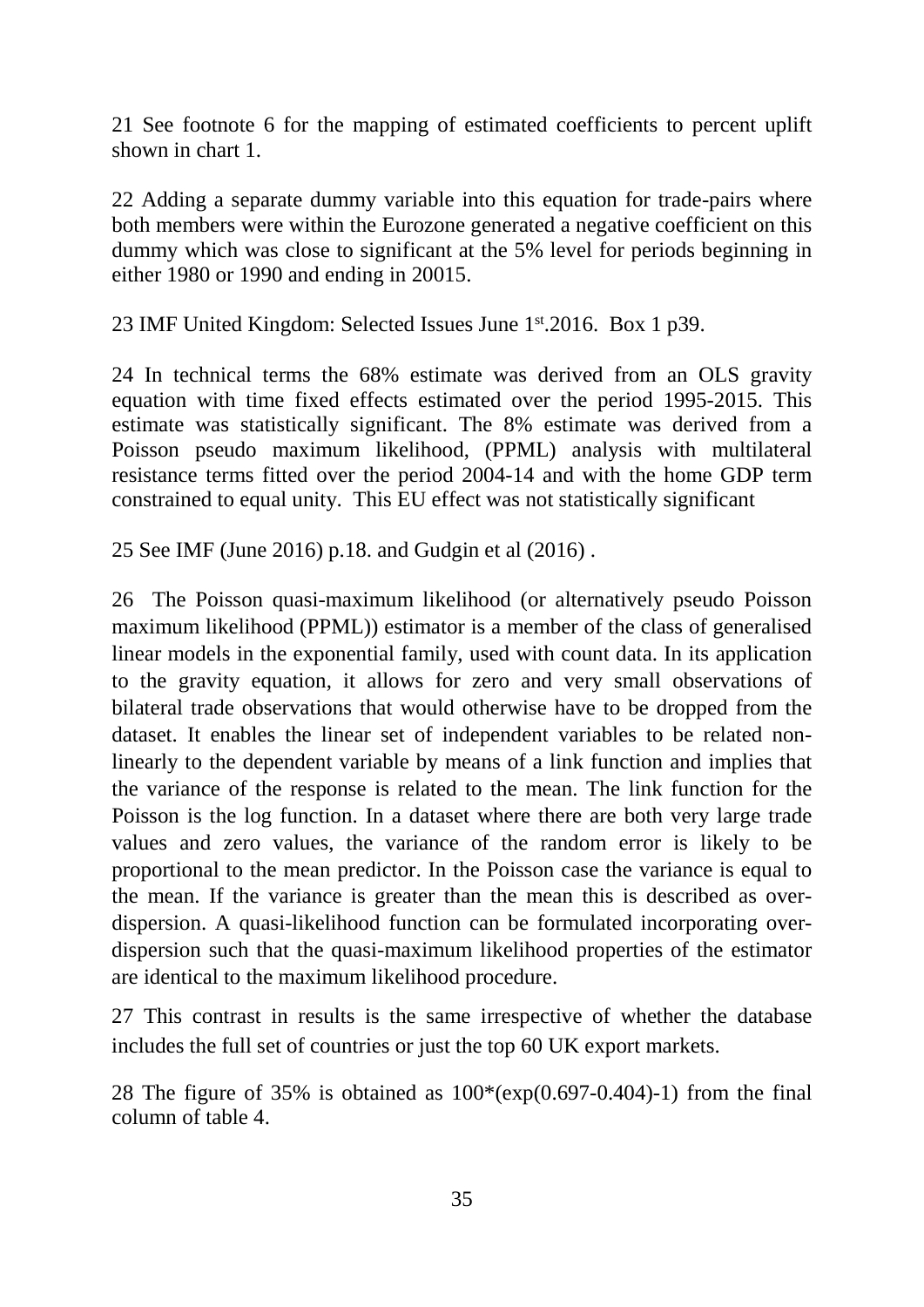29 The estimate of a 24% gain in services is an average across all EU countries. It may also be the case that the effect on the UK may differ from the average, but we have not investigated this.

30 Feyrer (2009) conducts an interesting analysis of the impact of the closure of the Suez Canal in 1968-76 on trade and GDP. This attempts to isolate the impact of productivity changes associated with changes in grade due lengthening sea voyages during the canal closures. The results appear to be dominated by the experiences of India, Pakistan, Sri Lanka and Kenya.

31 Details of the model can be obtained at: [www.cbr.cam.ac.uk/publications/working-papers/2015](http://www.cbr.cam.ac.uk/publications/working-papers/2015)

32 It is strange that the Treasury did not investigate the impact of the EU on UK trade alone in its report of 2016, because an earlier Treasury paper of 2005, in the public domain, does make such an estimate. Its estimate of the EU average gain, based on a gravity model with sample, 1960-2004, is an uplift of 38% and a gain for the UK of 7%. The sample size in this earlier paper is very small compared with the 2016 study, but it is interesting to note that the Treasury in 2005 thought it reasonable to look for a specific impact on UK trade, whereas in 2016, no attempt was made.

[https://www.gov.uk/government/uploads/system/uploads/attachment\\_data/file/22096](https://www.gov.uk/government/uploads/system/uploads/attachment_data/file/220968/foi_eumembership_trade.pdf) 8/foi eumembership trade.pdf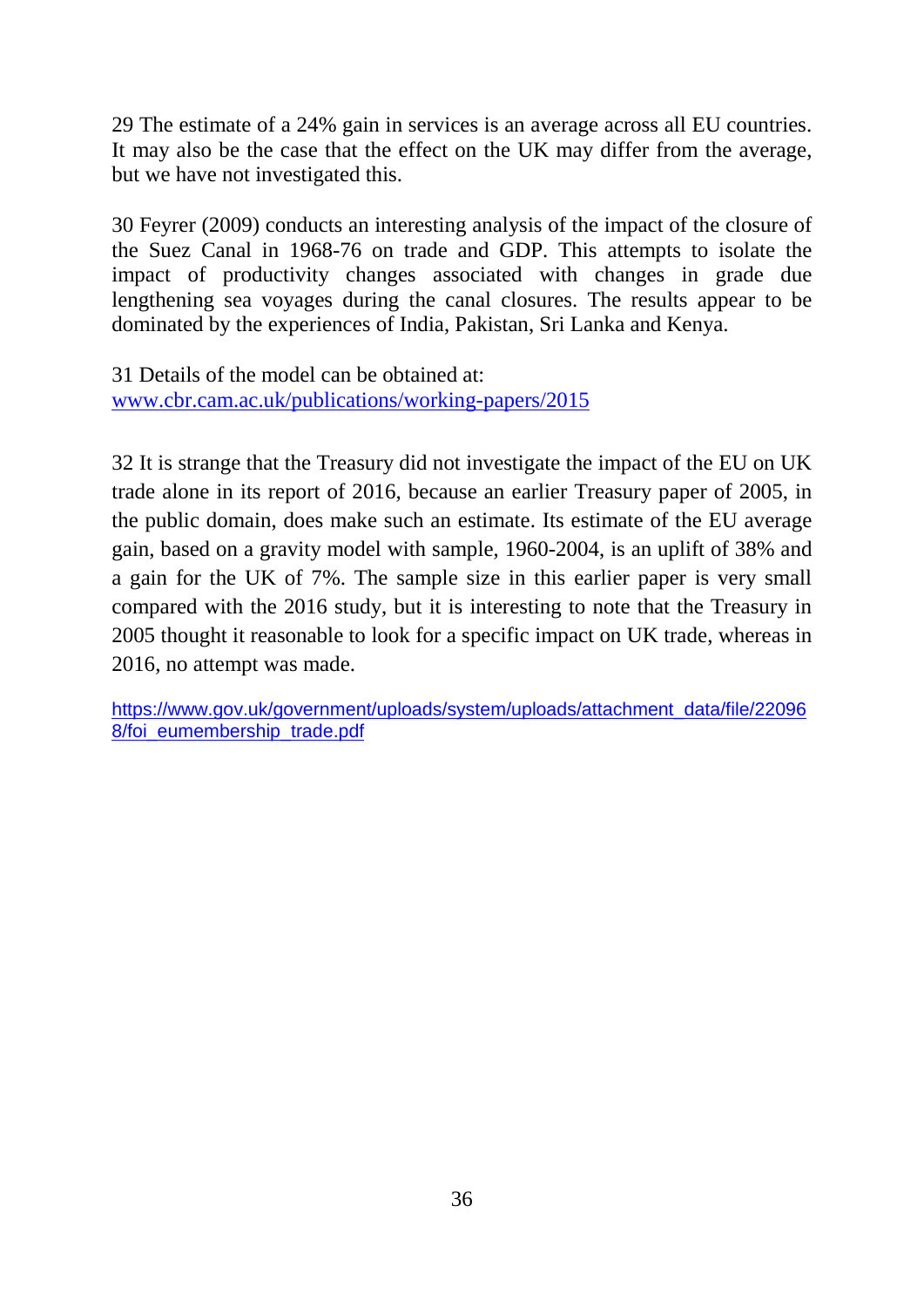#### **References**

- Anderson, J.E., van Wincoop, E., (2003). Gravity with gravitas: a solution to the border puzzle. *The American Economic Review*, 93 (1), 170–192.
- Baier S., Bergstrand J., Egger P. and McLaughlin P. (2008) Do Economic Integration Agreements Actually Work? Issues in Understanding the Causes and Consequences of the Growth of Regionalism, The World Economy 31 (4), 461-497
- Bruno, Randolph, Campos, Nauro, Estrin, Saul, Tan, Meng. "Gravitating towards Europe: an econometric analysis of the FDI effects of EU membership." *CEP Technical Paper, Brexit Analysis* 3 (2016).
- Carrere, Céline (2006). Revisiting the effects of regional trade agreements on trade flows with proper specification of the gravity model. European Economic Review 50, 223–247
- Eicher T.and Henn C. (2011). In search of WTO trade effects: Preferential trade agreements promote trade strongly, but unevenly. Journal of International Economics 83, 137-153.
- Eicher T., Henn C., and Papageorgiou C.(2012) Trade creation and diversion revisited: Accounting for model uncertainty and natural trading partner effects. IMF Working paper 08/66

Feyrer J (2009) Trade and Income. Exploiting Time Series in Geography. NBER Working Paper 14910.

Feyrer J (2009) Distance, Trade and Income-The 1968-75 Closing of the Suez Canal as a natural Experiment. NBER Working Paper 15557 Dec 2009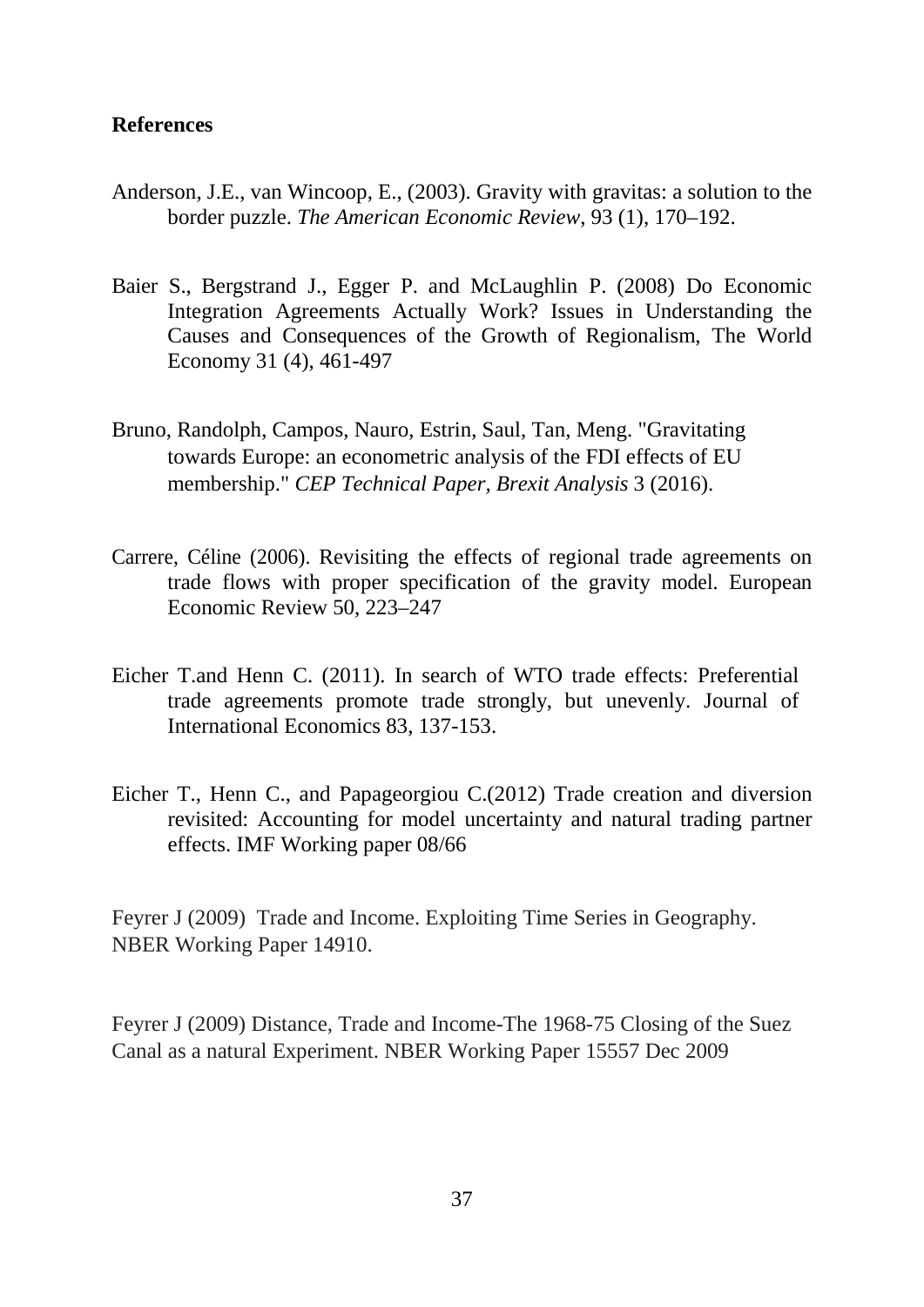- Fournier, J. *et al.* (2015), "Implicit Regulatory Barriers in the EU Single Market: New Empirical Evidence from Gravity Models", *OECD Economics Department Working Papers*, No. 1181, OECD Publishing, Paris.
- Gudgin G, Coutts K, Gibson N, and Buchanan J (2016) The Macro-economic Impact of Brexit. Centre for Business Research, University of Cambridge, Working Paper No. 483
- Head, K. and Mayer, (2015).T., Gravity Equations: Workhorse, Toolkit, and Cookbook. In: Helpman, Rogoff and Gopinath, editors, *Handbook of International Economics. Vol 4,* Oxford: BV, p. 131-195.
- Hufbauer and Schott (2007) *Fitting Asia-Pacific agreements into the WTO system*. Presented at a Joint Conference of The Japan Economic Foundation and Peterson Institute for International Economics on "New Asia-Pacific Trade Initiatives" Washington, DC.
- Kierzenkowski *et al.*, (2016) The Economic Consequences of Brexit: a Taxing Decision, *OECD Economic Policy Pape*r, April.
- H M Treasury (2016). The Long-term economic impact of EU Membership and the Alternatives. April 2016 Table A.5. Cmnd 9250.
- IMF (2016). United Kingdom. Selected Issues. IMF Country Report no.16/169
- Lawless M. and Morganroth E.L.W.(2016) The Product and Sector Level Impact of a Hard Brexit Across the EU. ESRI Working Paper no.550 Nov. 2016 Dublin.

Melitz M.J. and Trefler D. (2012) Gains from Trade when Firms Matter. Journal of Economic Perspectives. Vol 26 No. 2

OECD (2016). The Economic Consequences of Brexit. A Taxing Decision. Economic Policy paper no. 16 April 2016.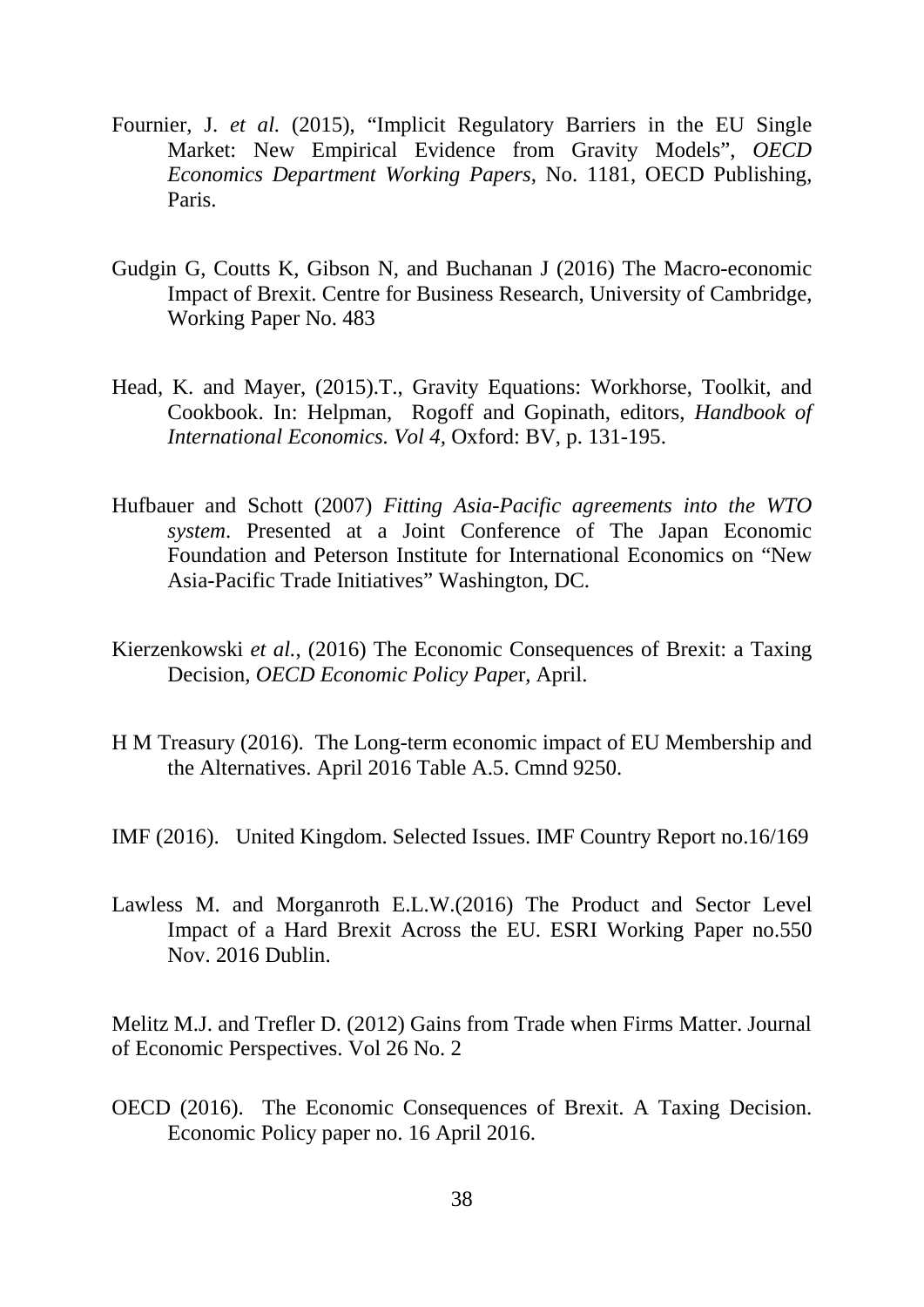#### **Annex A Steps in the theoretical derivation of gravity models**

#### (a) Consumer maximization and general equilibrium

Anderson and van Wincoop (2003) begin with a consumer maximisation problem subject to a budget constraint following traditional static consumer theory. Each country produces a single good (*n* goods), fixed in supply and has a supply price. Preferences are linear and homothetic, meaning that the utility function is homogeneous of degree one. Homothetic preferences imply that the optimal ratio of goods depends only on relative prices and not on income or scale. The consumer problem is:

$$
U = \left(\sum_{i} \beta_i^{\frac{1-\sigma}{\sigma}} c_{ij}^{\frac{\sigma-1}{\sigma}}\right)^{\frac{\sigma}{\sigma-1}} - \lambda \left(\sum_{i} p_{ij} c_{ij} - y_j\right), i = 1, n \quad (1)
$$

For every country *j*, the consumers in that country are optimising their choice across the *i* goods available in fixed supply. FOC conditions are:

$$
\frac{\partial U}{\partial c_{ij}} = \frac{\sigma}{\sigma - 1} \left( \sum_i \beta_i^{\frac{1 - \sigma}{\sigma}} c_{ij}^{\frac{\sigma - 1}{\sigma}} \right)^{\frac{1}{\sigma - 1}} \frac{\sigma - 1}{\sigma} \beta_i^{\frac{1 - \sigma}{\sigma}} c_i^{-\frac{1}{\sigma}} - \lambda p_{ij} = 0, i = 1, n \quad (2)
$$

For any pair of goods:

$$
\frac{\frac{\partial U}{\partial c_{1j}}}{\frac{\partial U}{\partial c_{2j}}} = \frac{p_{1j}}{p_{2j}} \quad (3)
$$

Or simplifying:

$$
\left(\frac{c_{2j}}{c_{1j}}\right)^{\frac{1}{\sigma}} = \left(\frac{\beta_2}{\beta_1}\right)^{\frac{1-\sigma}{\sigma}} \frac{p_{1j}}{p_{2j}}
$$

Solving for  $c_{2i}$ :

$$
c_{2j} = \left(\frac{\beta_2}{\beta_1}\right)^{1-\sigma} \left(\frac{p_{1j}}{p_{2j}}\right)^{\sigma} c_{1j}
$$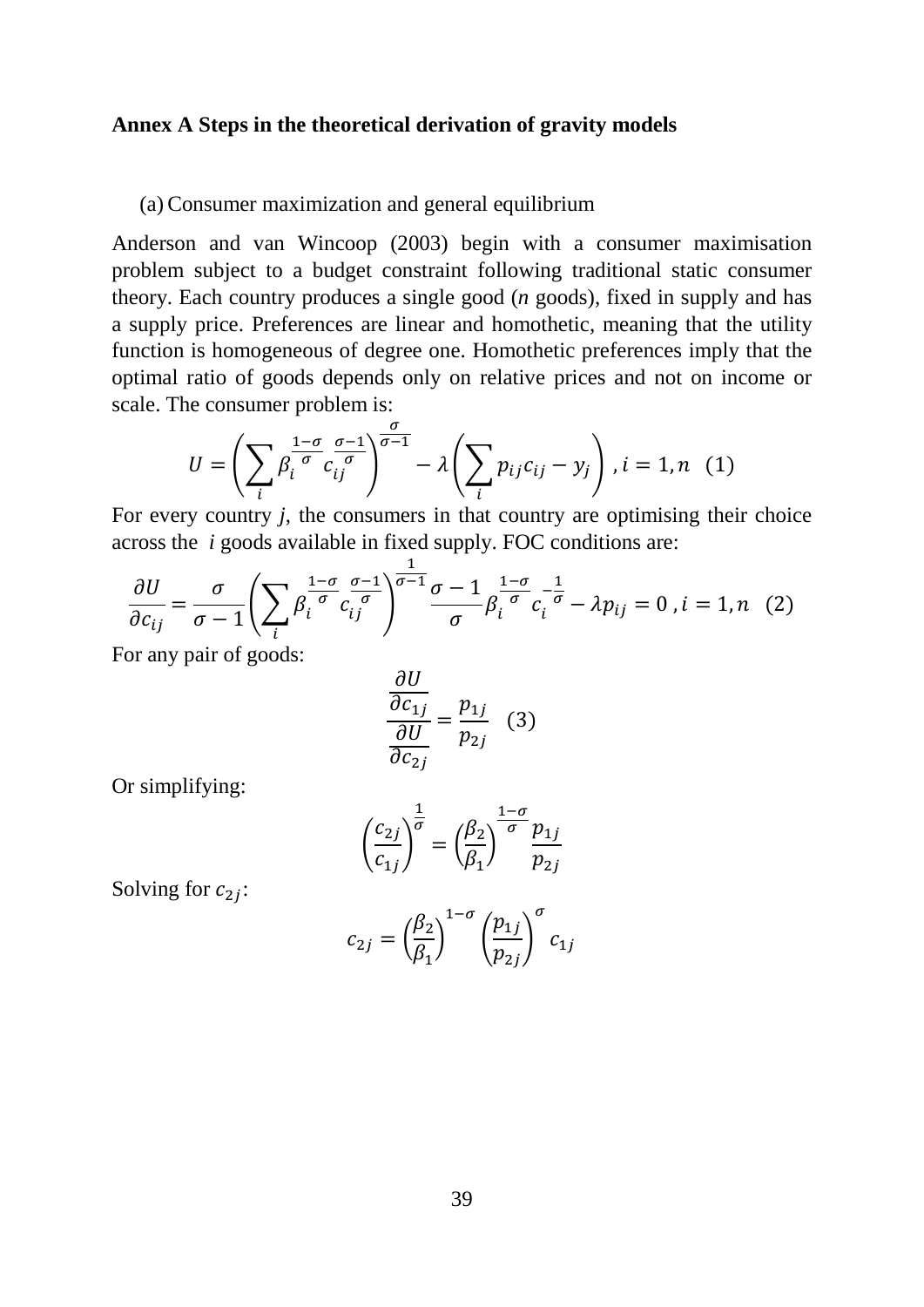The solution is identical for every  $i$ :

$$
c_{ij} = \left(\frac{\beta_i}{\beta_1}\right)^{1-\sigma} \left(\frac{p_{1j}}{p_{ij}}\right)^{\sigma} c_{1j}
$$

Re-expressing as:

$$
p_{ij}c_{ij} = \left(\frac{\beta_i}{\beta_1}\right)^{1-\sigma} \left(\frac{p_{1j}}{p_{ij}}\right)^{\sigma-1} p_{1j}c_{1j} \quad (4)
$$

Adding across all *i* goods:

$$
\sum_{i} p_{ij} c_{ij} = \sum_{i} (\beta_i p_{ij})^{1-\sigma} (\beta_1 p_{1j})^{\sigma-1} p_{1j} c_{1j}
$$

This expression is identical for any country  $i$ . Define expenditure in nominal terms as  $x_{ij} = p_{ij} c_{ij}$ , then:

$$
\sum_i (\beta_i p_{ij})^{1-\sigma} (\beta_i p_{ij})^{\sigma-1} x_{ij} = y_j
$$

Solving for  $x_{ij}$  gives:

$$
x_{ij} = \frac{\left(\beta_i p_{ij}\right)^{1-\sigma}}{\Sigma_i \left(\beta_i p_{ij}\right)^{1-\sigma}} y_j
$$

This can be re-expressed as:

$$
x_{ij} = \left(\frac{\beta_i p_i t_{ij}}{P_j}\right)^{1-\sigma} y_j \quad (4)
$$

and

$$
P_j = \left(\sum_i (\beta_i p_i t_{ij})^{1-\sigma}\right)^{-\frac{1}{1-\sigma}}
$$
(5)

A&W use a market clearing condition to assert that  $y_i = \sum_j x_{ij}$ . This implies using  $(4)$  above:

$$
y_i = \sum_j \left(\frac{\beta_i p_i t_{ij}}{P_j}\right)^{1-\sigma} y_j
$$

$$
= (\beta_i p_i)^{1-\sigma} \sum_j \left(\frac{t_{ij}}{P_j}\right)^{1-\sigma} y_j
$$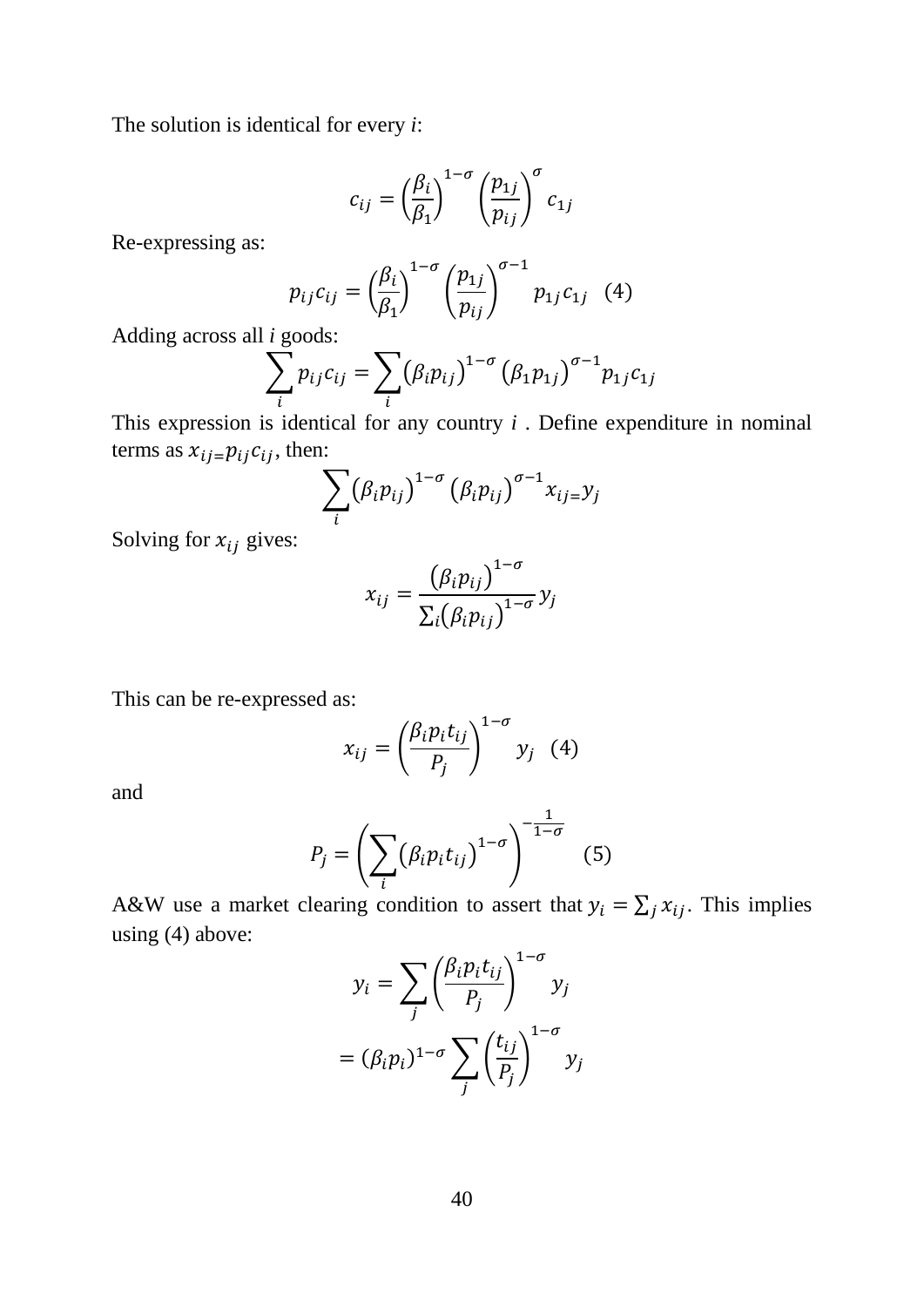Substituting out the  $\beta_i p_i$  term above in (4) we obtain:

$$
x_{ij} = \frac{y_i}{\sum_j \left(\frac{t_{ij}}{P_j}\right)^{1-\sigma}} \left(\frac{t_{ij}}{P_j}\right)^{1-\sigma} y_j
$$

Let  $\theta_j = \frac{y_j}{y_w}$ . Then:

$$
x_{ij} = \frac{y_i y_j}{y^W} \frac{1}{\sum_j \left(\frac{t_{ij}}{P_j}\right)^{1-\sigma} \theta_j} \left(\frac{t_{ij}}{P_j}\right)^{1-\sigma}
$$

$$
= \frac{y_i y_j}{y^W} \left(\frac{t_{ij}}{\Pi_i P_j}\right)^{1-\sigma} \quad (6)
$$

where:

$$
\Pi_i = \left(\sum_j \left(\frac{t_{ij}}{P_j}\right)^{1-\sigma} \theta_j\right)^{\frac{1}{1-\sigma}}
$$

Now substitute out the the  $\beta_i p_i$  term in (5) above:

$$
P_j^{1-\sigma} = \sum_{i} \left| \frac{y_i}{\sum_j \left(\frac{t_{ij}}{P_j}\right)^{1-\sigma}} y_j \right| \left(t_{ij}\right)^{1-\sigma}
$$

$$
P_j^{1-\sigma} = \sum_{i} \left[ \frac{\theta_i y^W \left(t_{ij}\right)^{1-\sigma}}{y^W \sum_j \left(\frac{t_{ij}}{P_j}\right)^{1-\sigma}} \theta_j \right]
$$

Hence:

$$
P_j^{1-\sigma} = \sum_i \left(\frac{t_{ij}}{\Pi_i}\right)^{1-\sigma} \theta_i
$$

which gives:

$$
P_j = \left(\sum_i \left(\frac{t_{ij}}{\Pi_i}\right)^{1-\sigma} \theta_i\right)^{\frac{1}{1-\sigma}}
$$
 (7)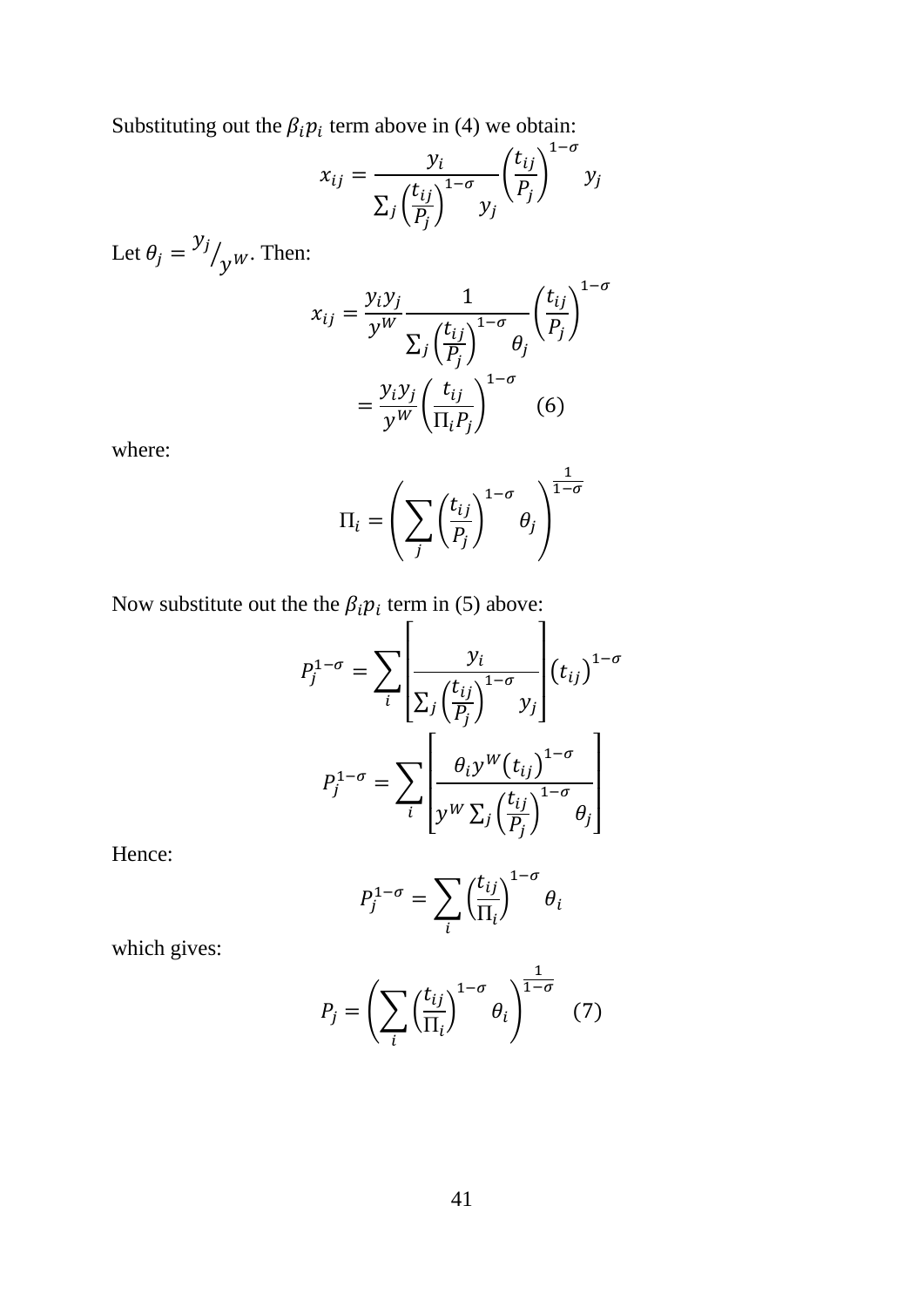which is equation (11) of A&W (2003). At this stage the  $\beta_i p_i$  in the numerator and denominator of (4) have been substituted out and the expression in equation (7) is a function of the  $\theta_i$  and  $t_{ij}$  only. The final step in their argument is that if one assumes that trade barriers are symmetric, i.e.  $t_{ii} = t_{ii}$ , this implies that summing across *i* gives the same result as summing across *j,* which implies that  $\Pi_i = P_i$ . Using this result in (6) gives us the gravity equation (equation (13) in A&W (2003)):

$$
x_{ij} = \frac{y_i y_j}{y^W} \left(\frac{t_{ij}}{P_i P_j}\right)^{1-\sigma}
$$
 (8)

with the price indices defined implicitly as:

$$
P_j^{1-\sigma} = \sum_i P_i^{\sigma-1} \theta_i t_{ij}^{1-\sigma} \quad (9)
$$

For a total of *n* countries, the set of equations in (8) comprise *n* non-linear equations in the  $P_i$ ,  $j = 1$ ,  $n$  as functions of the  $\theta_i$  and the  $t_{ij}$ , which can be solved by numerical methods.

In matrix notation:

$$
P^{1-\sigma}=T' I \theta P^{\sigma-1}
$$

where:

$$
\boldsymbol{P}^{1-\sigma} = \begin{pmatrix} P_1^{1-\sigma} \\ P_j^{1-\sigma} \\ P_n^{1-\sigma} \end{pmatrix}, \boldsymbol{T} = \begin{pmatrix} t_{11} & \dots & t_{1n} \\ \vdots & \ddots & \vdots \\ t_{n1} & \dots & t_{nn} \end{pmatrix}, \boldsymbol{\theta} = \begin{pmatrix} \theta_1 \\ \vdots \\ \theta_n \end{pmatrix}
$$

and  $\boldsymbol{I}$  is the  $n \times n$  unit matrix.

It is important to note that although the  $P_j$  are described as price indices, they are actually a summation of output weighted trade barrier terms,  $t_{ij}$ . The derivation from conventional consumer maximisation of utility leads to a gravity equation which is multiplicative in outputs of the two countries (or regions) and in trade barrier terms. The additional factor compared with the empirical gravity equation is the presence of the multilateral resistance terms.

It is also important to note that since each country's output of a single good is fixed in supply, the supply prices are assumed to adjust to clear all markets (including the home market). What is not sold to other countries must be purchased domestically. Yet, prices do not figure at all in the estimated gravity model. Further, the derivation implies that output is nominal, not real. Most empirical gravity models use nominal trade but real GDP.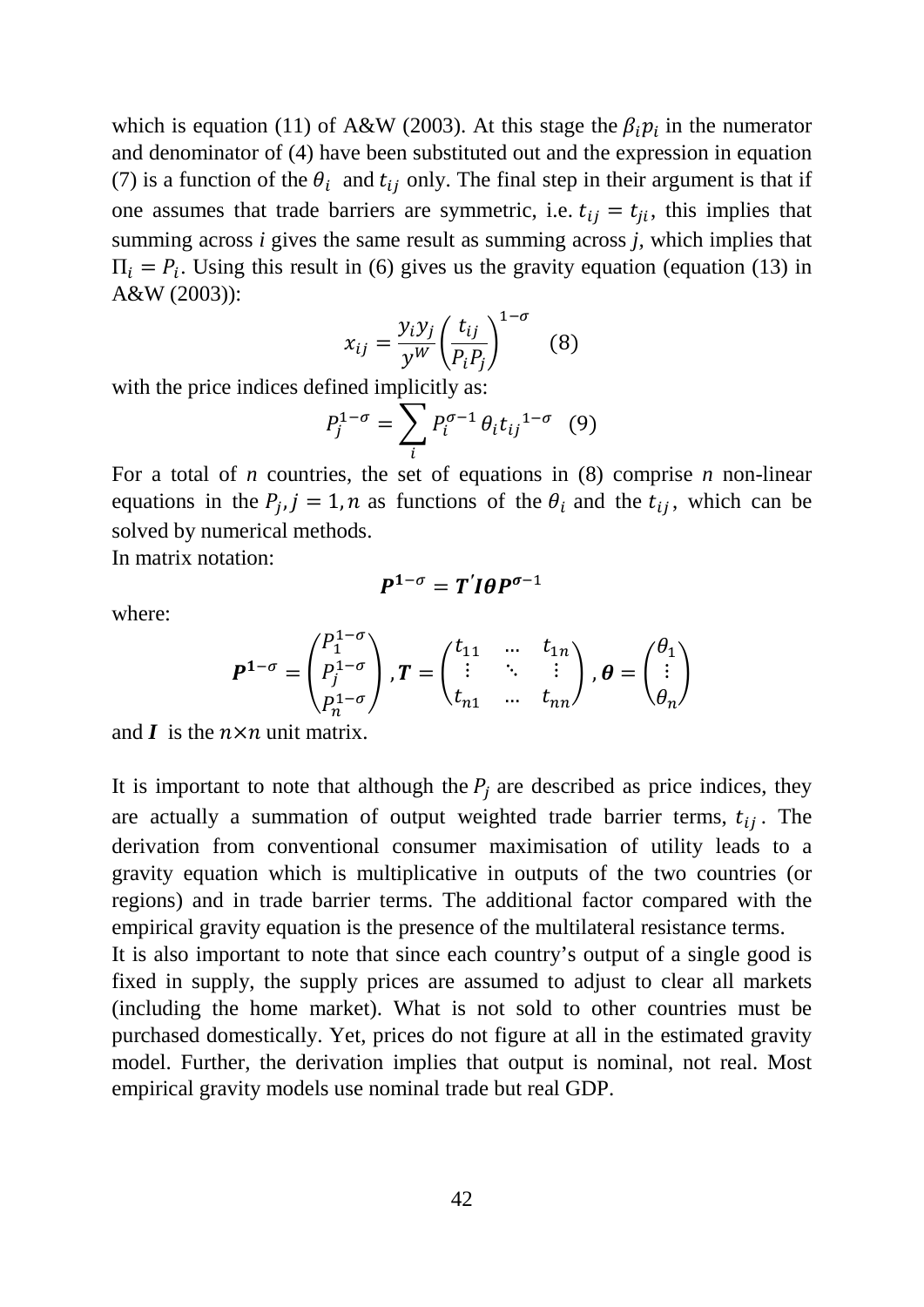#### (b) Head and Mayer (2015)

Head and Mayer work from the primitive concept of a gravity equation:

$$
X_{ni} = GS_i M_n \phi_{ni}
$$

Using their notation,  $X_{ni}$  is the trade by exporter *i* to destination *n*.  $S_i$  is, according to H&M, the "capability" of exporter *i* as a supplier to all markets,  $M_n$  is the characteristics of "destination market *n* that promotes imports from all sources."  $\phi_{ni}$ ,  $0 \le \phi_{ni} \le 1$ , represents bilateral trade costs and *G* is a constant which may conveniently be normalised. A structural gravity equation is defined as:

$$
X_{ni} = \frac{Y_i}{\Omega_i} \frac{X_n}{\Phi_n} \phi_{ni}
$$

where  $Y_i = \sum_n X_{ni}$  is the value of production and  $X_n = \sum_i X_{ni}$  is the value of the importer's expenditure on imports from all source countries. The multilateral resistance terms are defined as:

$$
\Phi_n = \sum_j \frac{\phi_{nj} Y_j}{\Omega_j}
$$

$$
\Omega_i = \sum_j \frac{\phi_{ji} X_j}{\Phi_j}
$$

Roughly speaking,  $\Phi_n$  is an output weighted sum of relative resistance terms and  $\Omega_i$  is an expenditure weighted sum.

The form of the structural gravity equation implies that it is related to the primitive equation by the relations:

$$
S_i = \frac{Y_i}{\Omega_i} \text{ and } M_n = \frac{X_n}{\Phi_n}
$$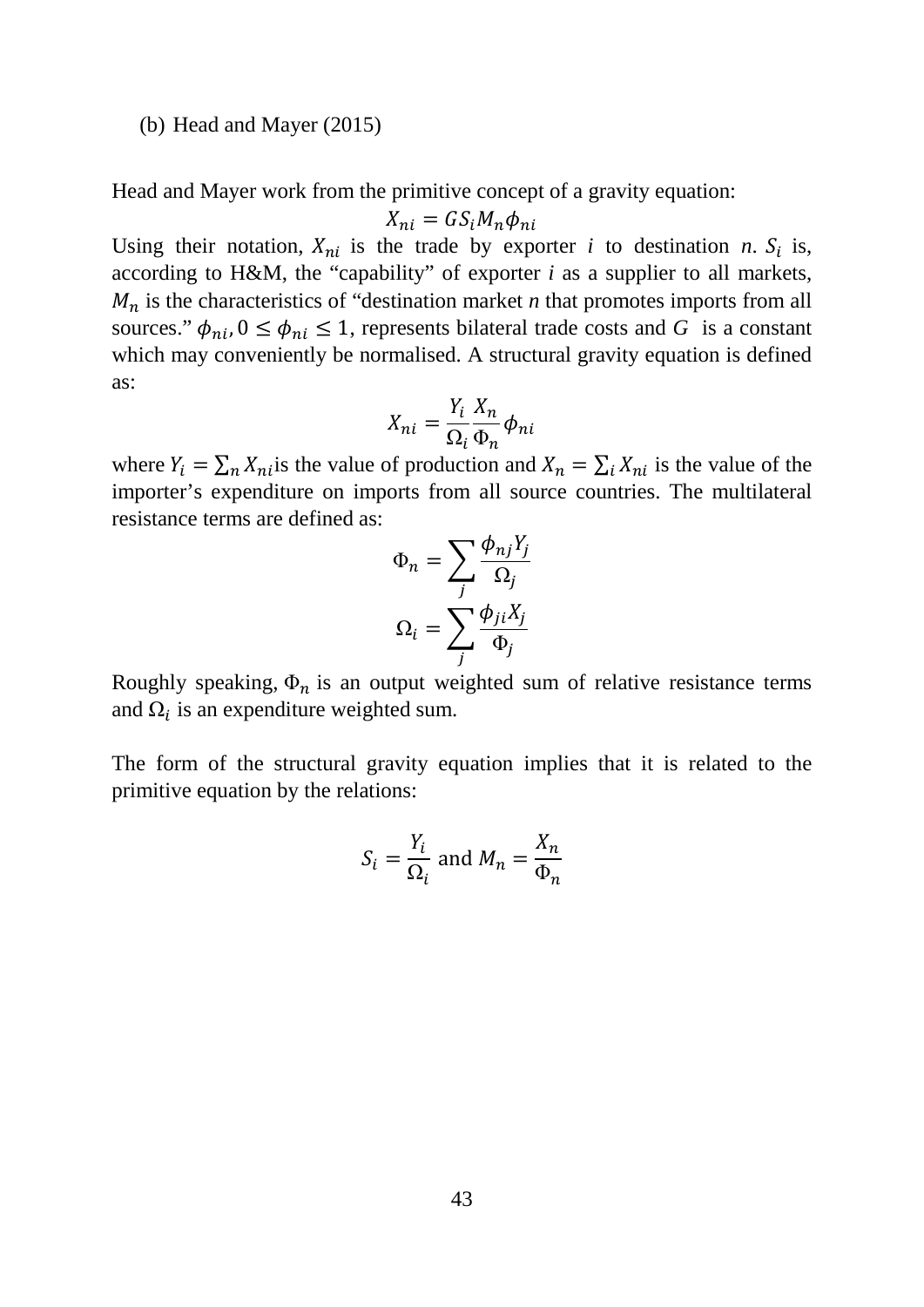H &M say that a structural gravity model is subject to two conditions: the first is that a country's total expenditures must be allocated across all countries exporting to it; the second is that a country's total exports (including to itself) must equal its total production. The first is expressed in terms of import shares such that:

 $X_{ni} = \pi_{ni} X_n$ where  $\pi_{ni} \geq 0$  and  $\sum_i \pi_{ni} = 1$ . They require that:

$$
\pi_{ni} = \frac{S_i \phi_n}{\Phi_n}
$$

where  $\Phi_n = \sum_j S_j \phi_{nj}$ . The second condition is that  $Y_i = \sum_n X_{ni}$ , which is:

$$
Y_i = S_i \sum_n \frac{\phi_{ni} X_n}{\Phi_n}
$$

Solving for  $S_i$  gives:

$$
S_i = \frac{Y_i}{\Omega_i}
$$

where:

$$
\Omega_i = \sum_n \frac{\phi_{ni} X_n}{\Phi_n}
$$

Recall that  $\Phi_n = \sum_j S_j \phi_{nj}$  and substitute the expression for  $S_i$  above:

$$
\Phi_n = \sum_j \frac{\phi_{nj}}{\Omega_j} Y_j
$$

The final step is to substitute back into the bilateral trade share above:

$$
X_{ni} = \pi_{ni} X_n = \frac{S_i \phi_{ni}}{\Phi_n} X_n
$$

$$
X_{ni} = \frac{Y_i}{\Omega_i} \frac{X_n}{\Phi_n} \phi_{ni} = S_i M_n \phi_n
$$

This structural gravity model is based on a general equilibrium in which all production in each country is purchased by itself and other countries (exports) and each country imports goods from other countries. The form they choose ensures that they have a 'multilateral trade resistance' term (MTR) in the equation. Like A&W, this specification has the property that relative trade resistance is what influences bilateral trade.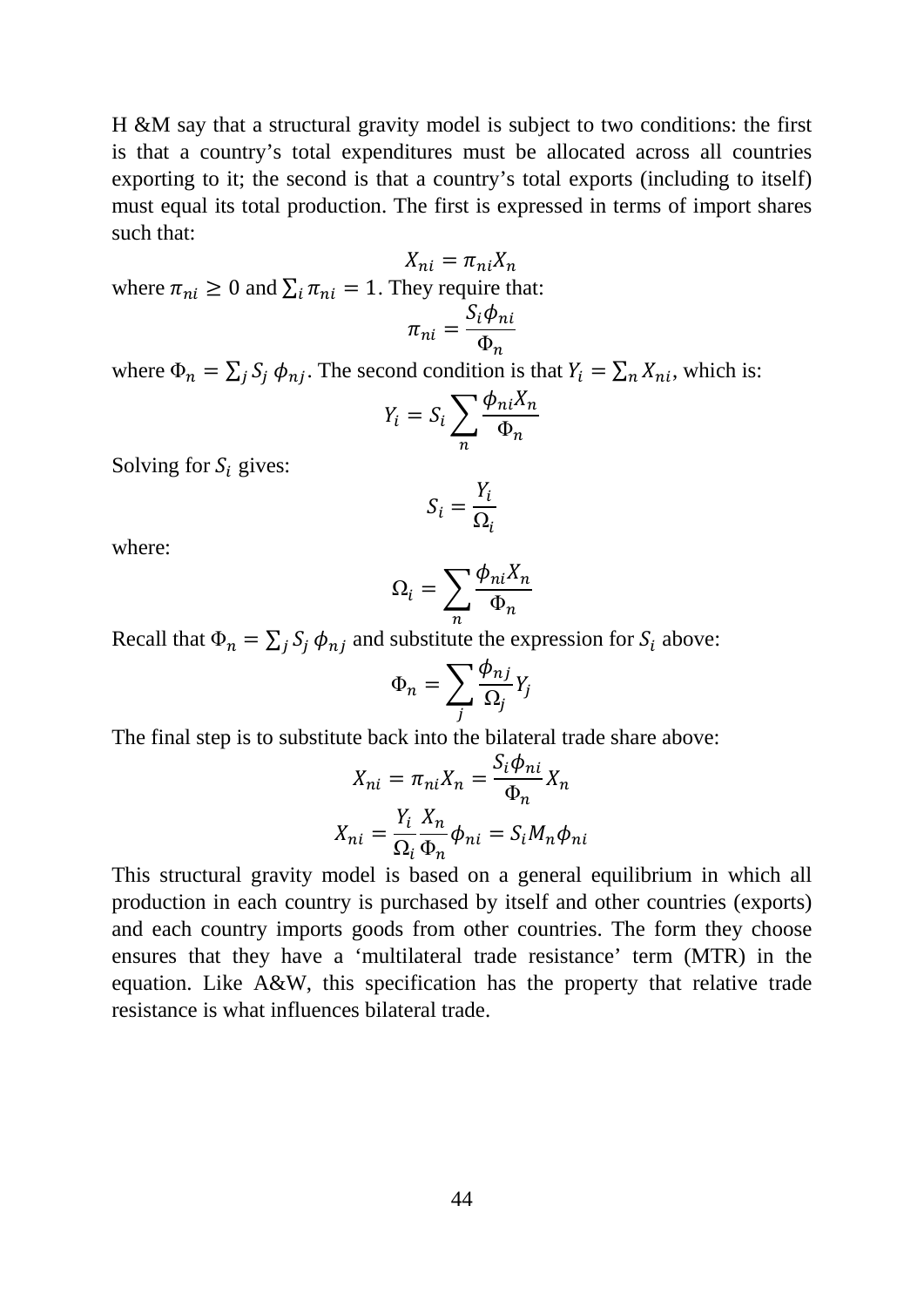#### (c) Comparative statics

The key results, derived as equations (8) and (9) above are:

$$
x_{ij} = \frac{y_i y_j}{y^W} \left(\frac{t_{ij}}{P_i P_j}\right)^{1-\sigma} \quad (C. 1)
$$

:

$$
P_j^{1-\sigma} = \sum_i P_i^{\sigma-1} \theta_i t_{ij}^{1-\sigma} \quad (C.2)
$$

A&W totally differentiate equation (9) with respect to  $P_i$ ,  $\theta_i$  and  $t_{ij}$ . The total differential is evaluated at base period values where  $t_{ij} = 1$  and therefore where  $P_i = 1$ . Further, they assume that there is no change in trade barriers within country *i* so that  $dt_{ii} = 0$ . Totally differentiate (9):

$$
(1 - \sigma)P_j^{-\sigma}dP_j
$$
  
= 
$$
\sum_i [(\sigma - 1)P_i^{\sigma - 2}\theta_i t_{ij}^{1 - \sigma} dP_i + P_i^{\sigma - 1}t_{ij}^{1 - \sigma} d\theta_i
$$
  
+ 
$$
(1 - \sigma)P_i^{\sigma - 1}\theta_i dt_{ij}]
$$

Evaluate at base period:

$$
(1 - \sigma) dP_j = \sum_i -(1 - \sigma) \theta_i dP_i + d\theta_i + (1 - \sigma) \theta_i dt_{ij}
$$

Or

$$
dP_j = \sum_i \theta_i dt_{ij} - \sum_i \theta_i dP_i + \frac{1}{1 - \sigma} \sum_i d\theta_i \quad (C. 3)
$$

The third term on the r.h.s of the above equation sums to zero because the sum of  $\theta_i = 1$ . Now multiply the equation by  $\theta_j$  and sum across all j.

$$
\sum_{j} \theta_{j} dP_{j} = \sum_{i} \sum_{j} \theta_{i} \theta_{j} dt_{ij} - \sum_{i} \theta_{i} dP_{i} \sum_{j} \theta_{j}
$$

$$
= \sum_{i} \sum_{j} \theta_{i} \theta_{j} dt_{ij} - \sum_{i} \theta_{i} dP_{i}
$$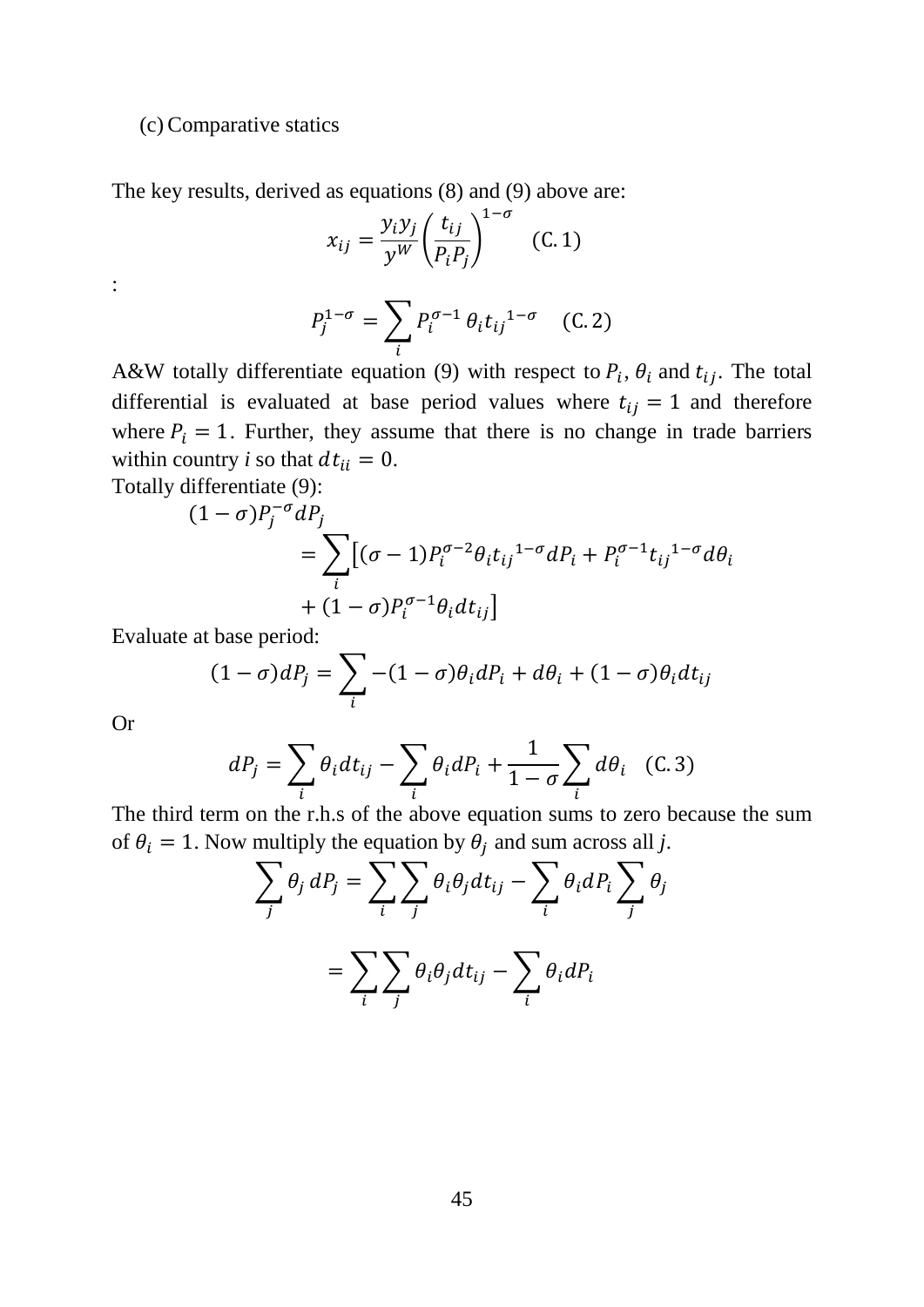using  $\sum_j \theta_j = 1$ . Next, use the comparative static that  $dt_{ij} = t$  for  $i \neq j$  and  $dt_{ii} = 0$ . The double sum in the first r.h.s. term in the above equation is equal to the sum of all the off-diagonal elements, which equals 1, minus the sum of squares of the leading diagonal:

$$
\sum_{j} \theta_{j} dP_{j} = \left(1 - \sum_{i} \theta_{i}^{2}\right) dt - \sum_{i} \theta_{i} dP_{i}
$$

Or

$$
2\sum_{j} \theta_{j} dP_{j} = \left(1 - \sum_{i} \theta_{i}^{2}\right) dt
$$

 $\overline{a}$ 

Substitute the above result in (A.3):

$$
dP_i = (1 - \theta_i)dt - \sum_i \theta_i dP_i
$$

$$
= (1 - \theta_i)dt - \frac{1}{2}\left(1 - \sum_i \theta_i^2\right)dt
$$

$$
dP_i = \left(\frac{1}{2} - \theta_i + \frac{1}{2} \sum_i \theta_i^2\right) dt \quad (C. 4)
$$

which is equation (14) of A&W. Total differentiation of  $(A.1)$  using the same comparative static assumptions give:

$$
d\left[x_{ij}\frac{y^W}{y_iy_j}\right] = (\sigma - 1)\left(dt - dP_i - dP_j\right)
$$
 (B.5)

On substitution for  $dP_i$  and  $dP_j$  this gives:

$$
d\left[x_{ij}\frac{y^{W}}{y_{i}y_{j}}\right] = -(\sigma - 1)\left[1 + \theta_{i} + \theta_{j} - \frac{1}{2}\sum_{i} \theta_{i}^{2} - 1\right]dt
$$

Or

$$
d\left[x_{ij}\frac{y^W}{y_iy_j}\right] = -(\sigma - 1)\left[\theta_i + \theta_j - \frac{1}{2}\sum_i \theta_i^2\right]dt
$$
 (C.6)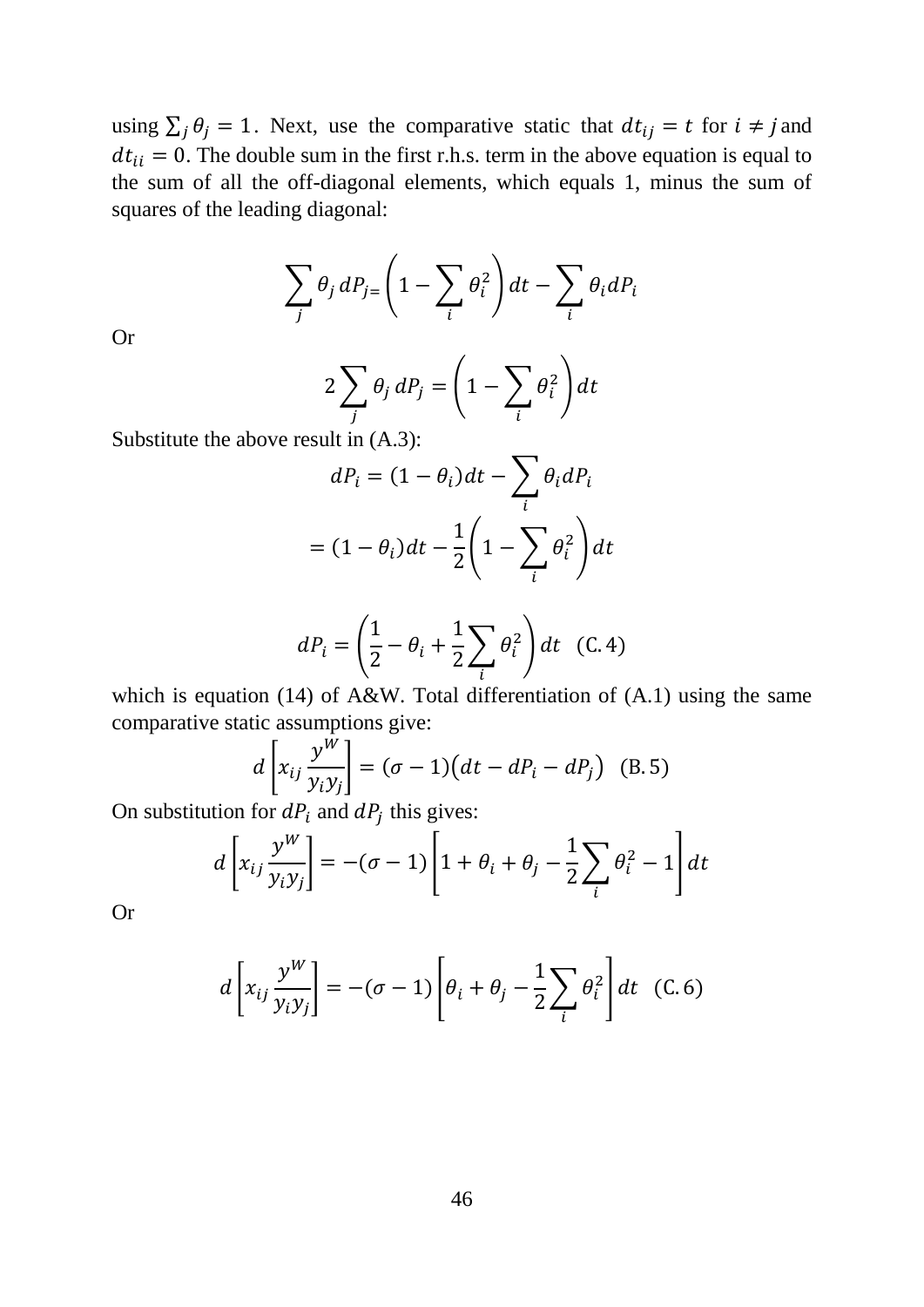which is equation (15) of A&W. It follows straightforwardly that equation (16) of A&W is:

$$
d\left[x_{ii}\frac{y^{W}}{y_{i}y_{j}}\right]=(\sigma-1)\left[1-2\theta_{i}+\sum_{i}\theta_{i}^{2}\right]dt
$$
 (C. 7)

since the term in brackets on the r.h.s. of (B.5) for  $dt = dt_{ii} = 0$  and  $dP_i = d$ Equations (B.4) and (B.6) to (B.7) are the comparative static forms that are the basis for their three implications on page 175 of the trade impacts for trade with large and small countries.

Anderson and van Wincoop stress the theoretical mechanism underlying their interpretation of empirical gravity equations:

> "The economics behind the formal result is that the constant vector of real products must be distributed despite higher trade costs. The rise in trade costs is offset by the fall in supply …. required to achieve shipment of the same volume."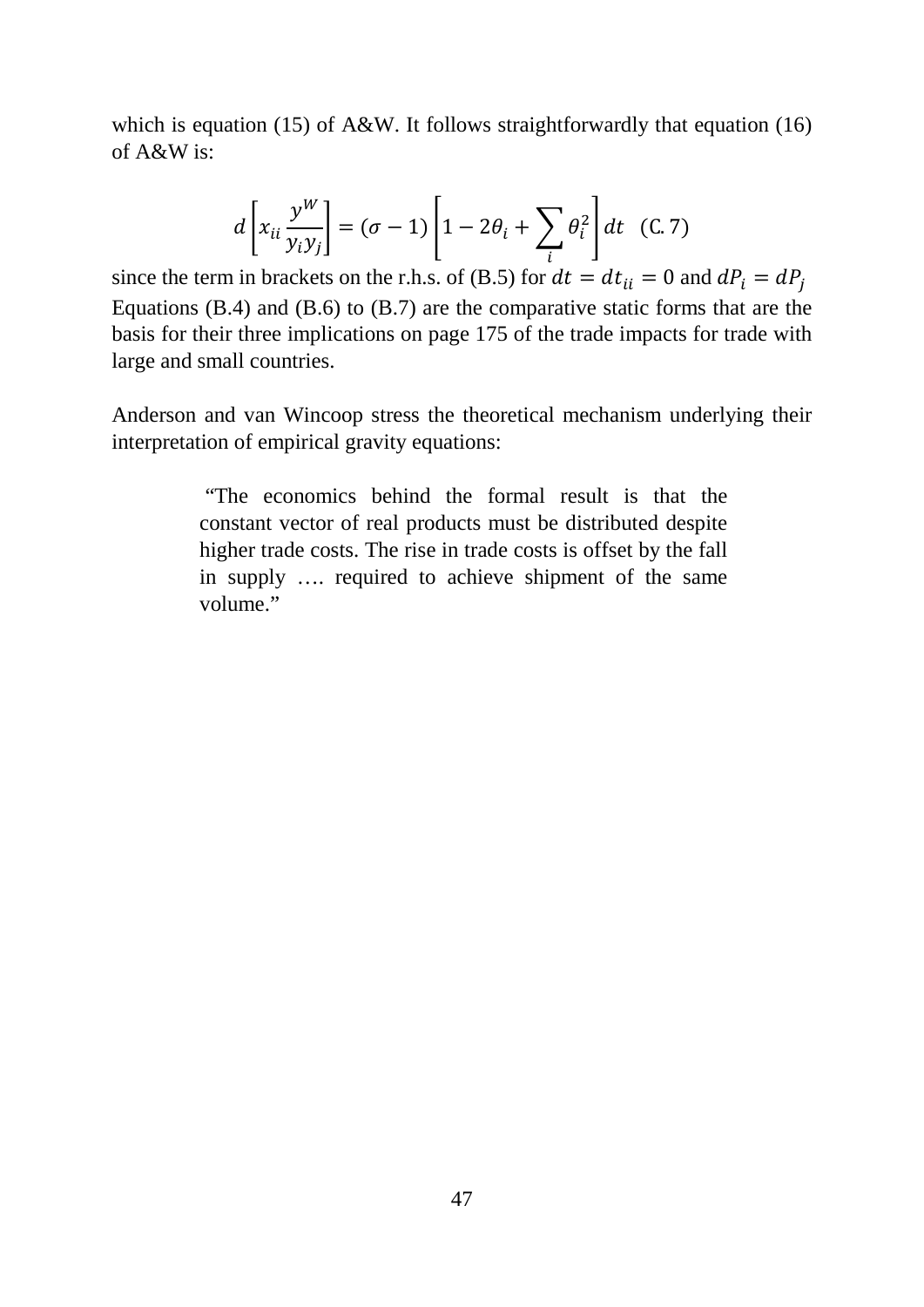## **Annex B Gravity Model Equations**

In the following equations the variables are defined as follows:

- TRADE Exports between pairs of countries in current \$
- GDP\_HOME GDP of the exporting country in 1990 \$ at PPP.
- GDP\_DEST GDP of the importing country in 1990 \$ at PPP.
- POP\_HOME Population of the exporting country
- POP DEST Population of the importing country
- DIST Distance between the two countries in each trade-pair
- MEANDIST\_HOME Mean distance between the exporting country and all trade partners
- MEANDIST DEST Mean distance between the importing country and all of its trade partners
- EU\_BOTH Dummy variable for both countries in a trade-pair being members of the EU
- EU\_HOME Dummy variable for exporting country in a trade-pair being an EU member
- EU DEST Dummy variable for importing country in a trade-pair being an EU member
- UK\_EU Dummy variable for UK exports to an EU member count
- FTA BOTH Dummy variable for both countries in a trade-pair being members of a non-EU FTA
- NOR\_EU Dummy variable for Norway exports to an EU member country
- SWZ\_EU Dummy variable for Swiss exports to an EU member country
- CHINESE Dummy variable for both countries in a trade-pair speaking Chinese
- GERMAN Dummy variable for both countries in a trade-pair speaking German
- PORTUGESE Dummy variable for both countries in a trade-pair speaking Portuguese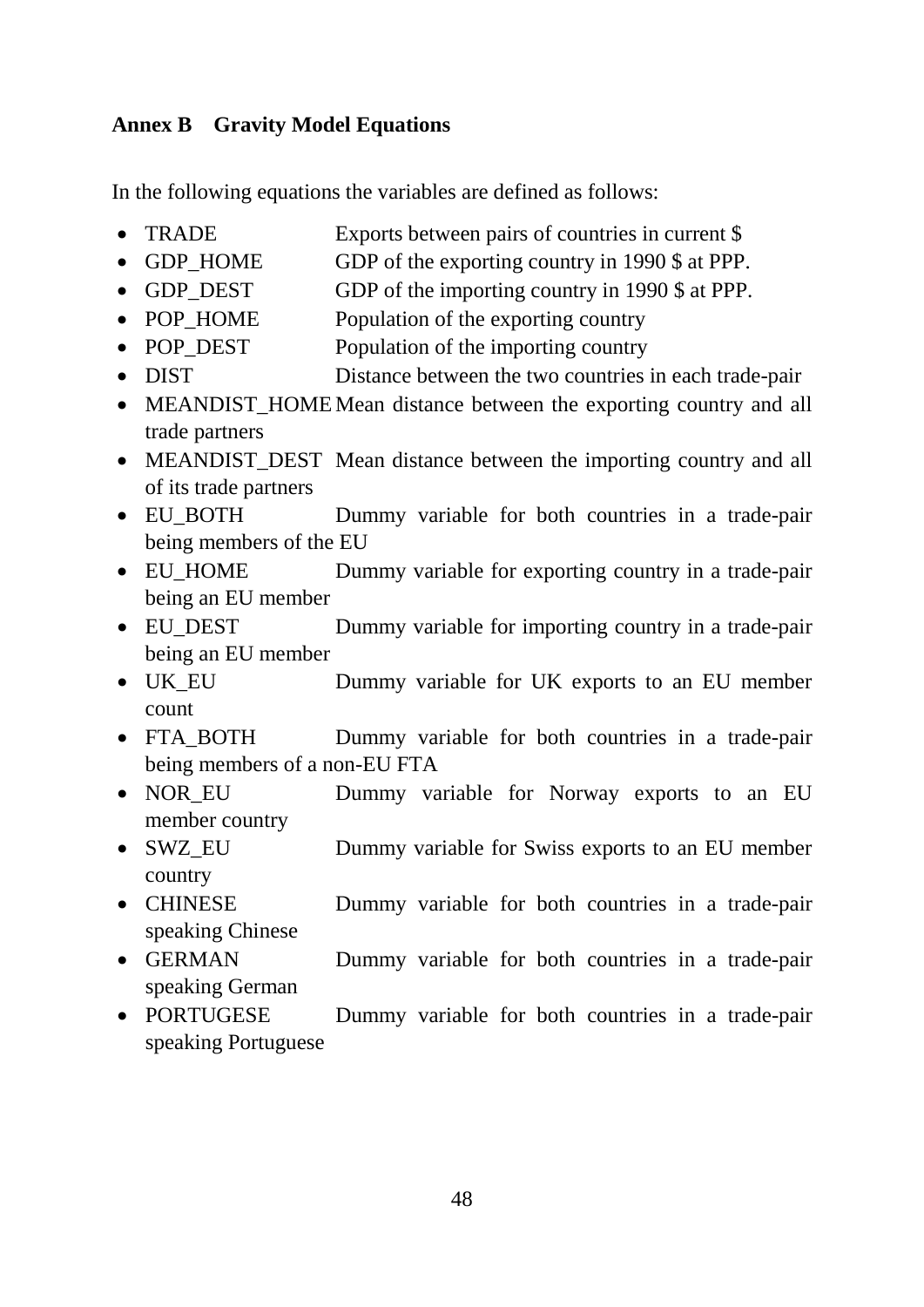# Equation B.1 all countries with fixed effects

Dependent Variable: LOG(TRADE) Method: Panel Least Squares Date: 04/22/17 Time: 16:41 Sample: 1950 2015 Periods included: 66 Cross-sections included: 13934 Total panel (unbalanced) observations: 459211 White cross-section standard errors & covariance (d.f. corrected)

Eog *memoda*<br>F-statistic<br>Prob(F-statistic)

| Variable                                                                | Coefficient                  | Std. Error         | t-Statistic           | Prob.          |
|-------------------------------------------------------------------------|------------------------------|--------------------|-----------------------|----------------|
| $\mathcal{C}$                                                           | $-4.823768$                  | 0.756781           | $-6.374061$           | $\Omega$       |
| LOG(GDP_HOME)                                                           | 0.523355                     | 0.058644           | 8.924317              | 0              |
| LOG(GDP_DEST)                                                           | 0.949033                     | 0.03969            | 23.91125              | $\theta$       |
| LOG(GDP_HOME/POP_HOME)                                                  | 1.06506                      | 0.067149           | 15.86124              | $\Omega$       |
| LOG(GDP_DEST/POP_DEST)                                                  | 0.173526                     | 0.04522            | 3.837354              | 0.0001         |
| UK EU                                                                   | $-0.237284$                  | 0.040052           | -5.924374             | 0              |
| <b>EU_BOTH</b>                                                          | 0.779366                     | 0.046543           | 16.74523              | 0              |
| <b>EU_HOME</b>                                                          | 0.151847                     | 0.025798           | 5.886016              | $\overline{0}$ |
| EU DEST                                                                 | $-0.136111$                  | 0.030734           | $-4.428642$           | $\overline{0}$ |
| FTA_BOTH                                                                | 0.389617                     | 0.083916           | 4.642923              | $\theta$       |
| <b>NOR EU</b>                                                           | 0.448122                     | 0.044191           | 10.1405               | 0              |
| SWZ_EU                                                                  | 0.754907                     | 0.049056           | 15.38882              | $\overline{0}$ |
|                                                                         | <b>Effects Specification</b> |                    |                       |                |
| Cross-section fixed (dummy variables)<br>Period fixed (dummy variables) |                              |                    |                       |                |
| R-squared                                                               | 0.841919                     |                    | Mean dependent var    | 15.76788       |
| Adjusted R-squared                                                      | 0.836945                     | S.D. dependent var |                       | 3.44795        |
| S.E. of regression                                                      | 1.392286                     |                    | Akaike info criterion | 3.529805       |
| Sum squared resid                                                       | 863004.2                     | Schwarz criterion  |                       | 3.866539       |
| Log likelihood                                                          | $-796452.5$                  |                    | Hannan-Quinn criter.  | 3.625469       |
| F-statistic                                                             | 169.2543                     | Durbin-Watson stat |                       | 0.664574       |

 $\frac{169.2543}{0}$  Durbin-Watson stat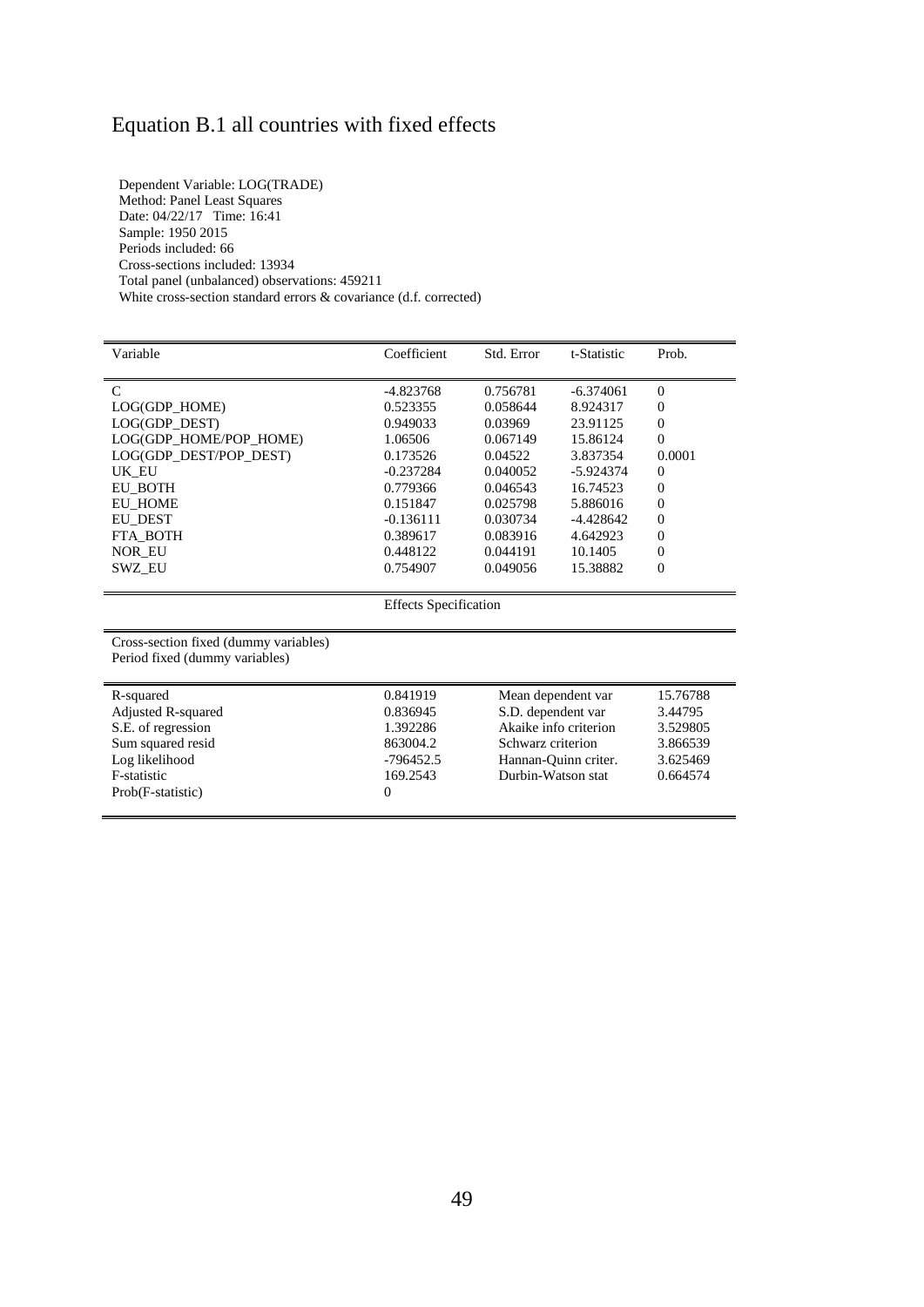# Equation B.2 Top 60 UK export markets with fixed effects

Dependent Variable: LOG(TRADE) Method: Panel Least Squares Date: 04/23/17 Time: 11:52 Sample: 1950 2015 Periods included: 66 Cross-sections included: 3639 Total panel (unbalanced) observations: 165860

| Variable                                                                | Coefficient<br>Std. Error<br>Prob.<br>t-Statistic |          |             |        |  |  |
|-------------------------------------------------------------------------|---------------------------------------------------|----------|-------------|--------|--|--|
| C                                                                       | $-5.993771$                                       | 0.258090 | $-23.22354$ | 0.0000 |  |  |
| LOG(GDP_HOME)                                                           | 0.699189                                          | 0.017935 | 38.98522    | 0.0000 |  |  |
| LOGAGDP_DEST)                                                           | 0.992415                                          | 0.015626 | 63.51205    | 0.0000 |  |  |
| LOG(GDP HOME/POP HOME)                                                  | 0.889323                                          | 0.019493 | 45.62179    | 0.0000 |  |  |
| LOG(GDP DEST/POP DEST)                                                  | $-0.057167$                                       | 0.015801 | $-3.617883$ | 0.0003 |  |  |
| UK_EU                                                                   | $-0.373943$                                       | 0.069174 | $-5.405832$ | 0.0000 |  |  |
| <b>EU_BOTH</b>                                                          | 0.615816                                          | 0.020943 | 29.40435    | 0.0000 |  |  |
| <b>EU HOME</b>                                                          | 0.152631                                          | 0.013241 | 11.52689    | 0.0000 |  |  |
| <b>EU DEST</b>                                                          | $-0.088981$                                       | 0.013964 | $-6.372032$ | 0.0000 |  |  |
| FTA BOTH                                                                | 0.586295                                          | 0.048752 | 12.02597    | 0.0000 |  |  |
| NOR EU                                                                  | 0.168964                                          | 0.050200 | 3.365792    | 0.0008 |  |  |
| SWZ EU                                                                  | 0.499384                                          | 0.050226 | 9.942774    | 0.0000 |  |  |
|                                                                         | <b>Effects</b> Specification                      |          |             |        |  |  |
| Cross-section fixed (dummy variables)<br>Period fixed (dummy variables) |                                                   |          |             |        |  |  |

| R-squared                 | 0.883852    | Mean dependent var    | 17.63886 |
|---------------------------|-------------|-----------------------|----------|
| <b>Adjusted R-squared</b> | 0.881192    | S.D. dependent var    | 3.075011 |
| S.E. of regression        | 1.059913    | Akaike info criterion | 2.976395 |
| Sum squared resid         | 182156.4    | Schwarz criterion     | 3.200803 |
| Log likelihood            | $-243117.5$ | Hannan-Ouinn criter.  | 3.042985 |
| F-statistic               | 332.2227    | Durbin-Watson stat    | 0.516571 |
| Prob(F-statistic)         | 0.000000    |                       |          |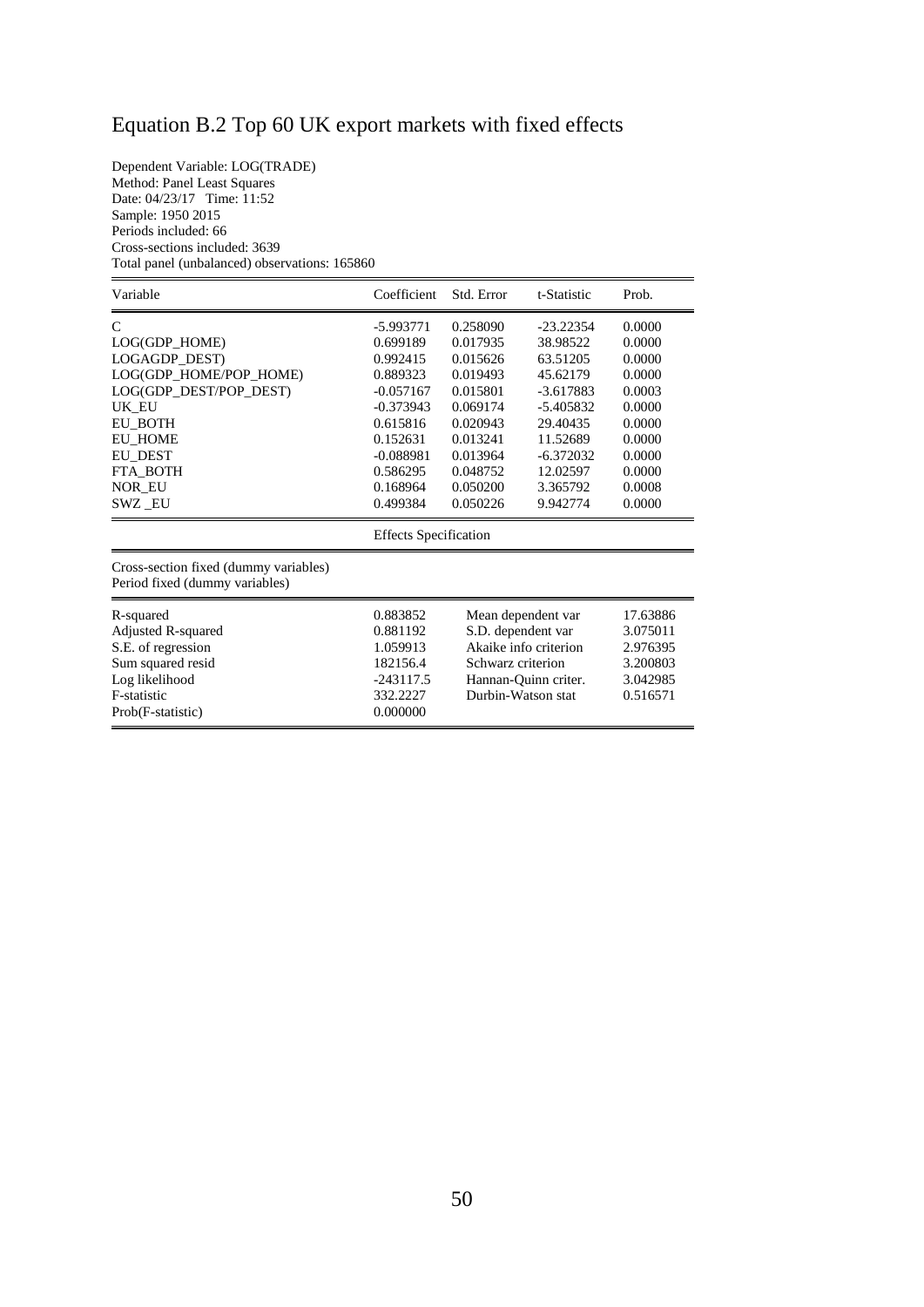#### Equation B.3 all countries without fixed effects

Dependent Variable: TRADE

Method: Generalized Linear Model (Newton-Raphson / Marquardt steps)

Date: 04/23/17 Time: 20:41

Sample: 1950 2015

Included observations: 722366

Family: Poisson Quasi-likelihood

Link: Log

Dispersion fixed at 1

Convergence achieved after 7 iterations Coefficient covariance computed using the Huber-White method with observed Hessian

| Variable                       | Coefficient  | Std. Error           | z-Statistic | Prob.        |
|--------------------------------|--------------|----------------------|-------------|--------------|
| C                              | $-12.96323$  | 0.131690             | -98.43779   | 0.0000       |
| LOG(GDP_HOME)                  | 0.851496     | 0.005066             | 168.0877    | 0.0000       |
| LOG(GDP DEST)                  | 0.862108     | 0.005124             | 168.2519    | 0.0000       |
| LOG(GDP HOME/POP HOME)         | 0.449555     | 0.010018             | 44.87443    | 0.0000       |
| LOG(GDP DEST/POP DEST)         | 0.447144     | 0.007786             | 57.43147    | 0.0000       |
| LOG(DIST/(MEANDIST_HOME*MEANDI |              |                      |             |              |
| ST DEST)                       | $-0.819123$  | 0.008534             | -95.98123   | 0.0000       |
| <b>CONTIG</b>                  | 0.109109     | 0.018964             | 5.753385    | 0.0000       |
| UK EU                          | $-0.530022$  | 0.028728             | $-18.44986$ | 0.0000       |
| EU BOTH                        | 0.756215     | 0.014136             | 53.49502    | 0.0000       |
| FTA BOTH                       | 0.217137     | 0.039998             | 5.428669    | 0.0000       |
| <b>NOR EU</b>                  | 0.505767     | 0.043613             | 11.59667    | 0.0000       |
| <b>SWZ EU</b>                  | 0.317785     | 0.031014             | 10.24659    | 0.0000       |
| <b>CHINESE</b>                 | 2.580000     | 0.060013             | 42.99053    | 0.0000       |
| <b>GERMAN</b>                  | 0.496659     | 0.031686             | 15.67432    | 0.0000       |
| Mean dependent var             | $3.55E + 08$ | S.D. dependent var   |             | $4.06E + 09$ |
| Sum squared resid              | $2.66E + 24$ | Quasi-log likelihood |             | $5.60E+15$   |
| Restr. quasi-logl              | $4.79E+15$   | Quasi-LR statistic   |             | $1.61E+15$   |
| Prob(Quasi-LR stat)            | 0.000000     | Pearson SSR          |             | $3.47E + 14$ |
| Pearson statistic              |              |                      |             |              |
|                                | $4.80E + 08$ | Dispersion           |             | 1.000000     |

EU\_HOME and EU\_DEST terms are omitted from this equation since they were statistically insignificant for all time periods.